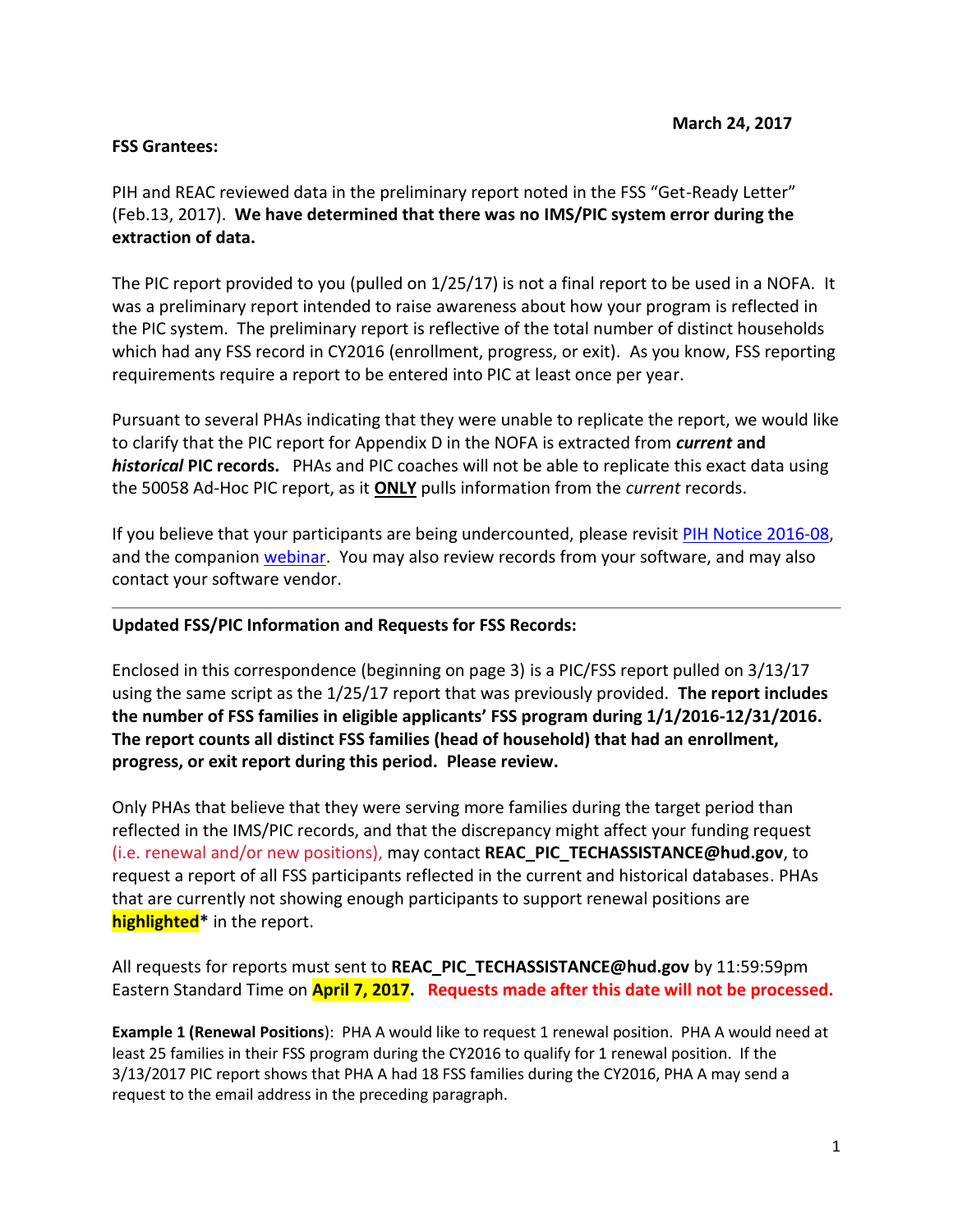**Example 2 (Renewal and New Positions):** PHA A would like to request their 2 renewal positions and 1 new position. PHA A would need at least 125 FSS families in their FSS program during CY 2016 to qualify for all 3 positions. If the 3/13/2017 PIC report shows that PHA A had 100 FSS families during CY 2016, PHA A may send a request to the email address noted above.

\*PHAs that would plan to request new positions, if the NOFA allows for such requests, are not highlighted in the report because HUD has no way of knowing which PHAs would make such a request.\*

## **The deadline for** *modification***s of PIC records prior to pulling the final Appendix D for the NOFA has been extended until 4/14/17.**

**The NOFA will use the higher of the number of participants reflected in the 3/13/17 report or a report pulled after 4/14/17 to make funding determinations.** 

#### **Tribes/TDHES and Moving to Work Agencies:**

As in previous NOFAs, **MTWs agencies and tribes/TDHEs** may be allowed to submit corrections to the PIC report numbers. **PHAs that serve PBRA residents** may also be allowed to submit a list of FSS participants in PBRA units to add to their PIC report numbers

#### **FRIENDLY REMINDER:**

PHAs **must** submit an FSS addendum at least annually for every FSS family regardless of whether the annual examination (or other non-FSS 50058 action that requires submission of an FSS addendum) has been completed. Please be reminded that documentation demonstrating compliance with reporting requirements must be kept on file, and HUD may request this documentation at any time.

[PIH Notice 2016-08](https://portal.hud.gov/hudportal/documents/huddoc?id=16-08pihn.pdf) cited several best practices and procedures that would help improve the accuracy of the FSS data submitted to IMS/PIC. Best practices included timely submission of the FSS Addendum, periodically reconciling FSS participant information, and researching any 50058 Fatal Errors and Warning Messages, updating and submitting the corrected information.

PHAs are encouraged to be familiar with the practices, and make their own decisions about adopting practices based on its organizational structure and circumstances.

Regards,

FSS HQ Team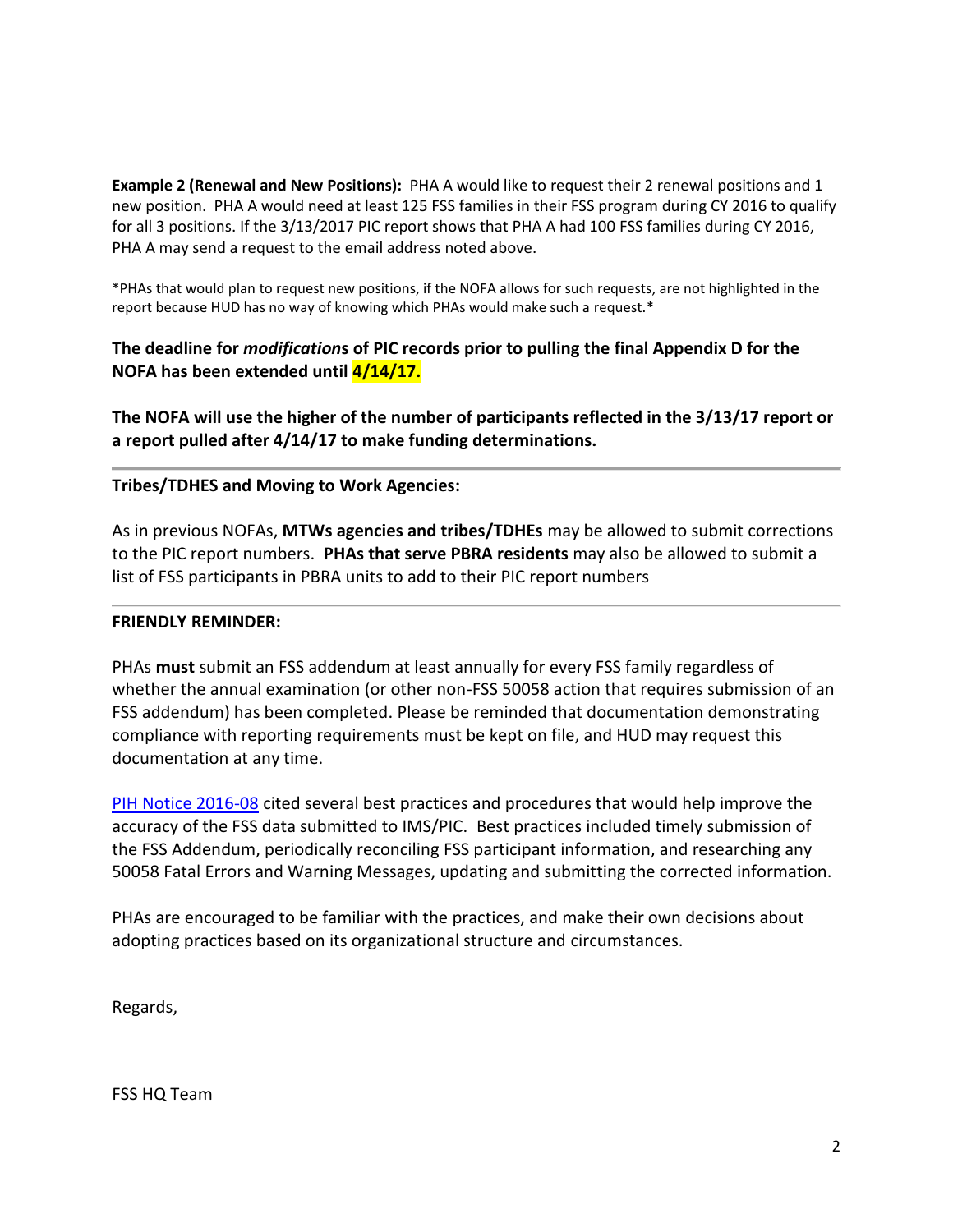# **[UPDATED FSS/PIC DATA – data is as of 3/13/17]**

| <b>PHA</b><br><b>Number</b> | <b>PHA Name</b>                                                      | <b>Number of</b><br><b>FSS</b><br><b>Participant</b><br>s (PIC<br>Data2) as<br>of 3/13/17 | <b>Number of</b><br><b>FSS</b><br><b>Coordinators</b><br><b>Supported</b><br>by PIC Data2<br>(used for<br>renewal<br>positions<br>only) | <b>Most</b><br>Recent<br><b>Number</b><br>οf<br><b>Positions</b><br><b>Funded</b> | <b>Does PIC</b><br><b>Count</b><br>support<br><b>FY17</b><br><b>Renewal</b><br><b>Positions</b> | <b>PHA Type</b> |
|-----------------------------|----------------------------------------------------------------------|-------------------------------------------------------------------------------------------|-----------------------------------------------------------------------------------------------------------------------------------------|-----------------------------------------------------------------------------------|-------------------------------------------------------------------------------------------------|-----------------|
| AK901                       | Alaska Housing<br>Finance<br>Corporation                             | 734                                                                                       | 15                                                                                                                                      | $\overline{4}$                                                                    | Yes                                                                                             | <b>MTW</b>      |
| AL001                       | <b>Housing Authority</b><br>of the Birmingham<br>District            | 176                                                                                       | 4                                                                                                                                       | $\overline{2}$                                                                    | Yes                                                                                             | PHA             |
| <b>AL002</b>                | <b>Mobile Housing</b><br><b>Board</b>                                | 124                                                                                       | $\overline{2}$                                                                                                                          | 5 <sup>5</sup>                                                                    | <b>No</b>                                                                                       | <b>PHA</b>      |
|                             | The Housing<br>Authority of the<br>City of<br>Montgomery,<br>Alabama | 285                                                                                       | 6                                                                                                                                       |                                                                                   |                                                                                                 | PHA             |
| AL006<br>AL047              | Huntsville Housing<br>Authority                                      | 548                                                                                       | 11                                                                                                                                      | $\overline{2}$<br>4                                                               | Yes<br>Yes                                                                                      | PHA             |
| <b>AL048</b>                | <b>Housing Authority</b><br>of the City of<br><b>Decatur</b>         | $\overline{4}$                                                                            | $\overline{0}$                                                                                                                          | 1                                                                                 | <b>No</b>                                                                                       | <b>PHA</b>      |
| AL050                       | Auburn                                                               | 47                                                                                        | $\mathbf{1}$                                                                                                                            | $\mathbf{1}$                                                                      | Yes                                                                                             | PHA             |
| AL054                       | <b>Florence Housing</b><br>Authority                                 | 25                                                                                        | $\mathbf 1$                                                                                                                             | $\mathbf{1}$                                                                      | Yes                                                                                             | PHA             |
| AL068                       | Sheffield Housing<br>Authority                                       | 32                                                                                        | $\mathbf{1}$                                                                                                                            | $\mathbf{1}$                                                                      | Yes                                                                                             | PHA             |
| AL077                       | <b>Tuscaloosa Housing</b><br>Authority                               | 130                                                                                       | 3                                                                                                                                       | $\overline{2}$                                                                    | Yes                                                                                             | PHA             |
| AL086                       | Jefferson County<br><b>Housing Authority</b>                         | 143                                                                                       | 3                                                                                                                                       | 3                                                                                 | Yes                                                                                             | PHA             |
| AL121                       | <b>Albertville Housing</b><br>Authority                              | 32                                                                                        | $\mathbf 1$                                                                                                                             | 0.5                                                                               | Yes                                                                                             | PHA             |
| AL125                       | <b>Housing Authority</b><br>of the City of<br>Bessemer               | 46                                                                                        | $\mathbf{1}$                                                                                                                            | $\mathbf{1}$                                                                      | Yes                                                                                             | PHA             |
| AL169                       | <b>Prichard Housing</b><br>Authority                                 | 79                                                                                        | $\overline{2}$                                                                                                                          | $\overline{2}$                                                                    | Yes                                                                                             | PHA             |
| AL174                       | Alexander City<br><b>Housing Authority</b>                           | 39                                                                                        | $\mathbf{1}$                                                                                                                            | $\mathbf{1}$                                                                      | Yes                                                                                             | PHA             |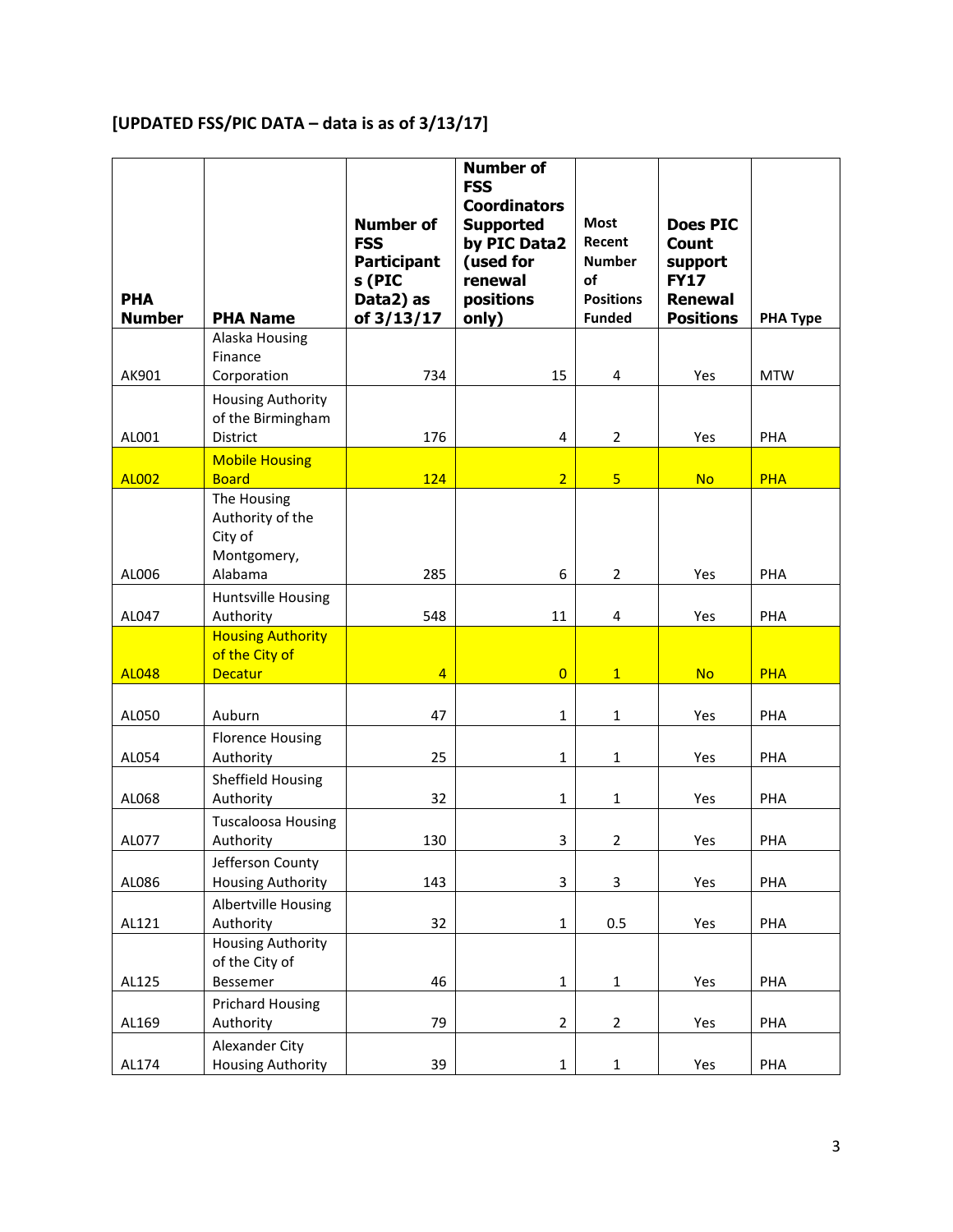|              | <b>Housing Authority</b><br>of the City of North                                |                                |                |                |           |            |
|--------------|---------------------------------------------------------------------------------|--------------------------------|----------------|----------------|-----------|------------|
| AR002        | Little Rock<br>Arkansas                                                         | 67                             | $\mathbf{1}$   | $\mathbf{1}$   | Yes       | PHA        |
|              | Fort Smith Housing                                                              |                                |                |                |           |            |
| AR003        | Authority                                                                       | 71                             | $\mathbf{1}$   | $\mathbf{1}$   | Yes       | PHA        |
|              | <b>Northwest</b><br><b>Regional Housing</b>                                     |                                |                |                |           |            |
| <b>AR010</b> | <b>Authority</b>                                                                | 17                             | 0.5            | $\overline{1}$ | <b>No</b> | <b>PHA</b> |
|              | <b>Housing Authority</b>                                                        |                                |                |                |           |            |
| AR017        | of the City of Pine<br><b>Bluff</b>                                             | 100                            | $\overline{2}$ | $\overline{2}$ | Yes       | PHA        |
|              | <b>Housing Authority</b>                                                        |                                |                |                |           |            |
|              | of the City of West                                                             |                                |                |                |           |            |
| AR024        | Memphis                                                                         | 51                             | $\mathbf{1}$   | $\mathbf{1}$   | Yes       | PHA        |
|              | <b>Housing Authority</b><br>of the City of Hot                                  |                                |                |                |           |            |
| AR031        | Springs                                                                         | 66                             | $\mathbf{1}$   | $\mathbf 1$    | Yes       | PHA        |
|              | Wynne Housing                                                                   |                                |                |                |           |            |
| AR039        | Authority                                                                       | 35                             | $\mathbf{1}$   | 1              | Yes       | PHA        |
| AR041        | <b>Housing Authority</b><br>of Lonoke County                                    | 24                             | 0.5            | 0.5            | Yes       | PHA        |
|              | Jonesboro Urban                                                                 |                                |                |                |           |            |
| AR131        | Renewal and<br><b>Housing Authority</b>                                         | 43                             | $\mathbf{1}$   | $\mathbf{1}$   | Yes       | PHA        |
|              | Conway County                                                                   |                                |                |                |           |            |
| AR161        | Housing Authority                                                               | 27                             | $\mathbf{1}$   | $\mathbf 1$    | Yes       | PHA        |
|              | White River<br><b>Regional Housing</b>                                          |                                |                |                |           |            |
| AR197        | Authority                                                                       | 33                             | $\mathbf{1}$   | $\mathbf{1}$   | Yes       | PHA        |
| AR211        | Pope County Public<br><b>Facilities Board</b><br>(lead applicant in<br>FY 2016) | AR211:<br>18AR265:<br>3AR241:0 | 0.5            | 0.5            | Yes       | PHA        |
|              | <b>Mississippi County</b>                                                       |                                |                |                |           |            |
| <b>AR213</b> | <b>Public Facilities</b><br><b>Board</b>                                        | $\overline{7}$                 | $\overline{0}$ | 1              | <b>No</b> | <b>PHA</b> |
|              | Lee County                                                                      |                                |                |                |           |            |
| AR225        | Housing Authority                                                               | 44                             | $\mathbf{1}$   | 1              | Yes       | PHA        |
|              | Pulaski County                                                                  |                                |                |                |           |            |
| AR252        | <b>Housing Agency</b><br>McGehee Public                                         | 29                             | $\mathbf 1$    | $\mathbf{1}$   | Yes       | PHA        |
|              | <b>Residential Housing</b>                                                      |                                |                |                |           |            |
|              | <b>Facilities Board</b>                                                         | AR257: 17                      |                |                |           |            |
| AR257        | (lead applicant in<br>FY 2016)                                                  | AR266: 15                      | $\mathbf{1}$   | $\mathbf{1}$   | Yes       | PHA        |
|              | City of Phoenix                                                                 |                                |                |                |           |            |
|              | Housing                                                                         |                                |                |                |           |            |
| AZ001        | Department                                                                      | 145                            | 3              | 3              | Yes       | PHA        |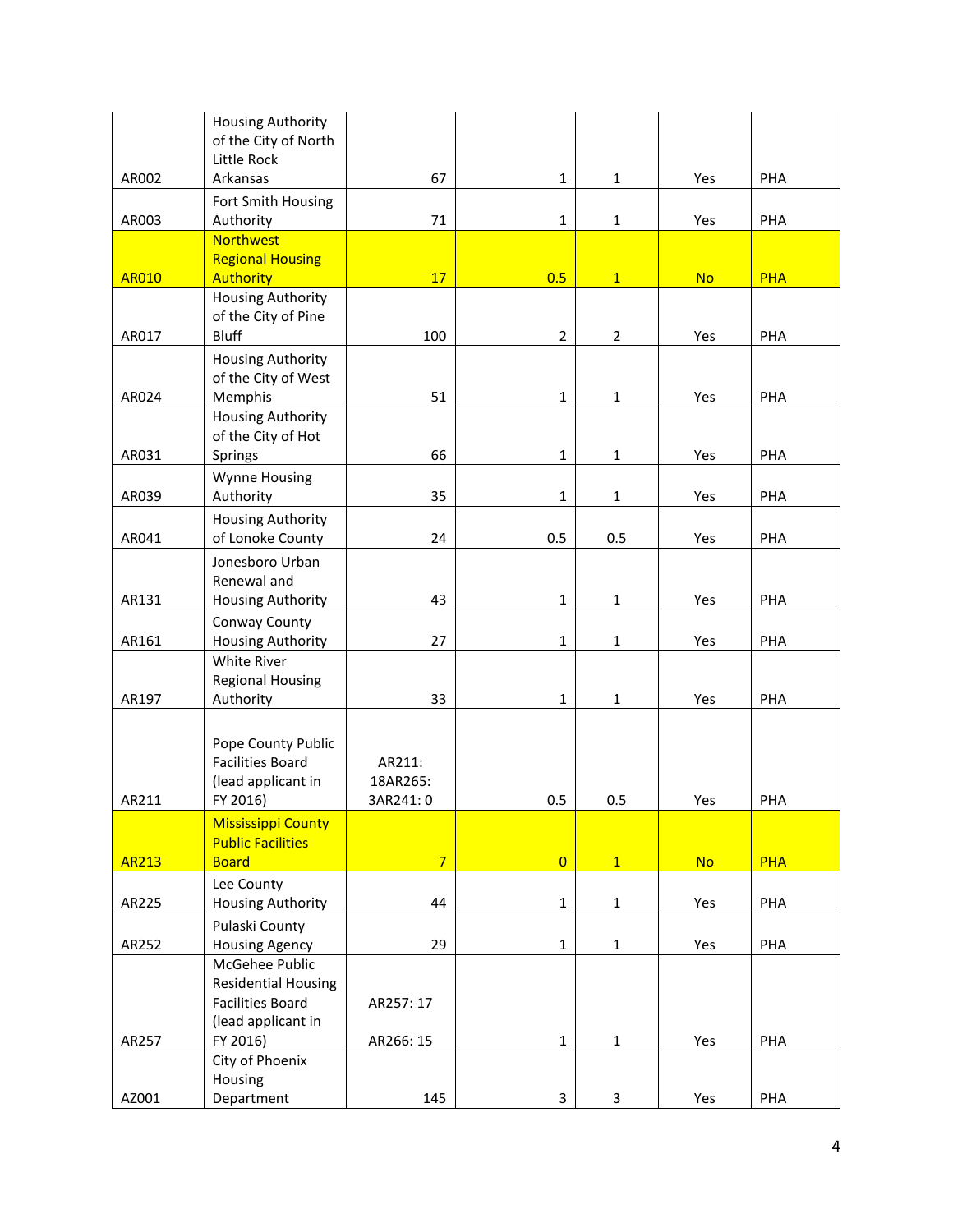| AZ004 | City of Tucson                                                                                             | 141             | 3                       | 3              | Yes       | PHA            |
|-------|------------------------------------------------------------------------------------------------------------|-----------------|-------------------------|----------------|-----------|----------------|
| AZ005 | City of Mesa                                                                                               | 68              | $\mathbf{1}$            | $\mathbf{1}$   | Yes       | PHA            |
| AZ009 | Maricopa County<br>HA                                                                                      | 79              | $\overline{2}$          | $\mathbf 1$    | Yes       | PHA            |
| AZ010 | <b>Pinal County</b><br><b>Housing &amp;</b><br><b>Community</b><br><b>Development</b><br><b>Department</b> | $6\overline{6}$ | $\overline{0}$          | 0.5            | <b>No</b> | <b>PHA</b>     |
|       | Yuma County                                                                                                |                 |                         |                |           |                |
| AZ013 | Housing<br>Department                                                                                      | 297             | 6                       | 3              | Yes       | PHA            |
| AZ016 | <b>WHITE MOUNTAIN</b><br><b>APACHE HOUSING</b><br><b>AUTHO</b>                                             | 0               | $\pmb{0}$               | $\mathbf{1}$   | No        | Tribe/TDH<br>Е |
| AZ026 | TOHONO O<br><b>ODHAM HSG</b><br><b>AUTHORITY</b>                                                           | 0               | $\pmb{0}$               | $\mathbf{1}$   | No        | Tribe/TDH<br>E |
| AZ028 | Chandler, City of                                                                                          | 147             | 3                       | $\overline{2}$ | Yes       | PHA            |
| AZ031 | City of Tempe<br><b>Housing Services</b>                                                                   | 59              | $\mathbf 1$             | $\mathbf 1$    | Yes       | PHA            |
| AZ032 | City of Scottsdale<br><b>Housing Agency</b>                                                                | 30              | $\mathbf{1}$            | $\mathbf{1}$   | Yes       | PHA            |
| AZ034 | <b>Housing Authority</b><br>of Cochise County                                                              | 32              | $\mathbf{1}$            | $\mathbf{1}$   | Yes       | PHA            |
| AZ035 | <b>Housing Authority</b><br>of the City of Yuma                                                            | 369             | $\overline{7}$          | 5              | Yes       | PHA            |
| AZ037 | Douglas City of<br><b>Public Housing</b><br>Authority                                                      | 23              | 0.5                     | 0.5            | Yes       | PHA            |
| AZ043 | Mohave, County of                                                                                          | 37              | $\mathbf{1}$            | 1              | Yes       | PHA            |
| CA002 | <b>Housing Authority</b><br>of the County of<br>Los Angeles                                                | 744             | 15                      | 10             | Yes       | PHA            |
| CA003 | Oakland Housing<br>Authority                                                                               | 221             | $\overline{\mathbf{4}}$ | 4              | Yes       | <b>MTW</b>     |
| CA004 | Housing Authority<br>of the City of Los<br>Angeles                                                         | 739             | 15                      | $11\,$         | Yes       | PHA            |
|       |                                                                                                            |                 |                         |                |           |                |
| CA005 | Sacramento City                                                                                            | 72              | $\mathbf 1$             | $\mathbf{1}$   | Yes       | PHA            |
| CA007 | Housing Authority<br>of the County of<br>Sacramento                                                        | 135             | 3                       | $\overline{2}$ | Yes       | PHA            |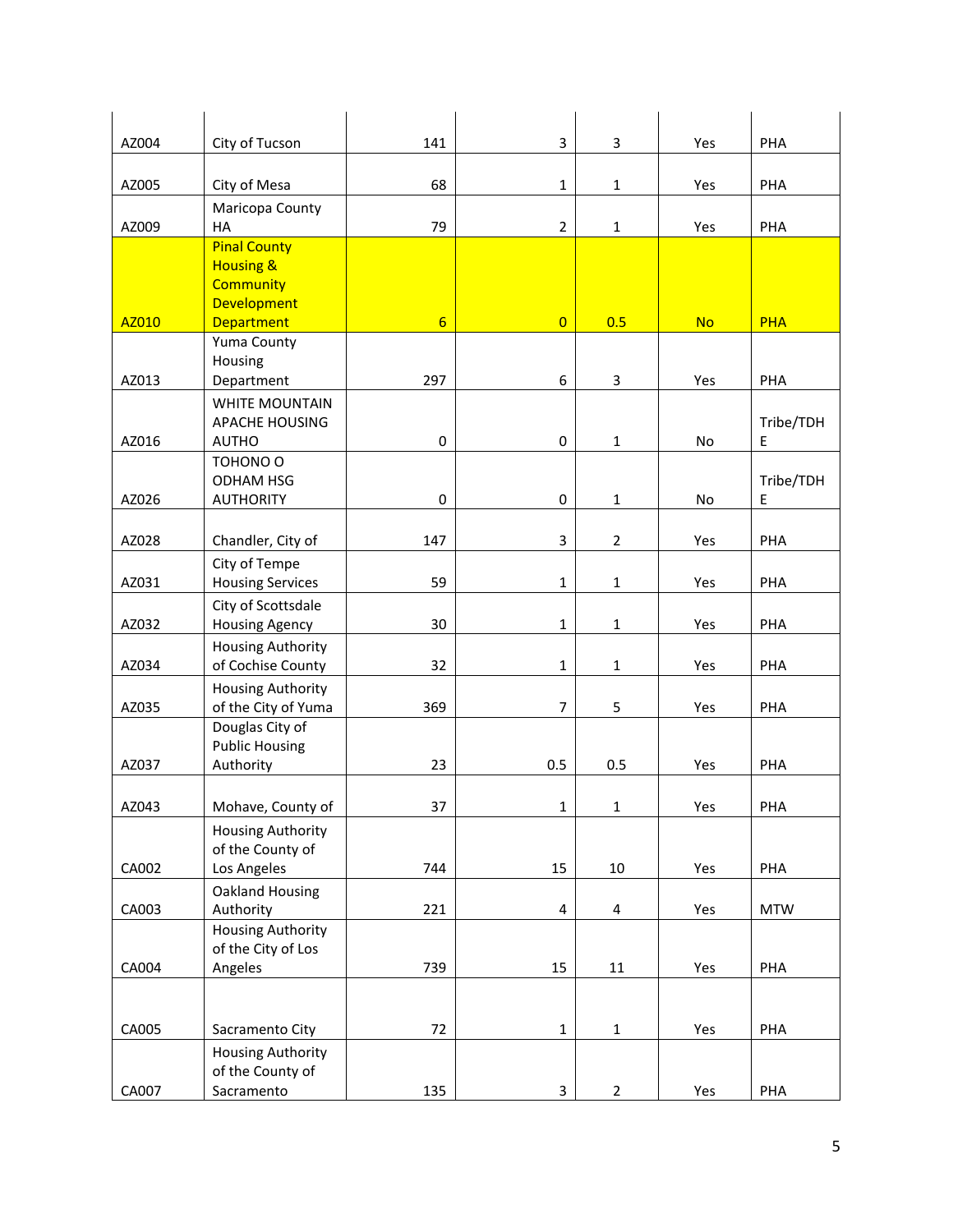|              | <b>Housing Authority</b>                       |           |                           |                |           |            |
|--------------|------------------------------------------------|-----------|---------------------------|----------------|-----------|------------|
| CA008        | of the County of<br>Kern                       | 396       | 8                         | 4              | Yes       | PHA        |
|              | <b>Housing Authority</b>                       |           |                           |                |           |            |
|              | of County of Contra                            |           |                           |                |           |            |
| <b>CA011</b> | Costa                                          | 73        | $\overline{1}$            | $\overline{2}$ | <b>No</b> | <b>PHA</b> |
|              | <b>Housing Authority</b>                       |           |                           |                |           |            |
|              | of the County of                               |           |                           |                |           |            |
| CA014        | San Mateo                                      | 430       | 9                         | 5              | Yes       | <b>MTW</b> |
|              | <b>Housing Authority</b>                       |           |                           |                |           |            |
| CA019        | of the County of<br>San Bernardino             | 187       | 4                         | 3              | Yes       | <b>MTW</b> |
|              | <b>Housing Authority</b>                       |           |                           |                |           |            |
|              | of the County of                               |           |                           |                |           |            |
| CA021        | Santa Barbara                                  | 47        | $\mathbf{1}$              | $\mathbf{1}$   | Yes       | PHA        |
|              | <b>Housing Authority</b>                       |           |                           |                |           |            |
|              | of the County of                               |           |                           |                |           |            |
| CA023        | Merced                                         | 63        | $\mathbf{1}$              | $\mathbf{1}$   | Yes       | PHA        |
|              | <b>Housing Authority</b><br>of the County of   |           |                           |                |           |            |
| CA024        | San Joaquin                                    | 173       | 3                         | 3              | Yes       | PHA        |
|              | <b>Housing Authority</b>                       |           |                           |                |           |            |
|              | County of                                      |           |                           |                |           |            |
| CA026        | Stanislaus                                     | 157       | 3                         | $\overline{2}$ | Yes       | PHA        |
|              | <b>Housing Authority</b>                       |           |                           |                |           |            |
| CA027        | of the County of<br>Riverside                  | 390       | 8                         | 7              | Yes       | PHA        |
|              | <b>Housing Authority</b>                       |           |                           |                |           |            |
| CA028        | of Fresno County                               | 27        | $\mathbf{1}$              | 1              | Yes       | PHA        |
|              | <b>Oxnard Housing</b>                          |           |                           |                |           |            |
| CA031        | Authority                                      | 85        | $\overline{2}$            | $\overline{2}$ | Yes       | PHA        |
|              | <b>Housing Authority</b>                       |           |                           |                |           |            |
|              | of the County of                               |           |                           |                |           |            |
| CA033        | Monterey                                       | 156       | 3                         | $\overline{2}$ | Yes       | PHA        |
|              | <b>Housing Authority</b><br>of the City of San |           |                           |                |           |            |
| CA035        | Buenaventura                                   | 69        | $\mathbf 1$               | $\mathbf{1}$   | Yes       | PHA        |
|              | <b>Housing Authority</b>                       |           |                           |                |           |            |
|              | of the County of                               |           |                           |                |           |            |
| CA043        | <b>Butte</b>                                   | 86        | $\overline{2}$            | $\mathbf{1}$   | Yes       | PHA        |
|              | <b>Regional Housing</b>                        |           |                           |                |           |            |
|              | Authority of Sutter<br>and Nevada              |           |                           |                |           |            |
| CA048        | Counties                                       | 107       | $\overline{2}$            | $\overline{2}$ | Yes       | PHA        |
|              | <b>Housing Authority</b>                       |           |                           |                |           |            |
|              | of the County of                               |           |                           |                |           |            |
| CA052        | Marin                                          | 147       | $\ensuremath{\mathsf{3}}$ | 3              | Yes       | PHA        |
|              | <b>Housing Authority</b><br>of the County of   |           |                           |                |           |            |
| <b>CA053</b> | <b>Kings</b>                                   | <b>18</b> | 0.5                       | 1              | <b>No</b> | <b>PHA</b> |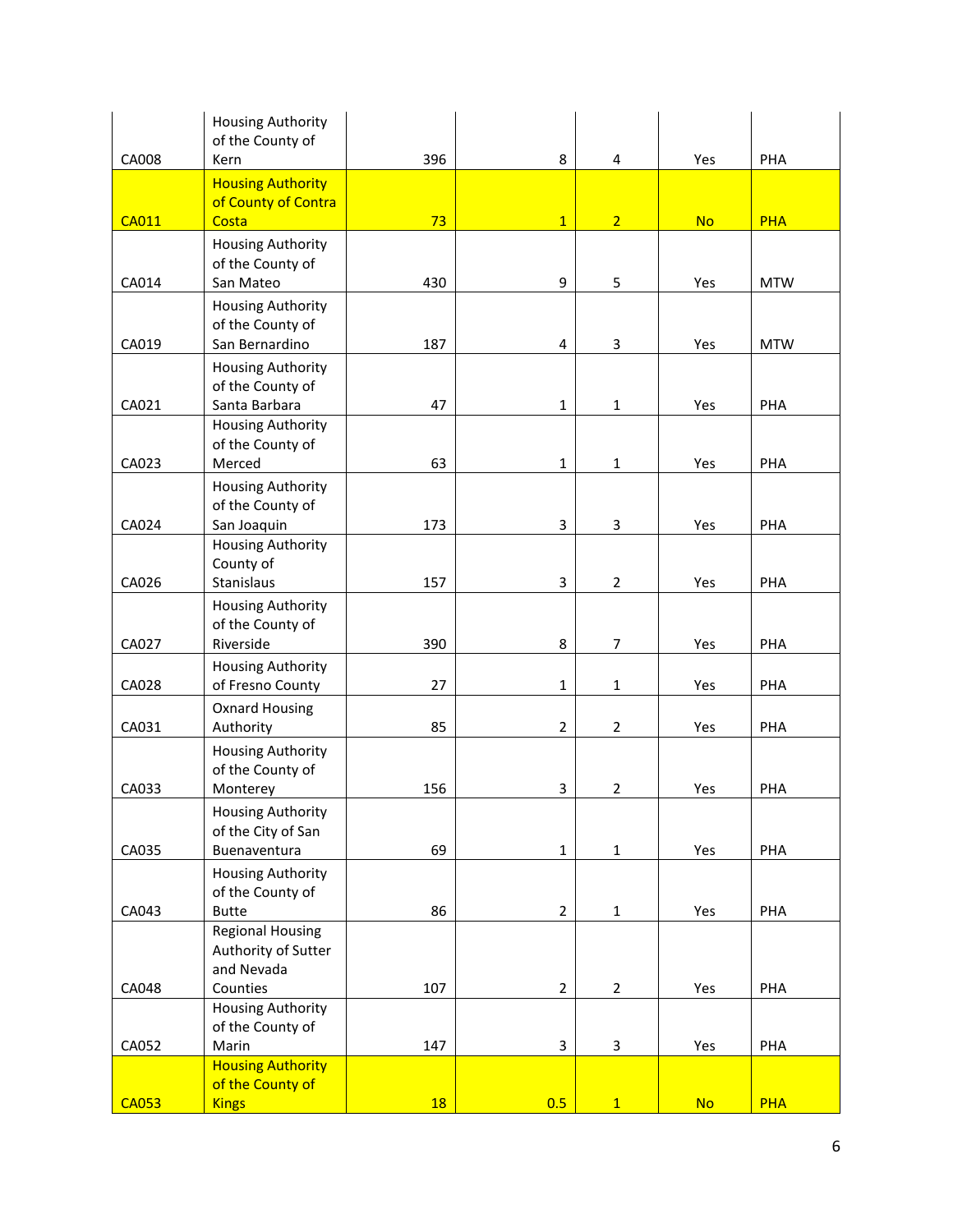|              | Housing Authority<br>of the City of              |     |                |                         |           |            |
|--------------|--------------------------------------------------|-----|----------------|-------------------------|-----------|------------|
| CA055        | Vallejo                                          | 37  | $\mathbf{1}$   | $\mathbf{1}$            | Yes       | PHA        |
|              | <b>Housing Authority</b><br>of the City of San   |     |                |                         |           |            |
| CA056        | Jose                                             | 132 | 3              | $\overline{2}$          | Yes       | <b>MTW</b> |
|              | <b>Housing Authority</b><br>of the County of     |     |                |                         |           |            |
| CA059        | Santa Clara<br><b>Housing Authority</b>          | 178 | 4              | $\mathsf 3$             | Yes       | <b>MTW</b> |
| <b>CA062</b> | of the City of<br>Alameda                        | 23  | 0.5            | $\mathbf{1}$            | <b>No</b> | <b>PHA</b> |
| CA063        | San Diego Housing<br>Commission                  |     | 9              |                         | Yes       |            |
|              | <b>Housing Authority</b>                         | 471 |                | 6                       |           | <b>MTW</b> |
| CA064        | of the City of San<br>Luis Obispo                | 93  | $\overline{2}$ | $\overline{2}$          | Yes       | PHA        |
| <b>CA065</b> | <b>Fairfield Housing</b><br><b>Authority</b>     | 59  | $\overline{1}$ | $\overline{2}$          | <b>No</b> | <b>PHA</b> |
|              | <b>Housing Authority</b>                         |     |                |                         |           |            |
| CA067        | of the County of<br>Alameda                      | 177 | 4              | 4                       | Yes       | PHA        |
|              | <b>Housing Authority</b>                         |     |                |                         |           |            |
| CA068        | of the City of Long<br>Beach                     | 635 | 13             | 4                       | Yes       | PHA        |
| CA069        | City of Madera                                   | 61  | $\mathbf{1}$   | $\mathbf 1$             | Yes       | PHA        |
|              | <b>Housing Authority</b><br>of the County of     | 95  |                |                         |           | PHA        |
| CA072        | Santa Cruz<br><b>Napa Housing</b>                |     | $\overline{2}$ | $\overline{2}$          | Yes       |            |
| <b>CA073</b> | <b>Authority</b>                                 | 70  | $\overline{1}$ | $\overline{2}$          | <b>No</b> | <b>PHA</b> |
|              | <b>Housing Authority</b><br>of the City of Santa |     |                |                         |           |            |
| CA076        | Barbara                                          | 138 | 3              | 3                       | Yes       | PHA        |
|              | Sonoma County<br>Community<br>Development        |     |                |                         |           |            |
| CA085        | Commission                                       | 51  | $\mathbf{1}$   | $\mathbf{1}$            | Yes       | PHA        |
| CA088        | City of Santa Rosa                               | 41  | $\mathbf 1$    | $\mathbf 1$             | Yes       | PHA        |
|              | Area Housing<br>Authority of the                 |     |                |                         |           |            |
| CA092        | County of Ventura<br><b>Housing Authority</b>    | 54  | $\mathbf{1}$   | $\mathbf 1$             | Yes       | PHA        |
|              | of the City of Santa                             |     |                |                         |           |            |
| CA093        | Ana                                              | 103 | $\overline{2}$ | $\overline{2}$          | Yes       | PHA        |
| CA094        | <b>Orange County</b><br><b>Housing Authority</b> | 271 | 5              | $\overline{\mathbf{4}}$ | Yes       | PHA        |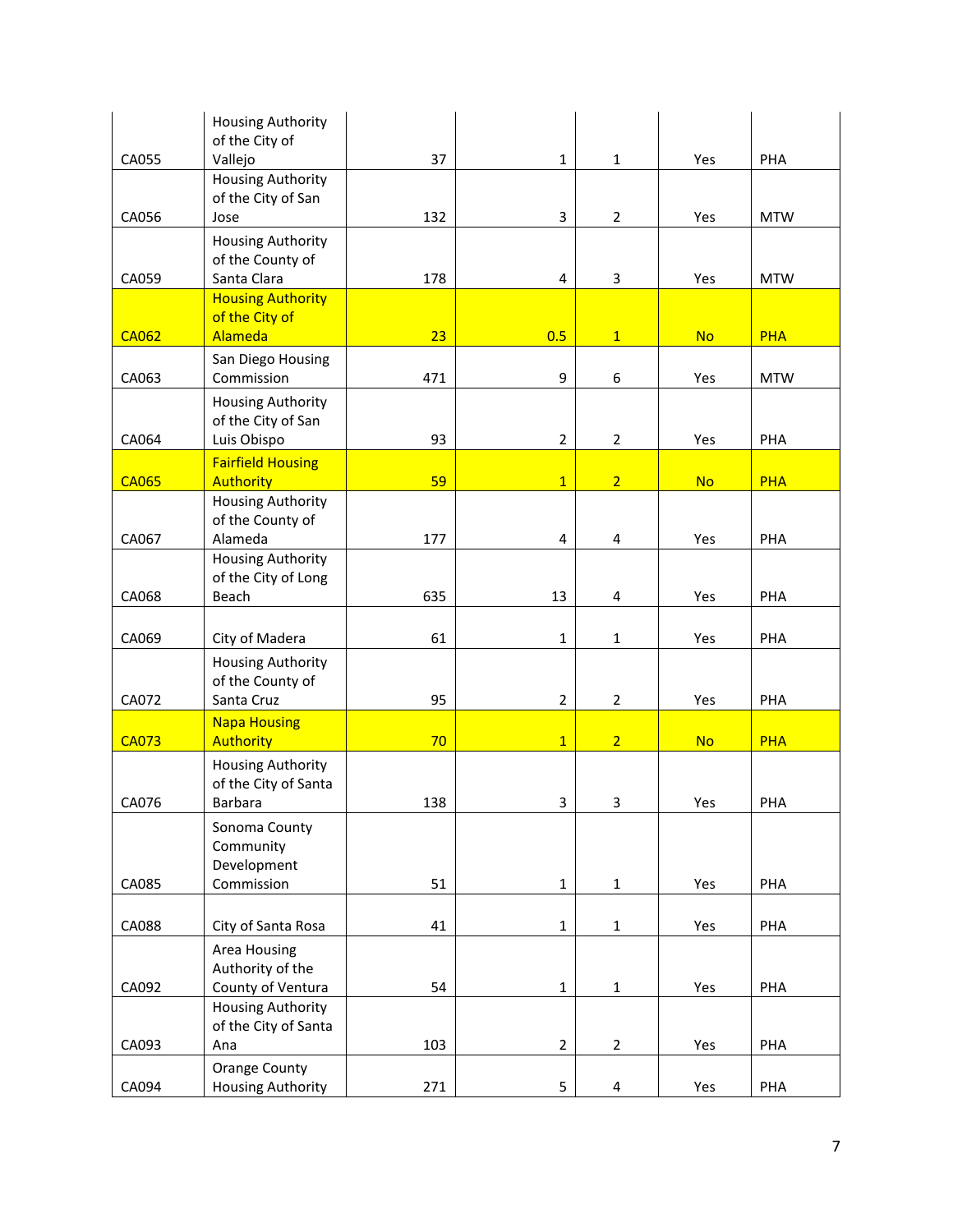|              | Shasta County                                      |                  |                |                |           |                |
|--------------|----------------------------------------------------|------------------|----------------|----------------|-----------|----------------|
| CA096        | <b>Housing Authority</b>                           | 27               | $\mathbf{1}$   | 0.5            | Yes       | PHA            |
|              | Garden Grove                                       | 49               |                |                |           |                |
| CA102        | <b>Housing Authority</b><br>City of Anaheim        |                  | $\mathbf{1}$   | $\mathbf{1}$   | Yes       | PHA            |
| CA104        | Housing Authority                                  | 123              | $\overline{2}$ | $\overline{2}$ | Yes       | PHA            |
|              | <b>Housing Authority</b>                           |                  |                |                |           |                |
|              | of the City of                                     |                  |                |                |           |                |
| CA106        | Redding                                            | 41               | $\mathbf{1}$   | $\mathbf{1}$   | Yes       | PHA            |
|              | San Diego, County                                  |                  |                |                |           |                |
|              | of (DBA Hsg                                        |                  |                |                |           |                |
| CA108        | Authority of the<br>County of SD)                  | 80               | $\overline{2}$ | $\overline{2}$ | Yes       | PHA            |
|              | <b>Culver City Housing</b>                         |                  |                |                |           |                |
| CA110        | Authority                                          | 22               | 0.5            | 0.5            | Yes       | PHA            |
|              | City of Santa                                      |                  |                |                |           |                |
|              | <b>Monica Housing</b>                              |                  |                |                |           |                |
| CA111        | Authority                                          | 49               | $\mathbf{1}$   | $\mathbf{1}$   | Yes       | PHA            |
| CA117        | Pico Rivera Housing<br>Assistance Agency           | 15               | 0.5            | 0.5            | Yes       | PHA            |
|              |                                                    |                  |                |                |           |                |
| <b>CA118</b> | <b>City of Norwalk</b>                             | 23               | 0.5            | $\mathbf{1}$   | <b>No</b> | <b>PHA</b>     |
|              |                                                    |                  |                |                |           |                |
| CA123        | City of Pomona                                     | 72               | $\mathbf{1}$   | 1              | Yes       | PHA            |
|              | Vacaville Housing                                  |                  |                |                |           |                |
| CA125        | Authority                                          | 99               | $\overline{2}$ | $\overline{2}$ | Yes       | PHA            |
|              |                                                    |                  |                |                |           |                |
| CA128        | Roseville Housing<br>Authority                     | 34               | $\mathbf{1}$   | $\mathbf{1}$   | Yes       | PHA            |
|              | Solano County                                      |                  |                |                |           |                |
| CA131        | <b>Housing Authority</b>                           | 35               | $\mathbf{1}$   | $\mathbf{1}$   | Yes       | PHA            |
|              | City of Oceanside                                  |                  |                |                |           |                |
|              | Community                                          |                  |                |                |           |                |
|              | Development                                        |                  |                |                |           |                |
| CA132        | Commission                                         | 59               | $\mathbf 1$    | $\mathbf{1}$   | Yes       | PHA            |
| CA143        | <b>Imperial Valley</b><br><b>Housing Authority</b> | 82               | $\overline{2}$ | $\mathbf{1}$   | Yes       | PHA            |
|              | Lake County                                        |                  |                |                |           |                |
|              | Housing                                            |                  |                |                |           |                |
| CA144        | Commission                                         | 24               | 0.5            | 0.5            | Yes       | PHA            |
|              | <b>El Dorado County</b>                            |                  |                |                |           |                |
|              | <b>Public Housing</b>                              |                  |                |                |           |                |
| <b>CA151</b> | <b>Authority</b>                                   | 14               | $\overline{0}$ | 1              | <b>No</b> | <b>PHA</b>     |
| CA999        | ROHNERVILLE/BEA<br>R RIVER TRIBE                   | $\boldsymbol{0}$ | 0              | $\mathbf{1}$   | No        | Tribe/TDH<br>E |
|              | <b>Housing Authority</b>                           |                  |                |                |           |                |
|              | of the City and                                    |                  |                |                |           |                |
| CO001        | County of Denver                                   | 285              | 6              | 6              | Yes       | PHA            |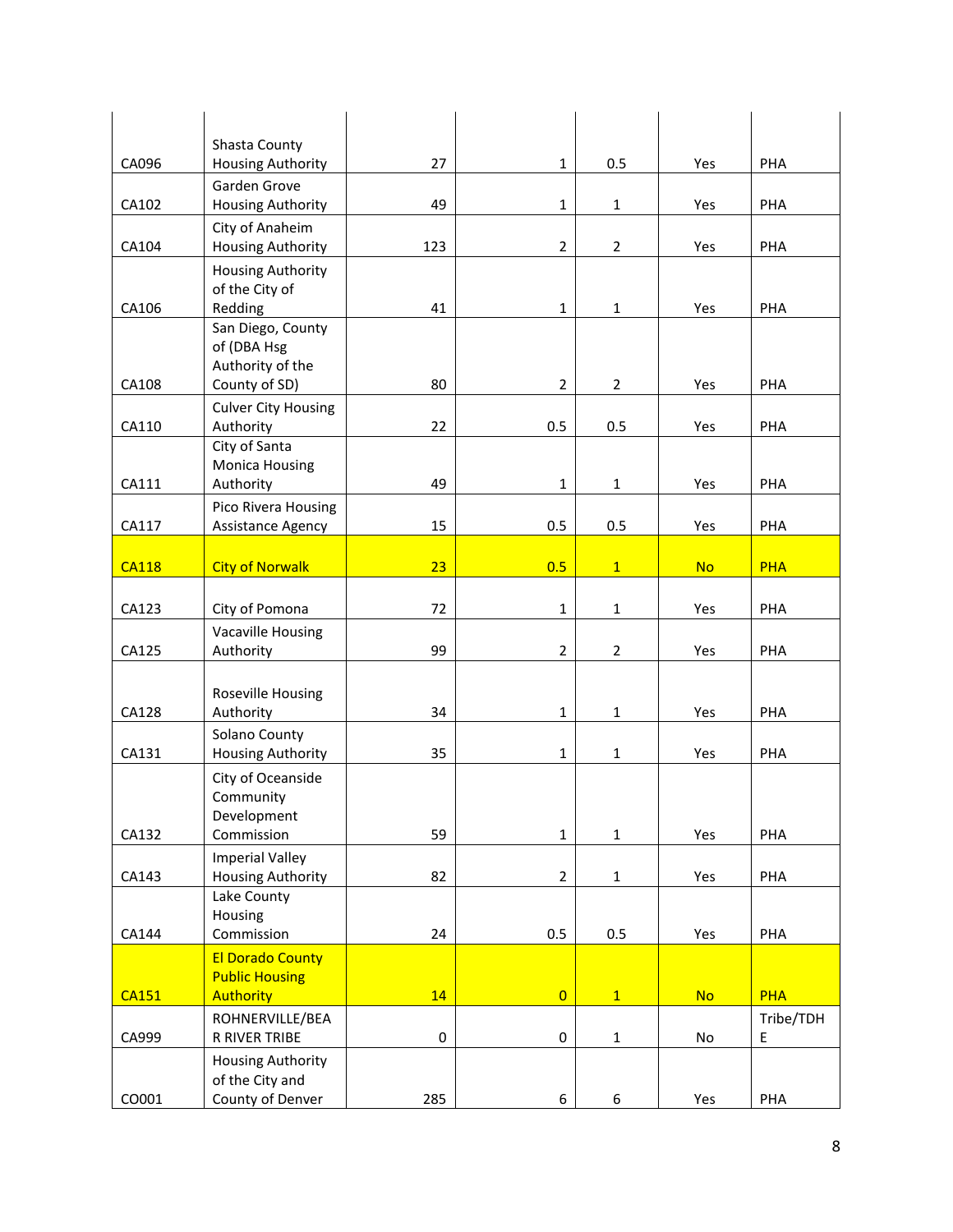|       | <b>Housing Authority</b>         |            |                |                |     |            |
|-------|----------------------------------|------------|----------------|----------------|-----|------------|
|       | of the City of                   |            |                |                |     |            |
| CO002 | Pueblo                           | 131        | 3              | $\mathbf{1}$   | Yes | PHA        |
|       | <b>Fort Collins</b>              |            |                |                |     |            |
|       | <b>Housing Authority</b>         |            |                |                |     |            |
|       | (lead applicant in               | CO041: 203 |                |                |     |            |
| CO041 | FY 2016)                         | CO014: 2   | 5              | 3              | Yes | PHA        |
|       | <b>Housing Authority</b>         |            |                |                |     |            |
|       | of the City of                   |            |                |                |     |            |
|       | Englewood (lead                  | CO048:36   |                |                |     |            |
| CO048 | applicant in FY<br>2016)         | CO057:12   | 1              | $\mathbf{1}$   | Yes | PHA        |
|       |                                  |            |                |                |     |            |
|       | <b>Housing Authority</b>         |            |                |                |     |            |
| CO051 | of the City of Grand<br>Junction | 33         | 1              | $\mathbf{1}$   | Yes | PHA        |
|       |                                  |            |                |                |     |            |
|       | <b>Adams County</b>              |            |                |                |     |            |
| CO058 | Housing Authority                | 26         | 1              | $\mathbf{1}$   | Yes | PHA        |
|       | <b>Boulder County</b>            |            |                |                |     |            |
|       | <b>Housing Authority</b>         | CO061: 125 |                |                |     |            |
|       | (lead applicant in               |            |                |                |     |            |
| CO061 | FY 2016)<br>Colorado             | CO016: 54  | 4              | 3              | Yes | PHA        |
|       | Department of                    |            |                |                |     |            |
|       | Local Affairs,                   |            |                |                |     |            |
| CO911 | Division of Housing              | 35         | 1              | $\mathbf{1}$   | Yes | PHA        |
|       | <b>Housing Authority</b>         |            |                |                |     |            |
|       | of the City of                   |            |                |                |     |            |
| CT002 | Norwalk                          | 96         | $\overline{2}$ | $\overline{2}$ | Yes | PHA        |
|       | <b>Housing Authority</b>         |            |                |                |     |            |
|       | of the City of New               |            |                |                |     |            |
| CT004 | Haven                            | 118        | 2              | $\overline{2}$ | Yes | <b>MTW</b> |
|       | <b>Housing Authority</b>         |            |                |                |     |            |
| CT005 | of New Britain                   | 111        | $\overline{2}$ | $\overline{2}$ | Yes | PHA        |
|       | <b>Housing Authority</b>         |            |                |                |     |            |
| CT007 | of Stamford                      | 45         | 1              | $\mathbf 1$    | Yes | PHA        |
|       | Housing Authority                |            |                |                |     |            |
|       | of the City of                   |            |                |                |     |            |
| CT011 | Meriden                          | 128        | 3              | 3              | Yes | PHA        |
|       | <b>Housing Authority</b>         |            |                |                |     |            |
|       | of the City of                   |            |                |                |     |            |
| CT015 | Ansonia                          | 47         | $\mathbf 1$    | $\mathbf{1}$   | Yes | PHA        |
|       | <b>Housing Authority</b>         |            |                |                |     |            |
| CT017 | of the City of Derby             | 30         | $\mathbf 1$    | $\mathbf{1}$   | Yes | PHA        |
|       | <b>Greenwich Housing</b>         |            |                |                |     |            |
| CT019 | Authority                        | 54         | $\mathbf{1}$   | $\mathbf{1}$   | Yes | PHA        |
|       | Danbury Housing                  |            |                |                |     |            |
| CT020 | Authority                        | 38         | $\mathbf{1}$   | 0.5            | Yes | PHA        |
|       | <b>Bristol Housing</b>           |            |                |                |     |            |
| CT023 | Authority                        | 64         | $\mathbf 1$    | $\mathbf{1}$   | Yes | PHA        |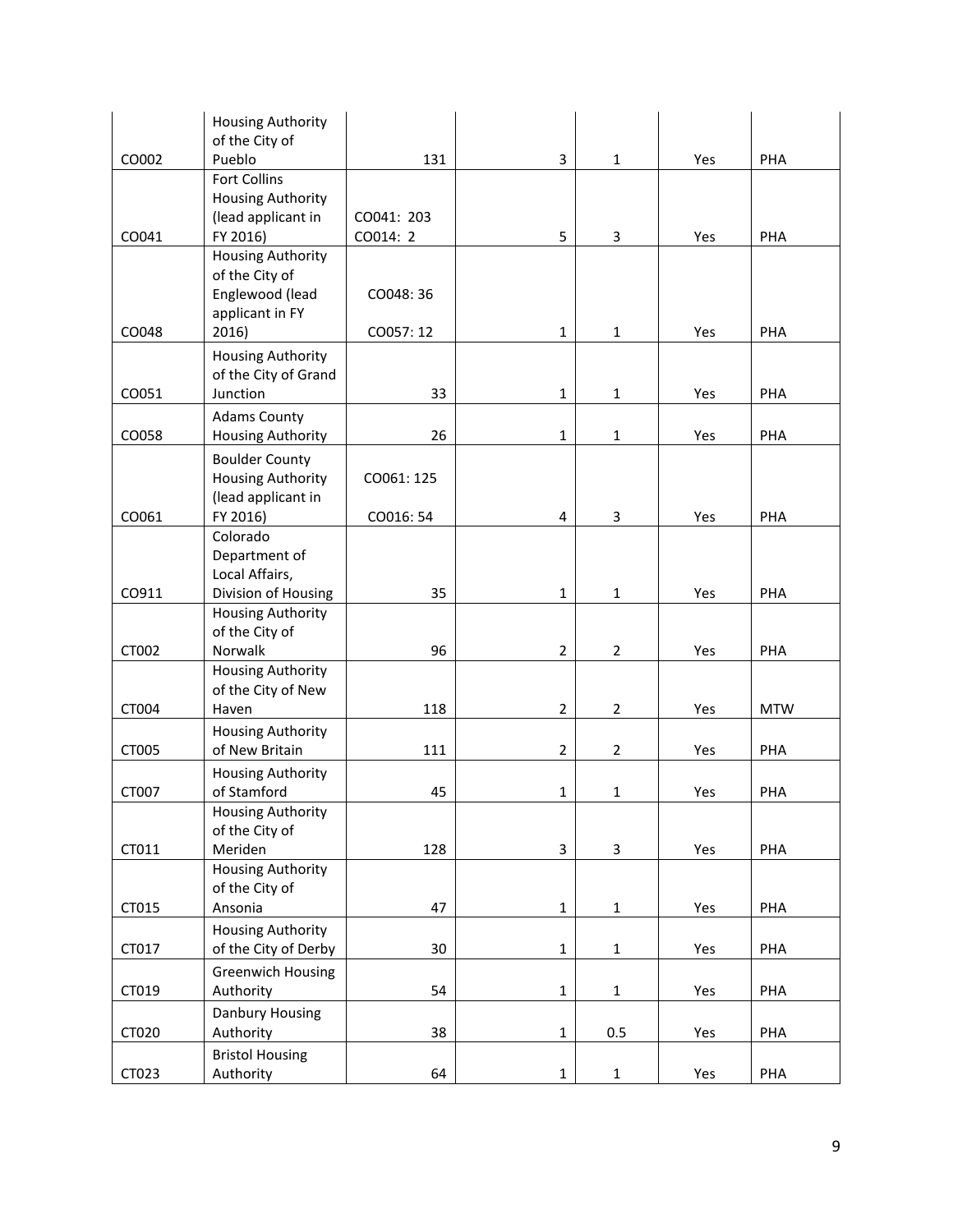|              | <b>West Hartford</b>     |                 |                |                |           |            |
|--------------|--------------------------|-----------------|----------------|----------------|-----------|------------|
|              | Housing                  |                 |                |                |           |            |
| CT039        | Corporation              | 41              | $\mathbf 1$    | $\mathbf{1}$   | Yes       | PHA        |
|              | Connecticut              |                 |                |                |           |            |
|              | Department of            |                 |                |                |           |            |
| CT901        | <b>Social Services</b>   | 210             | 4              | 3              | Yes       | PHA        |
|              |                          |                 |                |                |           |            |
|              | District of Columbia     |                 |                |                |           |            |
| DC001        | <b>Housing Authority</b> | 267             | 5              | 4              | Yes       | <b>MTW</b> |
|              | Wilmington               |                 |                |                |           |            |
| DE001        | <b>Housing Authority</b> | 170             | 3              | $\overline{2}$ | Yes       | PHA        |
|              | Jacksonville             |                 |                |                |           |            |
| FL001        | <b>Housing Authority</b> | 436             | 9              | 6              | Yes       | PHA        |
|              | <b>Housing Authority</b> |                 |                |                |           |            |
|              | of the City of           |                 |                |                |           |            |
| FL003        | Tampa                    | 519             | 10             | 8              | Yes       | PHA        |
|              | <b>Housing Authority</b> |                 |                |                |           |            |
|              | of the City of           |                 |                |                |           |            |
| FL004        | Orlando, FL              | 27              | $\mathbf{1}$   | 0.5            | Yes       | <b>MTW</b> |
|              | Public Housing and       |                 |                |                |           |            |
|              | Community                |                 |                |                |           |            |
| <b>FL005</b> | Development              | 194             | 4              | 4              | Yes       | PHA        |
|              | The Housing              |                 |                |                |           |            |
|              | Authority of the         |                 |                |                |           |            |
|              | City of Daytona          |                 |                |                |           |            |
| <b>FL007</b> | Beach                    | 115             | $\overline{2}$ | $\overline{2}$ | Yes       | PHA        |
|              | Sarasota Housing         |                 |                |                |           |            |
| <b>FL008</b> | Authority                | 41              | $\mathbf{1}$   | $\mathbf{1}$   | Yes       | PHA        |
|              | West Palm Beach          |                 |                |                |           |            |
| FL009        | <b>Housing Authority</b> | 178             | 4              | 3              | Yes       | PHA        |
|              | <b>Housing Authority</b> |                 |                |                |           |            |
|              | of the City of Fort      |                 |                |                |           |            |
| FL010        | Lauderdale               | 178             | 4              | $\overline{2}$ | Yes       | PHA        |
|              | <b>Housing Authority</b> |                 |                |                |           |            |
| FL011        | of Lakeland              | 75              | $\overline{2}$ | 2              | Yes       | PHA        |
|              |                          |                 |                |                |           |            |
| <b>FL012</b> | <b>Avon Park</b>         | 18              | 0.5            | $\overline{1}$ | <b>No</b> | <b>PHA</b> |
|              | <b>Housing Authority</b> |                 |                |                |           |            |
|              | of the City of           |                 |                |                |           |            |
| FL017        | Miami Beach              | 30              | $\mathbf{1}$   | 0.5            | Yes       | PHA        |
|              | <b>Housing Authority</b> |                 |                |                |           |            |
| <b>FL020</b> | of Brevard County        | 69              | $\overline{1}$ | $\overline{2}$ | <b>No</b> | <b>PHA</b> |
|              | Pahokee Housing          |                 |                |                |           |            |
| FL021        | Authority                | 28              | $\mathbf 1$    | $\mathbf{1}$   | Yes       | PHA        |
|              | <b>Bradenton Housing</b> |                 |                |                |           |            |
| <b>FL023</b> | <b>Authority</b>         | $\overline{9}$  | $\overline{0}$ | 0.5            | <b>No</b> | <b>PHA</b> |
|              | <b>Housing Authority</b> |                 |                |                |           |            |
| <b>FL028</b> | of Pompano Beach         | 20 <sub>2</sub> | 0.5            | 1              | <b>No</b> | <b>PHA</b> |
|              |                          |                 |                |                |           |            |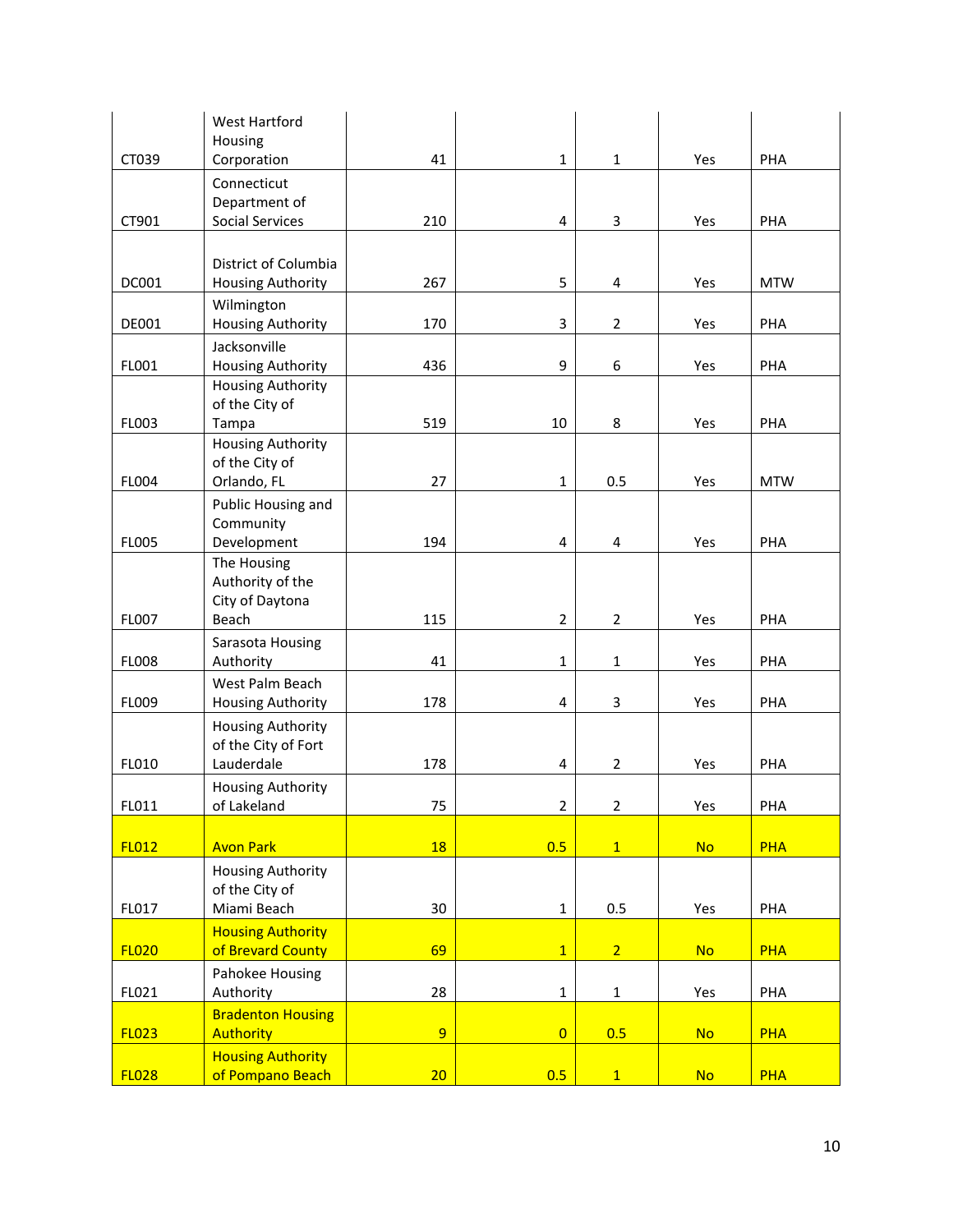| FL032        | Ocala                                           | 114       | $\overline{2}$ | 2              | Yes       | PHA        |
|--------------|-------------------------------------------------|-----------|----------------|----------------|-----------|------------|
|              | <b>Housing Authority</b>                        |           |                |                |           |            |
|              | of the City of Fort                             |           |                |                |           |            |
| <b>FL041</b> | <b>Pierce</b>                                   | <b>18</b> | 0.5            | $\mathbf{1}$   | <b>No</b> | <b>PHA</b> |
|              | <b>Housing Authority</b><br>of the City of Fort |           |                |                |           |            |
| FL047        | <b>Myers</b>                                    | 140       | 3              | 3              | Yes       | PHA        |
|              | <b>Milton Housing</b>                           |           |                |                |           |            |
| FL053        | Authority                                       | 34        | $\mathbf{1}$   | $\mathbf{1}$   | Yes       | PHA        |
|              | Punta Gorda                                     |           |                |                |           |            |
| FL060        | <b>Housing Authority</b>                        | 34        | $\mathbf{1}$   | 0.5            | Yes       | PHA        |
|              | <b>Pinellas County</b>                          |           |                |                |           |            |
| FL062        | <b>Housing Authority</b>                        | 75        | $\overline{2}$ | $\overline{2}$ | Yes       | PHA        |
|              | <b>Hialeah Housing</b>                          |           |                |                |           |            |
| <b>FL066</b> | Authority                                       | 178       | 4              | $\overline{2}$ | Yes       | PHA        |
| <b>FL073</b> | Tallahassee                                     | 17        | 0.5            | $\mathbf{1}$   | <b>No</b> | <b>PHA</b> |
|              | <b>Clearwater Housing</b>                       |           |                |                |           |            |
| FL075        | Authority                                       | 48        | $\mathbf{1}$   | $\mathbf{1}$   | Yes       | PHA        |
|              | <b>Broward County</b>                           |           |                |                |           |            |
| FL079        | <b>Housing Authority</b>                        | 200       | 4              | 4              | Yes       | PHA        |
|              | <b>Palm Beach County</b>                        |           |                |                |           |            |
| <b>FL080</b> | <b>Housing Authority</b>                        | 92        | $\overline{2}$ | $\overline{3}$ | <b>No</b> | <b>PHA</b> |
|              | <b>Housing Authority</b>                        |           |                |                |           |            |
| FL081        | of the City of<br>Deerfield Beach               | 45        | $\mathbf{1}$   | $\mathbf{1}$   | Yes       | PHA        |
|              | Delray Beach                                    |           |                |                |           |            |
| FL083        | <b>Housing Authority</b>                        | 46        | $\mathbf{1}$   | $\mathbf{1}$   | Yes       | PHA        |
|              | <b>Orange County</b>                            |           |                |                |           |            |
|              | Housing and                                     |           |                |                |           |            |
|              | Community                                       |           |                |                |           |            |
| FL093        | Development                                     | 43        | $\mathbf{1}$   | $\mathbf{1}$   | Yes       | PHA        |
|              | Pasco County                                    |           |                |                |           |            |
| FL104        | Housing Authority                               | 49        | $\mathbf 1$    | $\mathbf 1$    | Yes       | PHA        |
| FL105        | Manatee County                                  | 28        | $\mathbf 1$    | 0.5            | Yes       | PHA        |
|              | <b>Walton County</b>                            |           |                |                |           |            |
| FL110        | <b>Housing Agency</b>                           | 30        | $\mathbf 1$    | $\mathbf{1}$   | Yes       | PHA        |
|              | Boca Raton                                      |           |                |                |           |            |
| FL119        | <b>Housing Authority</b>                        | 32        | $\mathbf{1}$   | $\mathbf{1}$   | Yes       | PHA        |
|              | Lee County                                      |           |                |                |           |            |
| <b>FL128</b> | <b>Housing Authority</b>                        | 72        | $\mathbf 1$    | $\mathbf{1}$   | Yes       | PHA        |
|              | Winter Haven                                    |           |                |                |           |            |
| FL139        | <b>Housing Authority</b>                        | 105       | $\overline{2}$ | $\overline{2}$ | Yes       | PHA        |
|              | <b>Collier County</b>                           |           |                |                |           |            |
| <b>FL141</b> | <b>Housing Authority</b>                        | 11        | $\overline{0}$ | 0.5            | <b>No</b> | <b>PHA</b> |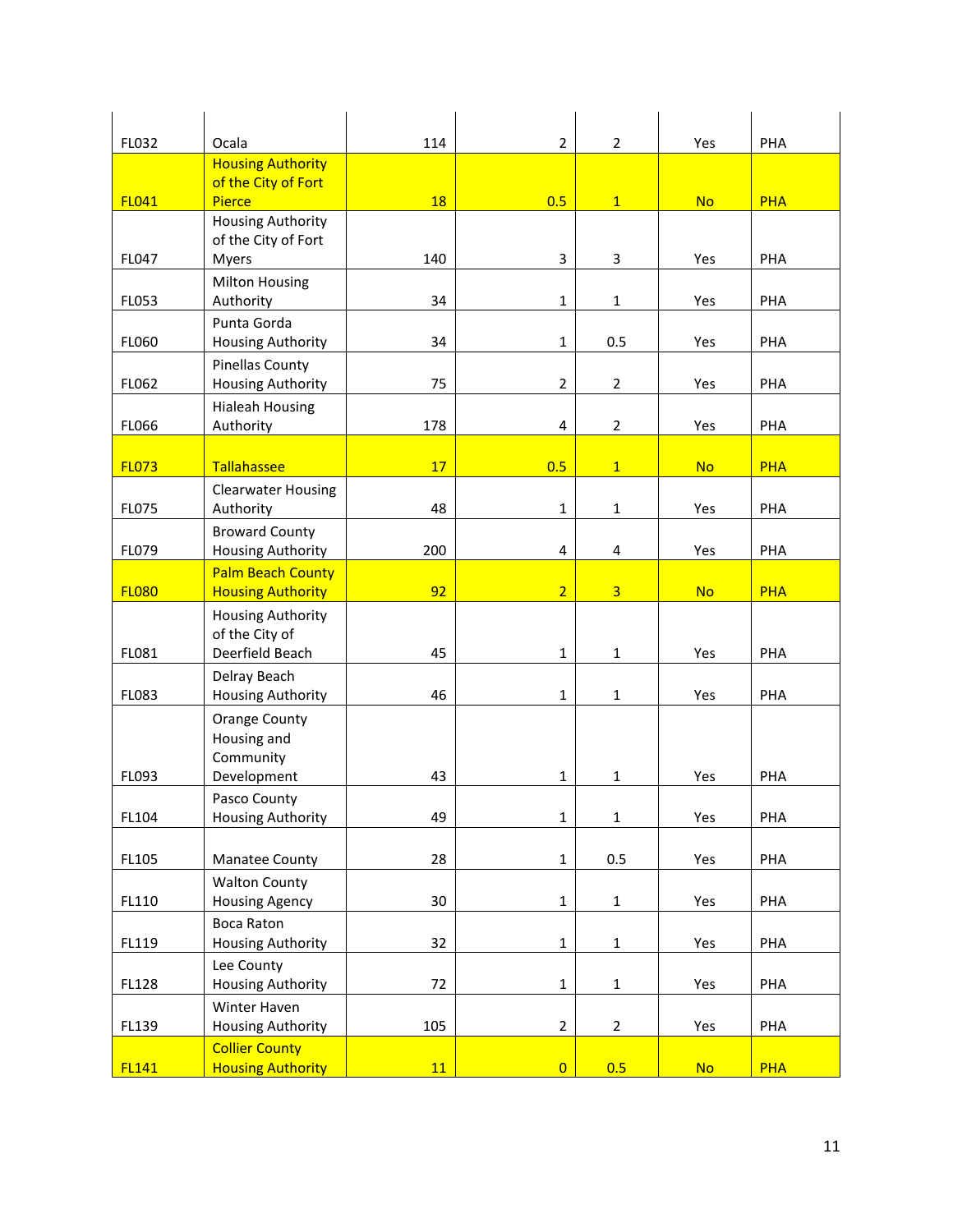|       | <b>Housing Authority</b><br>of the City of    |                |                         |                |           |            |
|-------|-----------------------------------------------|----------------|-------------------------|----------------|-----------|------------|
| GA001 | Augusta, Georgia                              | 188            | $\overline{\mathbf{4}}$ | 3              | Yes       | PHA        |
|       | <b>Housing Authority</b>                      |                |                         |                |           |            |
| GA002 | of Savannah                                   | 167            | 3                       | 3              | Yes       | PHA        |
|       | <b>Housing Authority</b>                      |                |                         |                |           |            |
| GA004 | of Columbus,<br>Georgia                       | 104            | $\overline{2}$          | $\overline{2}$ | Yes       | <b>MTW</b> |
|       | The Housing                                   |                |                         |                |           |            |
|       | Authority of the                              |                |                         |                |           |            |
|       | City of Atlanta,                              |                |                         |                |           |            |
| GA006 | Georgia                                       | 0              | 0                       | 4              | No        | <b>MTW</b> |
| GA007 | Macon HA                                      | 25             | $\mathbf{1}$            | $\mathbf{1}$   | Yes       | PHA        |
|       | <b>Housing Authority</b>                      |                |                         |                |           |            |
|       | of the City of                                |                |                         |                |           |            |
| GA010 | Marietta                                      | 119            | $\overline{2}$          | $\overline{2}$ | Yes       | PHA        |
|       |                                               |                |                         |                |           |            |
| GA023 | Albany                                        | 44             | $\mathbf{1}$            | 1              | Yes       | PHA        |
| GA061 | Griffin                                       | 30             | $\mathbf{1}$            | 1              | Yes       | PHA        |
|       | <b>Housing Authority</b>                      |                |                         |                |           |            |
|       | of the City of East                           |                |                         |                |           |            |
| GA078 | Point, Georgia                                | 75             | $\overline{2}$          | $\mathbf{1}$   | Yes       | PHA        |
|       | <b>Housing Authority</b>                      |                |                         |                |           |            |
| GA095 | of Newnan                                     | 96             | $\overline{2}$          | 1.5            | Yes       | PHA        |
|       | <b>Housing Authority</b><br>of the City of    |                |                         |                |           |            |
| GA116 | Carrollton                                    | 107            | $\overline{2}$          | $\overline{2}$ | Yes       | PHA        |
|       |                                               |                |                         |                |           |            |
| GA183 | <b>Winder</b>                                 | $\overline{3}$ | $\overline{0}$          | $\mathbf{1}$   | <b>No</b> | <b>PHA</b> |
|       | <b>Housing Authority</b>                      |                |                         |                |           |            |
| GA228 | of the City of<br>Jonesboro                   | 77             | $\overline{2}$          | 1.5            | Yes       | PHA        |
|       | The Housing                                   |                |                         |                |           |            |
|       | Authority of the                              |                |                         |                |           |            |
| GA232 | City of College Park                          | 77             | $\overline{2}$          | $\overline{2}$ | Yes       | PHA        |
|       | <b>Housing Authority</b>                      |                |                         |                |           |            |
| GA264 | of Fulton County                              | 34             | $\mathbf 1$             | $\mathbf 1$    | Yes       | PHA        |
|       | <b>Tri-City Housing</b>                       |                |                         |                |           |            |
| GA283 | Authority                                     | 25             | $\mathbf 1$             | $\mathbf{1}$   | Yes       | PHA        |
| GA285 | Northwest Georgia<br><b>Housing Authority</b> | 134            | 3                       | $\overline{2}$ | Yes       | PHA        |
|       | Guam Housing &                                |                |                         |                |           |            |
|       | Urban Renewal                                 |                |                         |                |           |            |
| GQ901 | Authority                                     | 141            | 3                       | $\overline{2}$ | Yes       | PHA        |
|       | Hawaii County                                 |                |                         |                |           |            |
| HI002 | <b>Housing Agency</b>                         | 38             | $\mathbf 1$             | $\mathbf 1$    | Yes       | PHA        |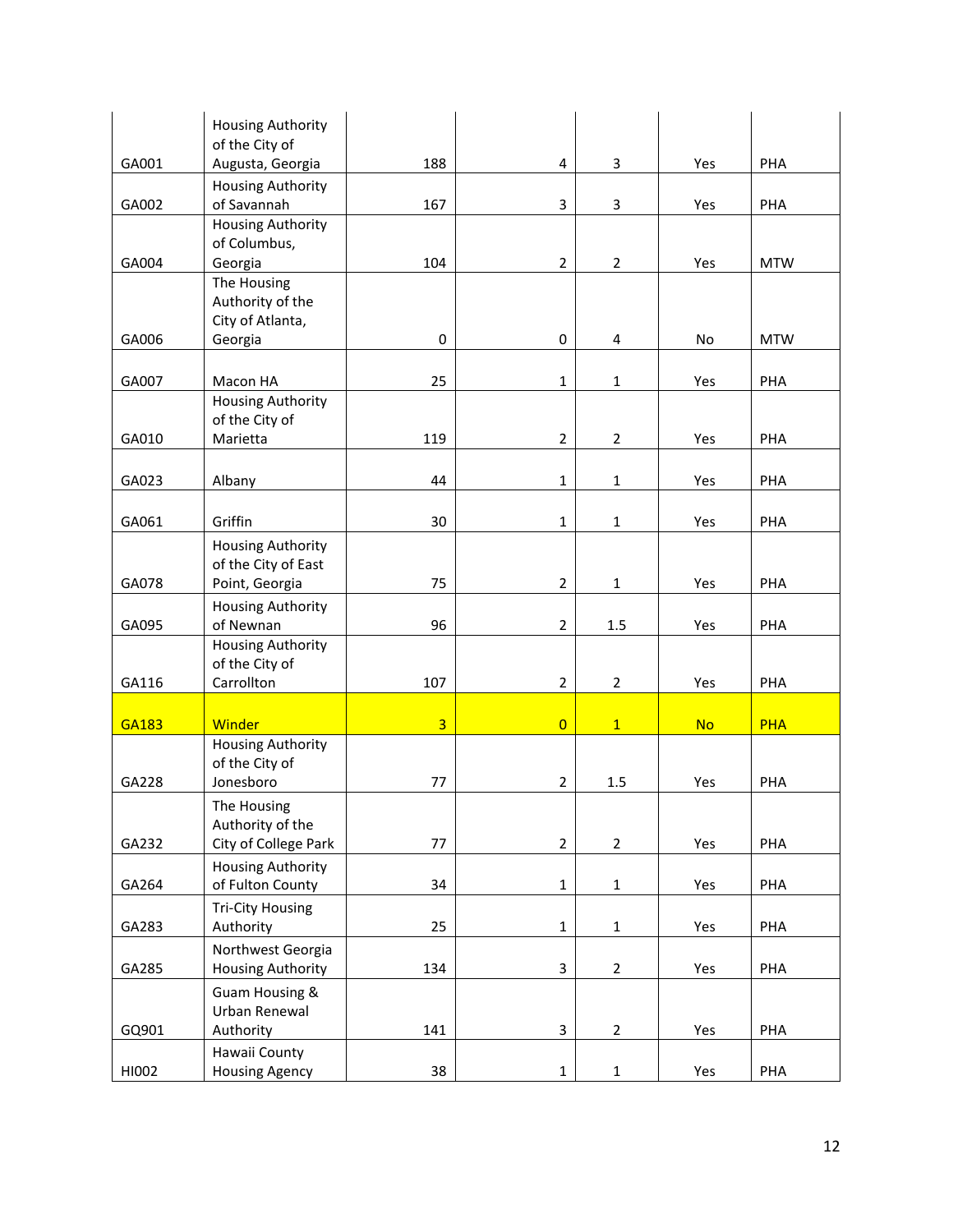| <b>HI003</b> | <b>City and County of</b><br><b>Honolulu</b>     | 109    | $\overline{2}$          | $\overline{3}$ | <b>No</b> | <b>PHA</b> |
|--------------|--------------------------------------------------|--------|-------------------------|----------------|-----------|------------|
|              |                                                  |        |                         |                |           |            |
| HI004        | County of Maui                                   | 29     | $\mathbf{1}$            | $\mathbf{1}$   | Yes       | PHA        |
|              | Kauai, County of;                                |        |                         |                |           |            |
| HI005        | <b>DBA Kauai County</b><br><b>Housing Agency</b> | 95     | $\overline{2}$          | $\overline{2}$ | Yes       | PHA        |
|              | <b>Hawaii Public</b>                             |        |                         |                |           |            |
| <b>HI901</b> | <b>Housing Authority</b>                         | 50     | $\overline{1}$          | 2 <sup>1</sup> | <b>No</b> | <b>PHA</b> |
|              | City of Sioux City                               |        |                         |                |           |            |
| IA018        | <b>Housing Authority</b>                         | 96     | $\overline{2}$          | $\overline{2}$ | Yes       | PHA        |
|              | City of Des Moines<br><b>Municipal Housing</b>   |        |                         |                |           |            |
| <b>IA020</b> | Agency                                           | 145    | 3                       | 3              | Yes       | PHA        |
|              | Iowa City Housing                                |        |                         |                |           |            |
| IA022        | Authority                                        | 223    | $\overline{\mathbf{4}}$ | $\overline{2}$ | Yes       | PHA        |
|              | <b>Municipal Housing</b>                         |        |                         |                |           |            |
| IA023        | Agency of Council<br>Bluffs, Iowa                | 36     | $\mathbf{1}$            | 0.5            | Yes       | PHA        |
|              | City of Cedar                                    |        |                         |                |           |            |
| <b>IA024</b> | Rapids                                           | 92     | $\overline{2}$          | $\overline{2}$ | Yes       | PHA        |
|              | Muscatine, City of                               |        |                         |                |           |            |
|              | d/b/a Muscatine                                  |        |                         |                |           |            |
| IA049        | <b>Municipal Housing</b><br>Agency               | 27     | $\mathbf{1}$            | $\mathbf{1}$   | Yes       | PHA        |
|              |                                                  |        |                         |                |           |            |
| <b>IA087</b> | City of Dubuque                                  | 144    | 3                       | $\overline{2}$ | Yes       | PHA        |
|              | <b>Municipal Housing</b>                         |        |                         |                |           |            |
| IA107        | Agency of the City<br>of Fort Dodge              |        | $\overline{2}$          |                |           | PHA        |
|              | Southern Iowa                                    | 110    |                         | $\overline{2}$ | Yes       |            |
|              | <b>Regional Housing</b>                          |        |                         |                |           |            |
| IA117        | Authority                                        | 39     | $\mathbf{1}$            | $\mathbf 1$    | Yes       | PHA        |
|              | Region XII Regional                              |        |                         |                |           |            |
| <b>IA122</b> | <b>Housing Authority</b><br>Eastern Iowa         | 37     | $\mathbf 1$             | $\mathbf 1$    | Yes       | PHA        |
|              | <b>Regional Housing</b>                          |        |                         |                |           |            |
| IA126        | Authority                                        | 213    | $\overline{\mathbf{4}}$ | 3              | Yes       | PHA        |
|              | Central Iowa                                     |        |                         |                |           |            |
| IA131        | <b>Regional Housing</b><br>Authority             | 31     | $\mathbf 1$             | $\mathbf{1}$   | Yes       | PHA        |
|              |                                                  |        |                         |                |           |            |
| <b>ID002</b> | Nampa                                            | $30\,$ | $\mathbf 1$             | $\mathbf{1}$   | Yes       | PHA        |
|              | <b>Boise City Housing</b>                        |        |                         |                |           |            |
| ID013        | Authority<br>Southwestern                        | 113    | $\overline{2}$          | $\overline{2}$ | Yes       | PHA        |
|              | Idaho Cooperative                                |        |                         |                |           |            |
|              | <b>Housing Authority</b>                         |        |                         |                |           |            |
| ID016        | Corp                                             | 88     | $\overline{2}$          | $\overline{2}$ | Yes       | PHA        |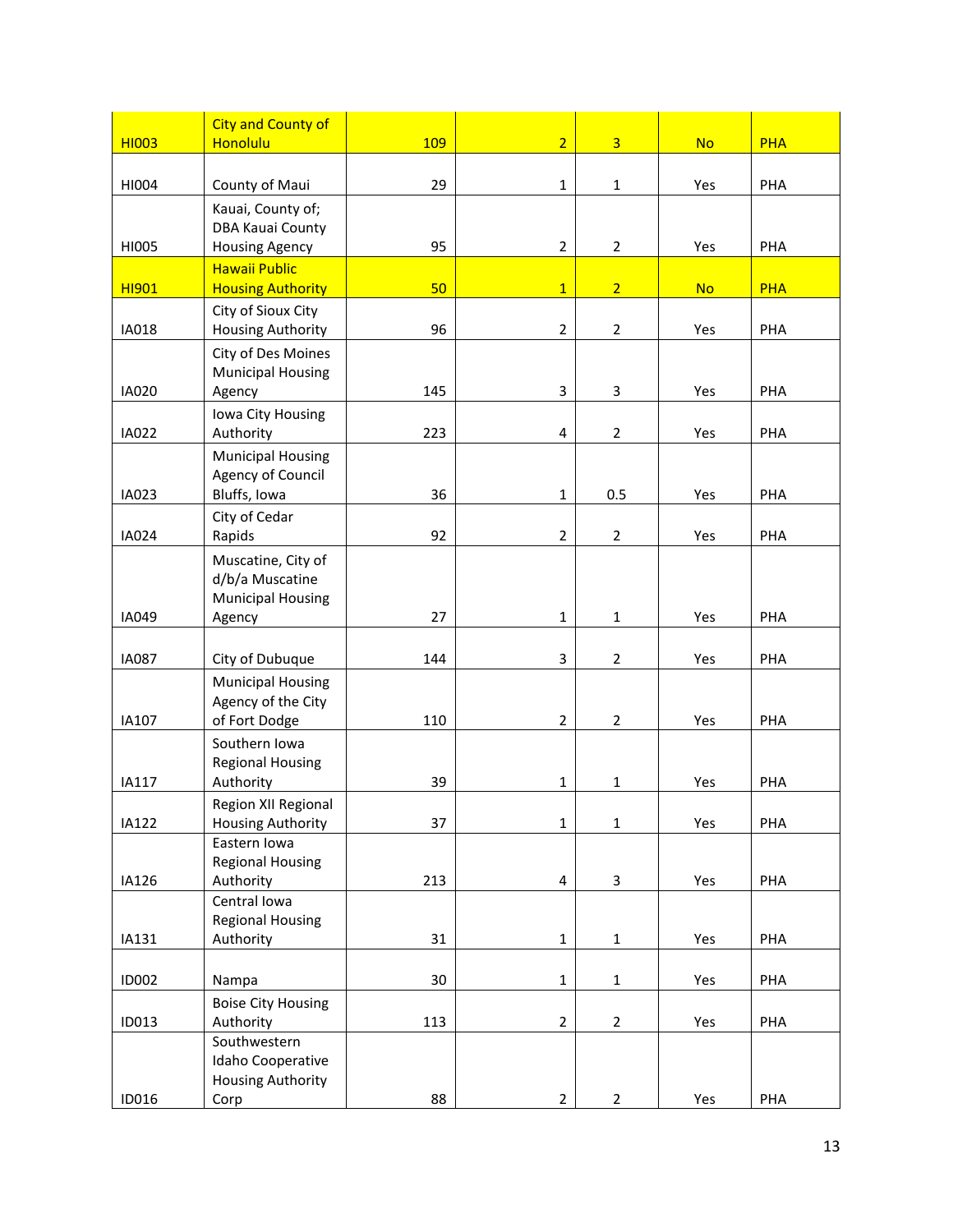| ID021        | Ada County<br><b>Housing Authority</b>                                                    | 102        | $\overline{2}$ | $\overline{2}$ | Yes       | PHA        |
|--------------|-------------------------------------------------------------------------------------------|------------|----------------|----------------|-----------|------------|
| ID901        | Idaho Housing and<br><b>Finance Association</b>                                           | 259        | 5              | 5              | Yes       | PHA        |
| <b>IL001</b> | <b>Housing Authority</b><br>of the City of East<br><b>St. Louis</b>                       | 24         | 0.5            | $\mathbf{1}$   | <b>No</b> | <b>PHA</b> |
|              | Chicago Housing                                                                           |            |                |                |           |            |
| <b>IL002</b> | Authority                                                                                 | 1171       | 23             | 15             | Yes       | <b>MTW</b> |
| <b>IL003</b> | <b>Peoria Housing</b><br><b>Authority</b>                                                 | 71         | $\mathbf{1}$   | $\overline{2}$ | <b>No</b> | <b>PHA</b> |
| <b>IL004</b> | Springfield Housing<br>Authority                                                          | 266        | 5              | 5              | Yes       | PHA        |
| <b>IL009</b> | <b>Housing Authority</b><br>of Henry County                                               | 118        | $\overline{2}$ | $\overline{2}$ | Yes       | PHA        |
| IL015        | <b>Madison County</b><br><b>Housing Authority</b>                                         | 94         | $\overline{2}$ | 1              | Yes       | PHA        |
| <b>IL018</b> | Rock Island<br><b>Housing Authority</b>                                                   | 69         | 1              | $\mathbf 1$    | Yes       | PHA        |
| <b>IL022</b> | <b>Rockford Housing</b><br><b>Authority</b>                                               | <b>116</b> | $\overline{2}$ | $\overline{3}$ | <b>No</b> | <b>PHA</b> |
| IL024        | <b>Housing Authority</b><br>of Joliet                                                     | 42         | $\mathbf 1$    | $\mathbf 1$    | Yes       | PHA        |
| IL025        | <b>Housing Authority</b><br>of the County of<br>Cook                                      | 231        | 5              | 3              | Yes       | PHA        |
| IL026        | Waukegan Housing<br>Authority, Inc.                                                       | 38         | $\mathbf{1}$   | $\mathbf 1$    | Yes       | PHA        |
| <b>IL028</b> | <b>Menard County</b><br>Housing Authority                                                 | 17         | 0.5            | 0.5            | Yes       | PHA        |
| IL029        | <b>Freeport Housing</b><br>Authority                                                      | 46         | $\mathbf 1$    | $\mathbf 1$    | Yes       | PHA        |
| <b>IL030</b> | St. Clair County<br><b>Housing Authority</b>                                              | 40         | 1              | 0.5            | Yes       | PHA        |
| IL039        | Kankakee County<br><b>Housing Authority</b>                                               | 65         | $\mathbf{1}$   | $\mathbf{1}$   | Yes       | PHA        |
| <b>IL047</b> | <b>Macoupin County</b><br><b>Housing Authority</b>                                        | 22         | 0.5            | $\overline{1}$ | <b>No</b> | <b>PHA</b> |
|              | <b>Housing Authority</b><br>of the City of<br><b>Bloomington (lead</b><br>applicant in FY | IL051:52   |                |                |           |            |
| IL051        | 2016)<br>Housing Authority                                                                | IL117: 23  | $\overline{2}$ | $\mathbf{1}$   | Yes       | PHA        |
|              | of the County of                                                                          |            |                |                |           |            |
| <b>IL056</b> | Lake, II.                                                                                 | 304        | 6              | 4              | Yes       | PHA        |
| <b>IL057</b> | <b>Housing Authority</b><br>of Marion County                                              | 24         | 0.5            | $\overline{1}$ | <b>No</b> | <b>PHA</b> |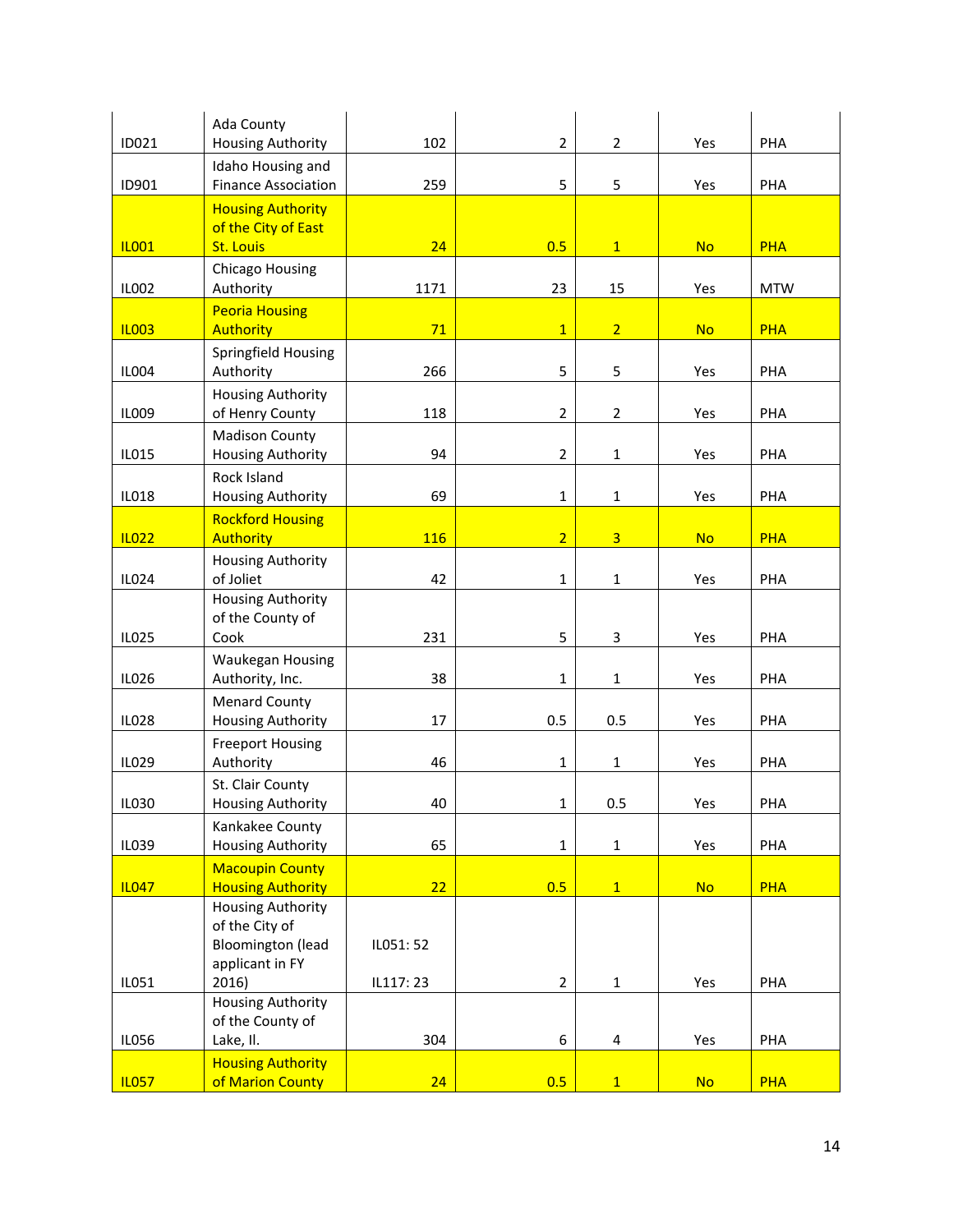| <b>IL083</b> | Winnebago County<br>Housing Authority                     | 91             | $\overline{2}$ | $\overline{2}$ | Yes       | PHA        |
|--------------|-----------------------------------------------------------|----------------|----------------|----------------|-----------|------------|
| <b>IL092</b> | <b>Housing Authority</b><br>of City of Elgin              | 63             | $\overline{1}$ | $\overline{2}$ | <b>No</b> | <b>PHA</b> |
|              | DuPage Housing                                            |                |                |                |           |            |
| IL101        | Authority<br><b>Housing Authority</b>                     | 106            | $\overline{2}$ | $\overline{2}$ | Yes       | PHA        |
| <b>IN002</b> | City of Vincennes<br><b>Housing Authority</b>             | 42             | $\mathbf{1}$   | 1              | Yes       | PHA        |
| <b>IN003</b> | of the City of Fort<br>Wayne, Indiana                     | 188            | 4              | 3              | Yes       | PHA        |
| <b>IN007</b> | <b>Housing Authority</b><br>of the City of<br>Kokomo      | 45             | $\mathbf{1}$   | $\mathbf 1$    | Yes       | PHA        |
|              | <b>Housing Authority</b>                                  |                |                |                |           |            |
| <b>IN010</b> | of the City of<br>Hammond                                 | 30             | $\mathbf{1}$   | $\mathbf 1$    | Yes       | PHA        |
| <b>IN011</b> | <b>Housing Authority</b><br>of the City of Gary           | 44             | $\mathbf{1}$   | $\mathbf{1}$   | Yes       | PHA        |
| <b>IN012</b> | New Albany<br><b>Housing Authority</b>                    | 188            | 4              | 3              | Yes       | PHA        |
| <b>IN015</b> | <b>Housing Authority</b><br>of South Bend                 | 31             | $\mathbf{1}$   | 1              | Yes       | PHA        |
| <b>IN016</b> | <b>Evansville Housing</b><br>Authority                    | 110            | $\overline{2}$ | $\overline{2}$ | Yes       | PHA        |
| <b>IN017</b> | Indianapolis<br><b>Housing Agency</b>                     | 595            | 12             | 5              | Yes       | PHA        |
| <b>IN019</b> | <b>Michigan City</b><br><b>Housing Authority</b>          | $\overline{0}$ | $\overline{0}$ | 0.5            | <b>No</b> | <b>PHA</b> |
| <b>IN021</b> | <b>Housing Authority</b><br>of the City of Terre<br>Haute | 78             | $\overline{2}$ | 2              | Yes       | PHA        |
|              | <b>Housing Authority</b><br>of the City of                |                |                |                |           |            |
| <b>IN022</b> | Bloomington                                               | 99             | $\overline{2}$ | 2              | Yes       | PHA        |
| <b>IN026</b> | Housing Authority,<br>City of Elkhart                     | 144            | 3              | $\overline{2}$ | Yes       | PHA        |
| IN041        | <b>Marion Housing</b><br>Authority                        | 46             | $\mathbf 1$    | $\mathbf 1$    | Yes       | PHA        |
|              | <b>Housing Authority</b><br>of the City of                |                |                |                |           |            |
| <b>IN058</b> | Columbus, Indiana                                         | 61             | $\mathbf{1}$   | $\mathbf 1$    | Yes       | PHA        |
| IN091        | <b>Housing Authority</b><br>City of Peru                  | 45             | $\mathbf 1$    | 0.5            | Yes       | PHA        |
| <b>KS002</b> | <b>Topeka Housing</b><br>Authority                        | 33             | $\mathbf 1$    | $\mathbf{1}$   | Yes       | PHA        |
| <b>KS004</b> | City of Wichita<br><b>Kansas Housing</b><br>Authority     | 171            | 3              | $\mathsf{3}$   | Yes       | PHA        |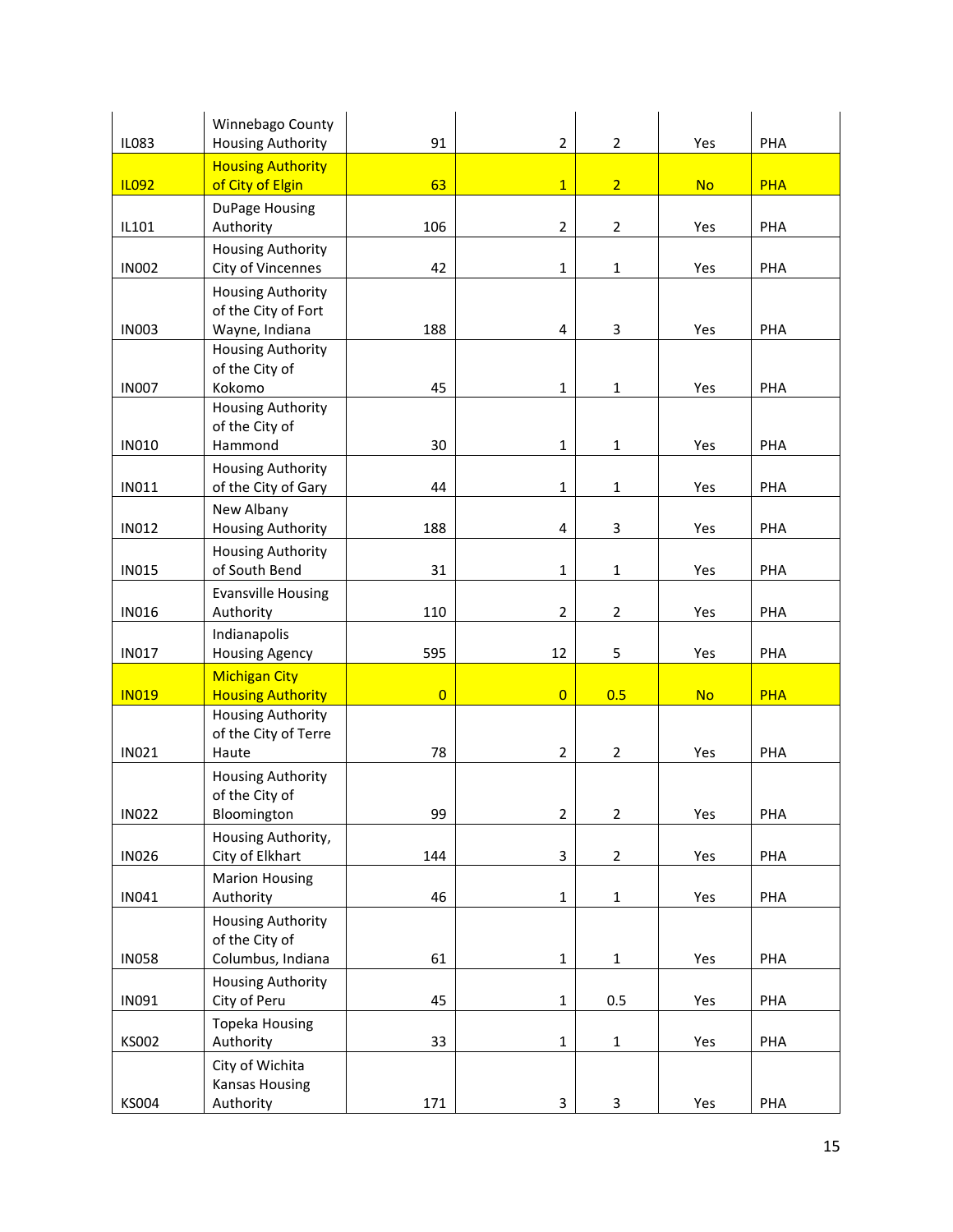| <b>KS038</b> | Salina                                          | 50       | $\mathbf{1}$   | $\mathbf{1}$   | Yes       | PHA        |
|--------------|-------------------------------------------------|----------|----------------|----------------|-----------|------------|
| KS043        | City of Olathe                                  | 40       | $\mathbf{1}$   | $\mathbf{1}$   | Yes       | PHA        |
|              | Lawrence-Douglas                                |          |                |                |           |            |
|              | <b>County Housing</b>                           |          |                |                |           |            |
| <b>KS053</b> | Authority                                       | 249      | 5              | 5              | Yes       | <b>MTW</b> |
| KS162        | Johnson County<br>Kansas                        | 36       | $\mathbf{1}$   | $\mathbf{1}$   | Yes       | PHA        |
|              |                                                 |          |                |                |           |            |
| KS168        | NEK-CAP, Inc.                                   | 30       | $\mathbf{1}$   | $\mathbf{1}$   | Yes       | PHA        |
|              | Louisville Metro                                |          |                |                |           |            |
| KY001        | Housing Authority                               | 169      | 3              | $\overline{7}$ | No        | <b>MTW</b> |
| KY002        | Covington                                       | 33       | 1              | $\mathbf{1}$   | Yes       | PHA        |
|              | <b>Housing Authority</b>                        |          |                |                |           |            |
| KY003        | of Frankfort                                    | 50       | $\mathbf{1}$   | $\mathbf{1}$   | Yes       | PHA        |
|              | Lexington-Fayette                               |          |                |                |           |            |
| KY004        | <b>Urban County</b><br><b>Housing Authority</b> | 70       | $\mathbf{1}$   | $\overline{2}$ | No        | <b>MTW</b> |
|              | <b>Housing Authority</b>                        |          |                |                |           |            |
| <b>KY008</b> | of Somerset                                     | 24       | 0.5            | $\mathbf{1}$   | <b>No</b> | <b>PHA</b> |
|              | <b>Housing Authority</b>                        |          |                |                |           |            |
| KY015        | of Newport, KY<br><b>Housing Authority</b>      | 32       | $\mathbf{1}$   | 0.5            | Yes       | PHA        |
| KY021        | of Cynthiana                                    | 31       | $\mathbf{1}$   | $\mathbf{1}$   | Yes       | PHA        |
|              |                                                 |          |                |                |           |            |
| KY026        | Glasgow                                         | 41       | $\mathbf{1}$   | $\mathbf{1}$   | Yes       | PHA        |
|              | <b>Campbellsville</b><br><b>Housing &amp;</b>   |          |                |                |           |            |
|              | Redevelopment                                   |          |                |                |           |            |
|              | <b>Authority (lead</b>                          | KY047: 5 |                |                |           |            |
| <b>KY047</b> | applicant in FY<br>2014                         | KY071: 0 | $\overline{0}$ | 0.5            | No        | <b>PHA</b> |
|              | <b>Housing Authority</b>                        |          |                |                |           |            |
| KY061        | of Georgetown                                   | 34       | $\mathbf 1$    | $\mathbf{1}$   | Yes       | PHA        |
|              |                                                 |          |                |                |           |            |
| <b>KY063</b> | <b>Bowling Green</b><br>City of Richmond        | 12       | $\overline{0}$ | 1              | <b>No</b> | <b>PHA</b> |
| KY132        | Section 8 Housing                               | 118      | $\overline{2}$ | $\overline{2}$ | Yes       | PHA        |
|              | City of Covington                               |          |                |                |           |            |
| KY133        | <b>CDA</b>                                      | 49       | $\mathbf 1$    | $\mathbf{1}$   | Yes       | PHA        |
| KY135        | <b>Boone County</b><br><b>Fiscal Court</b>      | 45       | $\mathbf 1$    | $\mathbf{1}$   | Yes       | PHA        |
|              | <b>Campbell County</b>                          |          |                |                |           |            |
|              | Department of                                   |          |                |                |           |            |
| <b>KY136</b> | <b>Housing</b>                                  | 5        | $\overline{0}$ | 0.5            | <b>No</b> | <b>PHA</b> |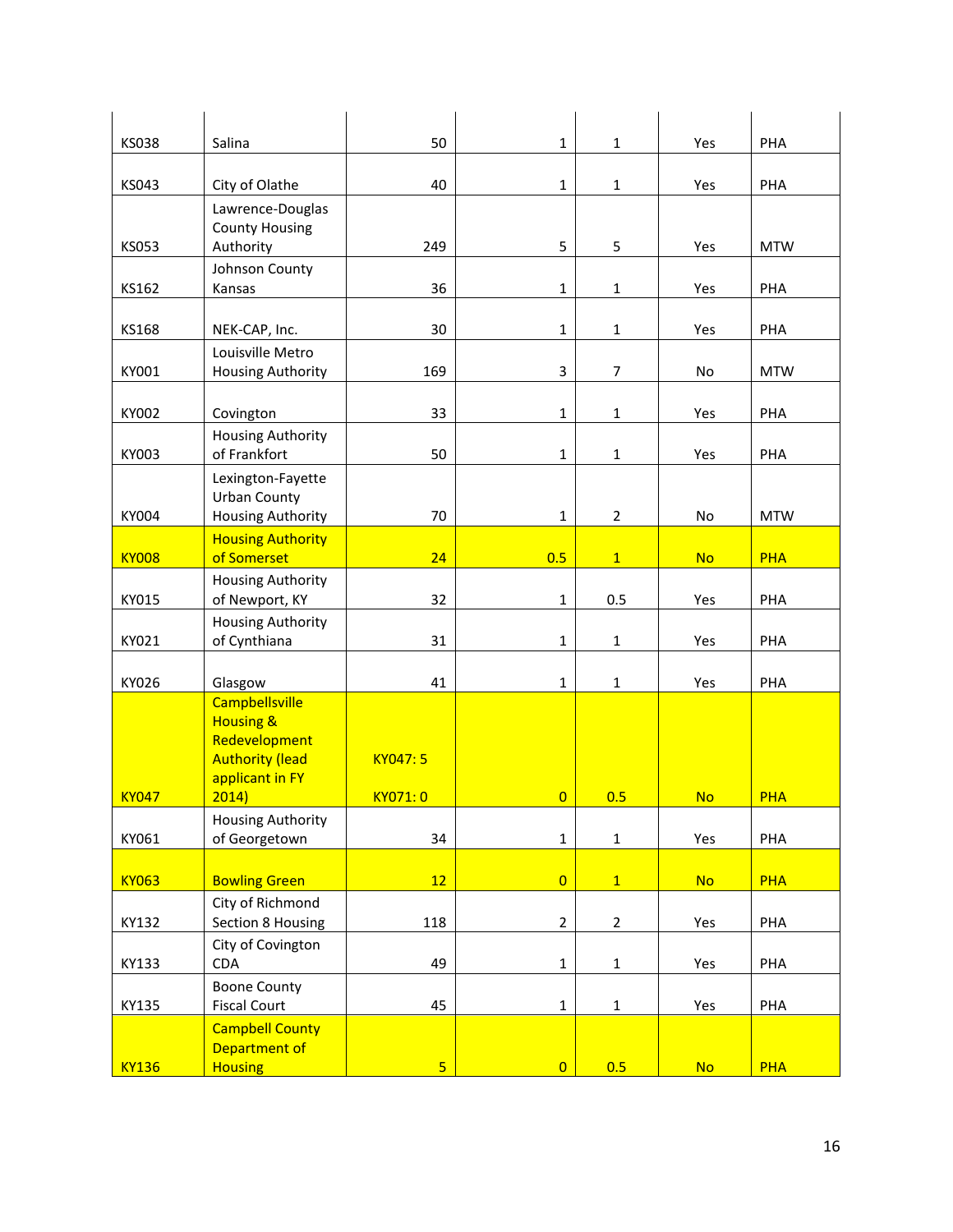|              | <b>Pineville Urban</b>                              |                |                         |                |           |            |
|--------------|-----------------------------------------------------|----------------|-------------------------|----------------|-----------|------------|
| <b>KY141</b> | <b>Renewal &amp;</b><br><b>Community</b>            | $\overline{2}$ | $\overline{0}$          | $\mathbf{1}$   | <b>No</b> | <b>PHA</b> |
|              | Barbourville Urban                                  |                |                         |                |           |            |
|              | Renewal &                                           |                |                         |                |           |            |
|              | Community                                           |                |                         |                |           |            |
|              | Development                                         |                |                         |                |           |            |
| KY150        | Agency                                              | 38             | $\mathbf{1}$            | $\mathbf{1}$   | Yes       | PHA        |
|              | <b>Housing Authority</b>                            |                |                         |                |           |            |
| KY157        | of Floyd County                                     | 57             | $\mathbf{1}$            | 1              | Yes       | PHA        |
|              | <b>Cumberland Valley</b><br><b>Regional Housing</b> |                |                         |                |           |            |
| KY160        | Authority                                           | 126            | 3                       | $\overline{2}$ | Yes       | PHA        |
|              | Appalachian                                         |                |                         |                |           |            |
|              | <b>Foothills Housing</b>                            |                |                         |                |           |            |
| KY161        | Agency, Inc.                                        | 43             | $\mathbf{1}$            | $\mathbf{1}$   | Yes       | PHA        |
|              | Kentucky Housing                                    |                |                         |                |           |            |
| KY901        | Corporation                                         | 148            | 3                       | $\overline{2}$ | Yes       | PHA        |
|              |                                                     |                |                         |                |           |            |
| LA002        | Shreveport HA                                       | 98             | $\overline{2}$          | $\overline{2}$ | Yes       | PHA        |
| LA013        | Jefferson Parish<br><b>Housing Authority</b>        | 153            | 3                       | 2.5            | Yes       | PHA        |
|              | <b>St James Parish</b>                              |                |                         |                |           |            |
| LA092        | <b>Housing Authority</b>                            | 26             | $\mathbf{1}$            | 1              | Yes       | PHA        |
|              | <b>Calcasieu Parish</b>                             |                |                         |                |           |            |
|              | <b>Police Jury Housing</b>                          |                |                         |                |           |            |
| <b>LA172</b> | <b>Department</b>                                   | 22             | 0.5                     | $\mathbf{1}$   | <b>No</b> | <b>PHA</b> |
|              | Terrebonne Parish                                   |                |                         |                |           |            |
|              | Consolidated                                        |                |                         |                |           |            |
| LA211        | Government                                          | 43             | $\mathbf{1}$            | $\mathbf{1}$   | Yes       | PHA        |
| MA001        | Lowell Housing<br>Authority                         | 70             | $\mathbf{1}$            | $\mathbf{1}$   | Yes       | PHA        |
|              | <b>Boston Housing</b>                               |                |                         |                |           |            |
| MA002        | Authority                                           | 192            | 4                       | 4              | Yes       | PHA        |
|              | <b>Holyoke Housing</b>                              |                |                         |                |           |            |
| MA005        | Authority                                           | 201            | $\overline{\mathbf{4}}$ | $\overline{2}$ | Yes       | <b>MTW</b> |
|              | <b>Fall River Housing</b>                           |                |                         |                |           |            |
| MA006        | Authority                                           | 120            | $\overline{2}$          | $\overline{2}$ | Yes       | PHA        |
|              | <b>Worcester Housing</b>                            |                |                         |                |           |            |
| MA012        | Authority                                           | 443            | 9                       | 5              | Yes       | PHA        |
|              | <b>Revere Housing</b>                               |                |                         |                |           |            |
| MA014        | Authority                                           | 30             | $\mathbf 1$             | $\mathbf{1}$   | Yes       | PHA        |
|              | <b>Medford Housing</b>                              | 64             |                         |                |           |            |
| MA015        | Authority<br><b>Chelsea Housing</b>                 |                | $\mathbf 1$             | $\mathbf 1$    | Yes       | PHA        |
| <b>MA016</b> | <b>Authority</b>                                    | 70             | $\mathbf{1}$            | $\overline{2}$ | <b>No</b> | <b>PHA</b> |
|              | <b>Taunton Housing</b>                              |                |                         |                |           |            |
| MA017        | Authority                                           | 44             | $\mathbf 1$             | $\mathbf{1}$   | Yes       | PHA        |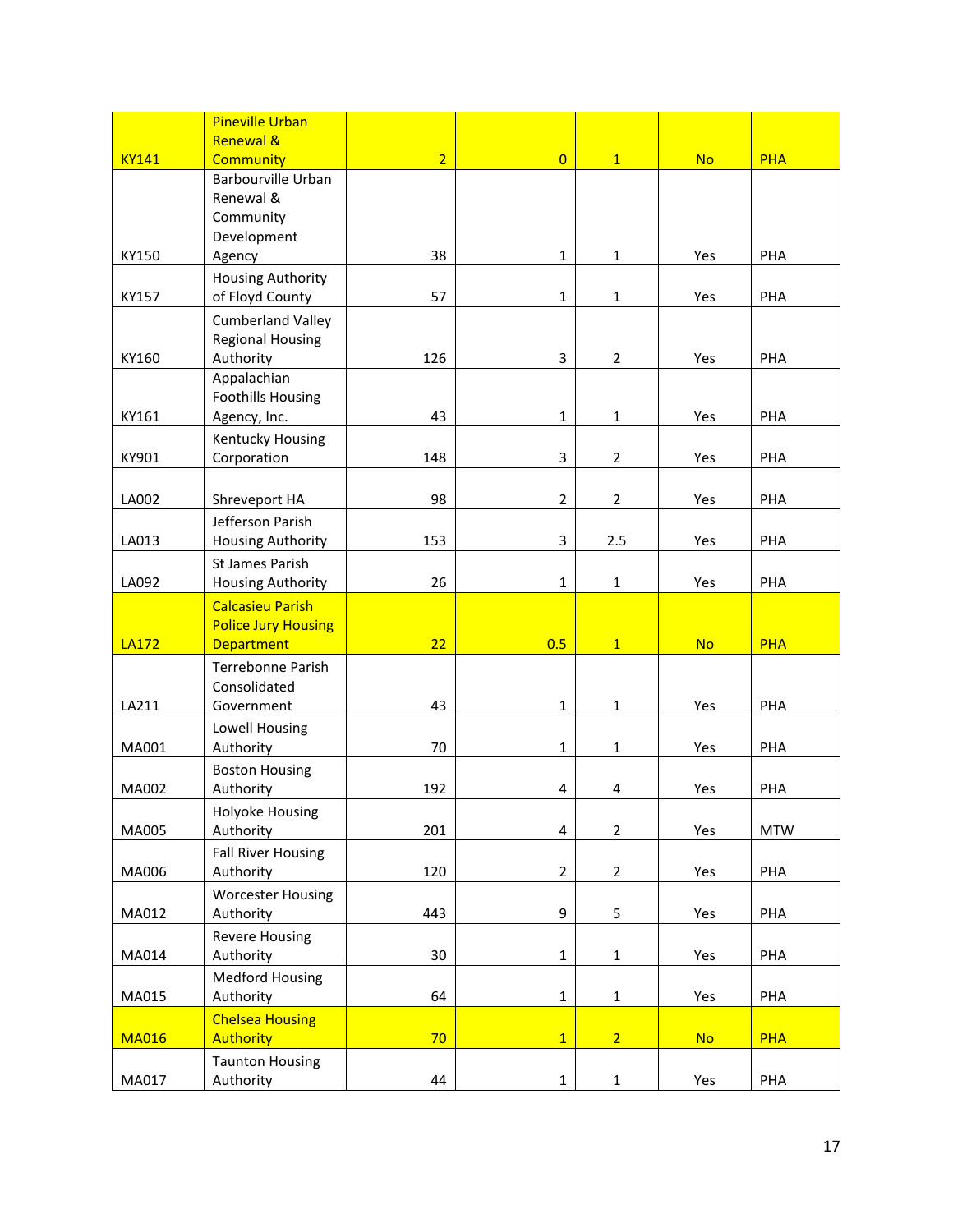|              |                                        | MA018: 11 |                |                |     |     |
|--------------|----------------------------------------|-----------|----------------|----------------|-----|-----|
|              |                                        | MA040: 28 |                |                |     |     |
|              |                                        |           |                |                |     |     |
|              | <b>Attleboro Housing</b>               | MA069: 27 |                |                |     |     |
|              | Authority (lead<br>applicant in FY     | MA109: 17 |                |                |     |     |
| MA018        | 2016)                                  | MA134: 8  | $\overline{2}$ | $\mathbf{1}$   | Yes | PHA |
|              | <b>Quincy Housing</b>                  |           |                |                |     |     |
| MA020        | Authority<br><b>Malden Housing</b>     | 67        | $\mathbf{1}$   | $\mathbf{1}$   | Yes | PHA |
| MA022        | Authority                              | 82        | $\overline{2}$ | $\overline{2}$ | Yes | PHA |
|              | Lynn Housing                           |           |                |                |     |     |
|              | Authority &<br>Neighborhood            |           |                |                |     |     |
|              | Development                            |           |                |                |     |     |
| MA023        | (LHAND)                                | 184       | 4              | $\overline{2}$ | Yes | PHA |
|              | <b>Brockton Housing</b>                |           |                |                |     |     |
| MA024        | Authority                              | 139       | 3              | $\overline{2}$ | Yes | PHA |
| MA025        | <b>Gloucester Housing</b><br>Authority | 40        | $\mathbf{1}$   | $\mathbf{1}$   | Yes | PHA |
|              | Framingham                             |           |                |                |     |     |
| MA028        | Housing Authority                      | 61        | $\mathbf{1}$   | $\mathbf{1}$   | Yes | PHA |
|              | Somerville Housing                     |           |                |                |     |     |
| MA031        | Authority                              | 92        | $\overline{2}$ | $\overline{2}$ | Yes | PHA |
| MA048        | Arlington Housing<br>Authority         | 29        | $\mathbf{1}$   | $\mathbf{1}$   | Yes | PHA |
|              | <b>Braintree Housing</b>               |           |                |                |     |     |
| MA053        | Authority                              | 47        | $\mathbf{1}$   | $\mathbf{1}$   | Yes | PHA |
|              | <b>Acton Housing</b>                   |           |                |                |     |     |
| <b>MA057</b> | Authority                              | 25        | $\mathbf{1}$   | $\mathbf{1}$   | Yes | PHA |
| MA059        | <b>Plymouth Housing</b><br>Authority   | 36        | $\mathbf{1}$   |                | Yes | PHA |
|              | <b>Melrose Housing</b>                 |           |                | 1              |     |     |
|              | Authority (lead                        | MA063: 19 |                |                |     |     |
|              | applicant in FY                        |           |                |                |     |     |
| MA063        | 2016)                                  | MA074: 9  | $\mathbf 1$    | $\mathbf 1$    | Yes | PHA |
| MA081        | Methuen Housing<br>Authority           | 36        | $\mathbf 1$    | $\mathbf{1}$   | Yes | PHA |
|              | Leominster                             |           |                |                |     |     |
| MA086        | <b>Housing Authority</b>               | 35        | $\mathbf 1$    | $\mathbf 1$    | Yes | PHA |
|              | <b>Greenfield Housing</b>              |           |                |                |     |     |
|              | Authority (lead<br>applicant in FY     | MA096: 13 |                |                |     |     |
| MA096        | 2016)                                  | MA094: 39 | $\mathbf 1$    | $\mathbf{1}$   | Yes | PHA |
|              | <b>Wayland Housing</b>                 |           |                |                |     |     |
| MA101        | Authority                              | 23        | 0.5            | 0.5            | Yes | PHA |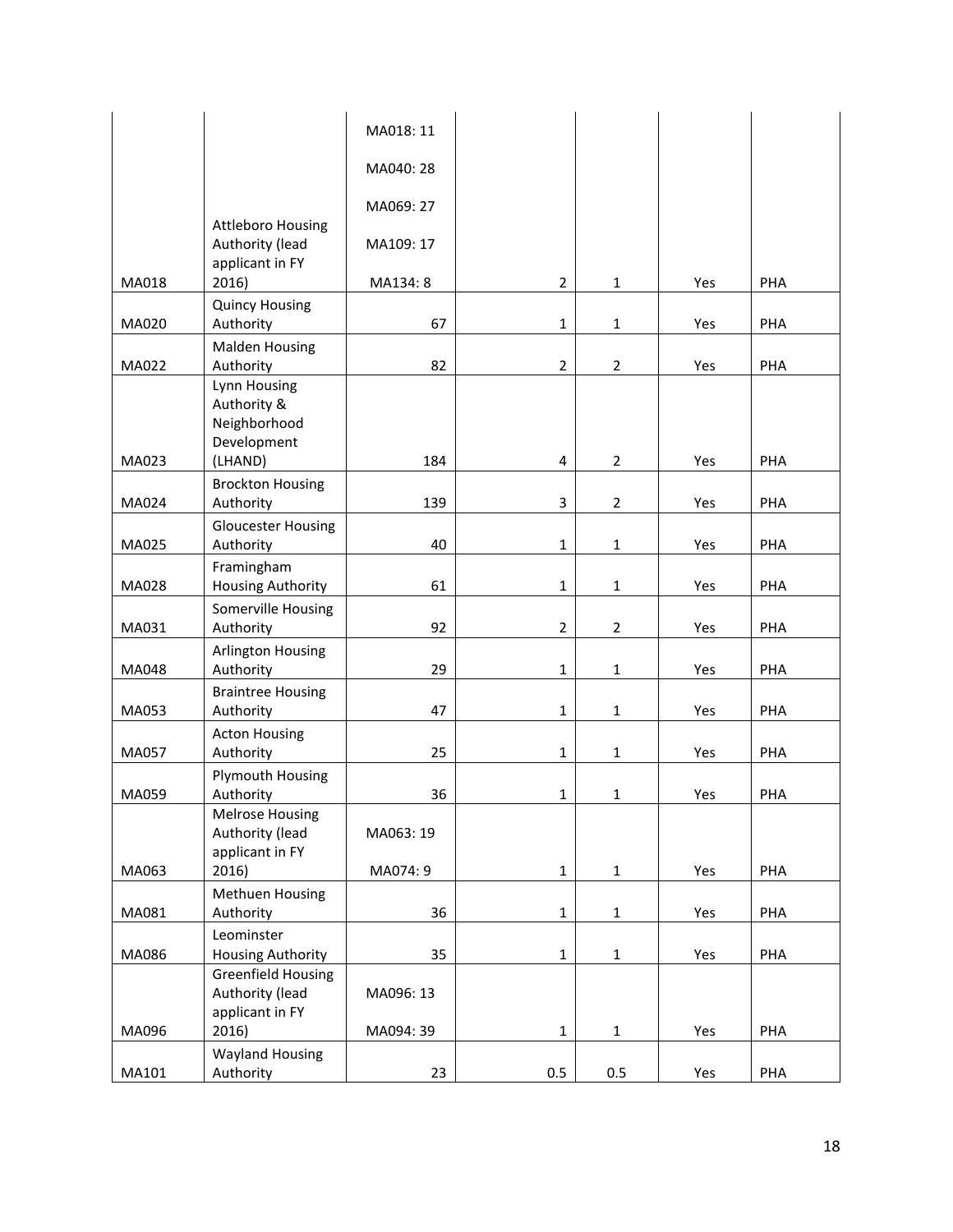| MA107        | North Andover<br><b>Housing Authority</b>      | 35        | $\mathbf{1}$   | $\mathbf{1}$   | Yes       | PHA        |
|--------------|------------------------------------------------|-----------|----------------|----------------|-----------|------------|
|              | Chelmsford                                     |           |                |                |           |            |
|              | <b>Housing Authority</b><br>(lead applicant in |           |                |                |           |            |
| MA108        | FY 2013 HCV FSS)                               | 29        | $\mathbf{1}$   | $\mathbf{1}$   | Yes       | PHA        |
| <b>MA119</b> | <b>Hingham Housing</b><br><b>Authority</b>     | <b>18</b> | 0.5            | $\mathbf{1}$   | <b>No</b> | <b>PHA</b> |
| MA125        | Winchester<br><b>Housing Authority</b>         | 33        | $\mathbf{1}$   | 1              | Yes       | PHA        |
|              | <b>Gardner Housing</b>                         |           |                |                |           |            |
| <b>MA127</b> | <b>Authority</b>                               | 17        | 0.5            | $\mathbf{1}$   | <b>No</b> | <b>PHA</b> |
| MA147        | <b>Milton Housing</b><br>Authority             | 42        | $\mathbf{1}$   | $\mathbf{1}$   | Yes       | PHA        |
| MA901        | Commonwealth of<br>Massachusetts               | 871       | 17             | 14             | Yes       | <b>MTW</b> |
| MD001        | <b>Annapolis Housing</b><br>Authority          | 25        | $\mathbf{1}$   | $\mathbf{1}$   | Yes       | PHA        |
| MD002        | <b>Housing Authority</b><br>of Baltimore City  | 944       | 19             | $\overline{7}$ | Yes       | <b>MTW</b> |
|              | <b>Housing Authority</b>                       |           |                |                |           |            |
| MD003        | of the City of<br>Frederick                    | 39        | $\mathbf{1}$   | $\mathbf 1$    | Yes       | PHA        |
|              | <b>Housing</b>                                 |           |                |                |           |            |
|              | <b>Opportunities</b>                           |           |                |                |           |            |
| <b>MD004</b> | Commission                                     | 231       | $\overline{5}$ | $\overline{7}$ | <b>No</b> | <b>PHA</b> |
| MD006        | Hagerstown<br>Housing Authority                | 154       | 3              | 3              | Yes       | PHA        |
|              |                                                |           |                |                |           |            |
| <b>MD007</b> | Rockville Housing<br>Enterprises               | 66        | $\mathbf{1}$   | 1              | Yes       | PHA        |
|              | Havre De Grace                                 |           |                |                |           |            |
| MD012        | <b>Housing Authority</b>                       | 40        | $\mathbf{1}$   | 1              | Yes       | PHA        |
|              | The Housing                                    |           |                |                |           |            |
| MD015        | Authority of Prince<br>George's County         | 128       | 3              | $\overline{2}$ | Yes       | PHA        |
|              | The Housing                                    |           |                |                |           |            |
|              | Commission of                                  |           |                |                |           |            |
|              | Anne Arundel                                   |           |                |                |           |            |
| MD018        | County<br><b>Housing Authority</b>             | 162       | 3              | 3              | Yes       | PHA        |
|              | of St. Mary's                                  |           |                |                |           |            |
| MD021        | County, Maryland                               | 31        | $\mathbf 1$    | $\mathbf 1$    | Yes       | PHA        |
|              | <b>Howard County</b>                           |           |                |                |           |            |
| MD023        | Housing<br>Commission                          | 46        | $\mathbf 1$    | $\mathbf{1}$   | Yes       | PHA        |
|              | <b>Harford County</b>                          |           |                |                |           |            |
| MD025        | <b>Housing Agency</b>                          | 19        | 0.5            | 0.5            | Yes       | PHA        |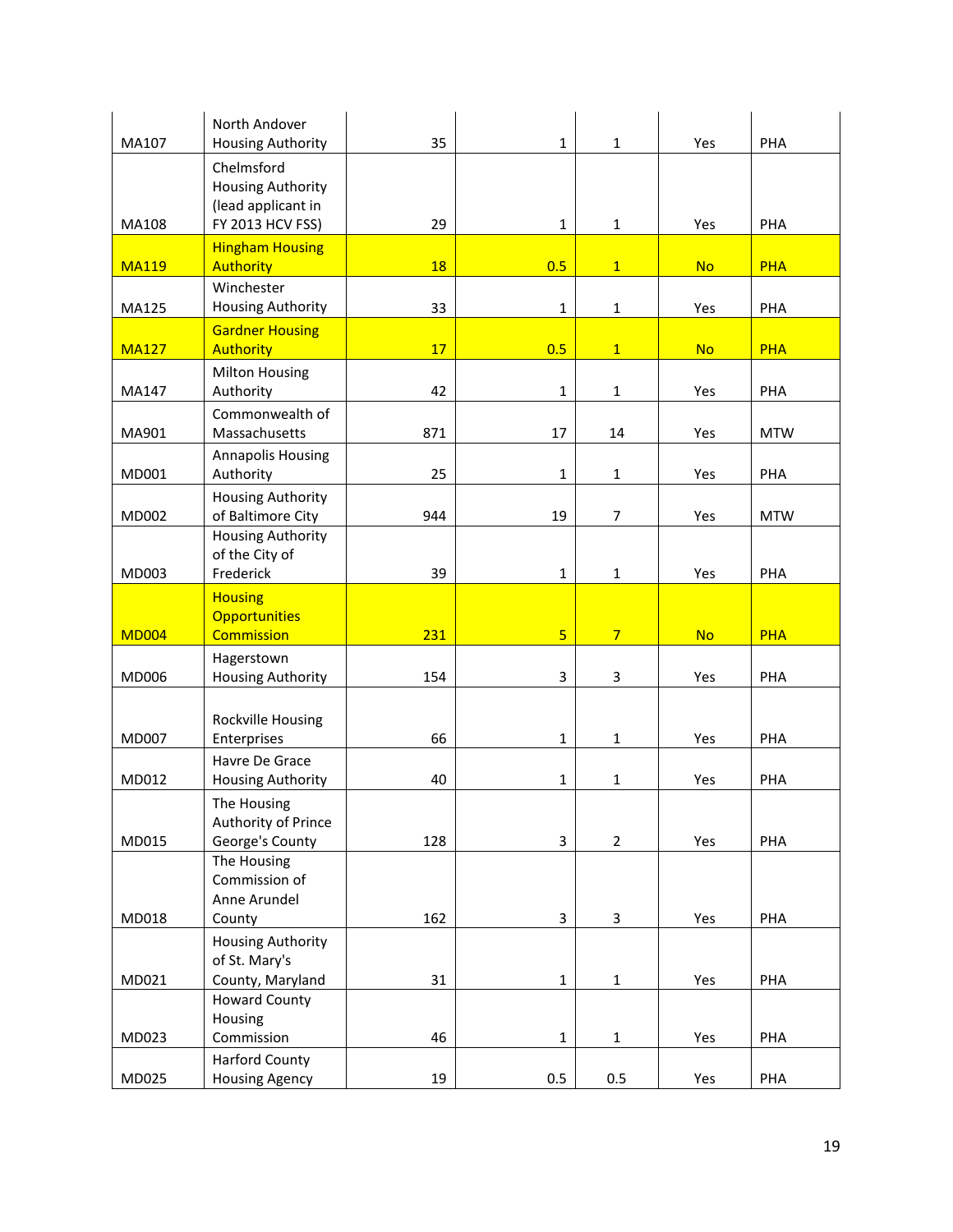|              | The Housing<br>Authority of                    |              |                |              |           |            |
|--------------|------------------------------------------------|--------------|----------------|--------------|-----------|------------|
| MD028        | <b>Washington County</b>                       | 46           | $\mathbf 1$    | $\mathbf{1}$ | Yes       | PHA        |
|              | Cecil County                                   |              |                |              |           |            |
| MD029        | <b>Housing Agency</b>                          | 42           | $\mathbf{1}$   | $\mathbf 1$  | Yes       | PHA        |
|              | Commissioners of                               |              |                |              |           |            |
| MD032        | Carroll County                                 | 27           | $\mathbf{1}$   | $\mathbf{1}$ | Yes       | PHA        |
| MD033        | Baltimore, County<br>of                        | 410          | 8              | 5            | Yes       | PHA        |
|              | Maryland                                       |              |                |              |           |            |
|              | Department of                                  |              |                |              |           |            |
|              | Housing and                                    |              |                |              |           |            |
| MD901        | Community<br>Development                       | 34           | $\mathbf 1$    | $\mathbf 1$  | Yes       | PHA        |
|              |                                                |              |                |              |           |            |
|              | <b>Portland Housing</b>                        |              |                |              |           |            |
| <b>ME003</b> | <b>Authority</b>                               | 71           | $\overline{1}$ | 1.5          | <b>No</b> | <b>PHA</b> |
|              |                                                |              |                |              |           |            |
| <b>ME005</b> | Lewiston Housing<br>Authority                  | 54           | $\mathbf{1}$   | $\mathbf 1$  | Yes       | PHA        |
|              |                                                |              |                |              |           |            |
|              | <b>Bangor Housing</b>                          |              |                |              |           |            |
| ME009        | Authority                                      | 82           | $\overline{2}$ | $\mathbf{1}$ | Yes       | PHA        |
|              |                                                |              |                |              |           |            |
|              | <b>Westbrook Housing</b>                       |              |                |              |           |            |
| ME015        | Authority                                      | 42           | $\mathbf{1}$   | $\mathbf{1}$ | Yes       | PHA        |
|              | <b>Housing Authority</b><br>of the City of Old |              |                |              |           |            |
| <b>ME018</b> | Town                                           | 16           | 0.5            | 0.5          | Yes       | PHA        |
|              |                                                |              |                |              |           |            |
|              |                                                |              |                |              |           |            |
| ME021        | <b>Brewer HA</b>                               | 32           | $\mathbf{1}$   | $\mathbf 1$  | Yes       | PHA        |
|              |                                                |              |                |              |           |            |
| <b>ME025</b> | City of Caribou                                | 25           | $\mathbf 1$    | $\mathbf{1}$ | Yes       | PHA        |
|              |                                                |              |                |              |           |            |
|              | <b>Augusta Housing</b>                         |              |                |              |           |            |
| <b>ME030</b> | Authority                                      | 21           | 0.5            | 0.5          | Yes       | PHA        |
|              | Maine State                                    |              |                |              |           |            |
| ME901        | Housing Authority                              | 34           | $\mathbf 1$    | $\mathbf{1}$ | Yes       | PHA        |
|              | <b>Detroit Housing</b>                         |              |                |              |           |            |
| MI001        | Commission                                     | 337          | $\overline{7}$ | 5            | Yes       | PHA        |
|              | <b>Pontiac Housing</b>                         |              |                |              |           |            |
| MI005        | Commission                                     | 42           | $\mathbf{1}$   | $\mathbf 1$  | Yes       | PHA        |
|              | <b>Saginaw Housing</b>                         |              |                |              |           |            |
| <b>MI006</b> | <b>Commission</b><br><b>Flint Housing</b>      | 118          | $\overline{2}$ | 2.5          | <b>No</b> | <b>PHA</b> |
| <b>MI009</b> | Commission                                     | $\mathbf{1}$ | $\overline{0}$ | $\mathbf{1}$ | <b>No</b> | <b>PHA</b> |
|              |                                                |              |                |              |           |            |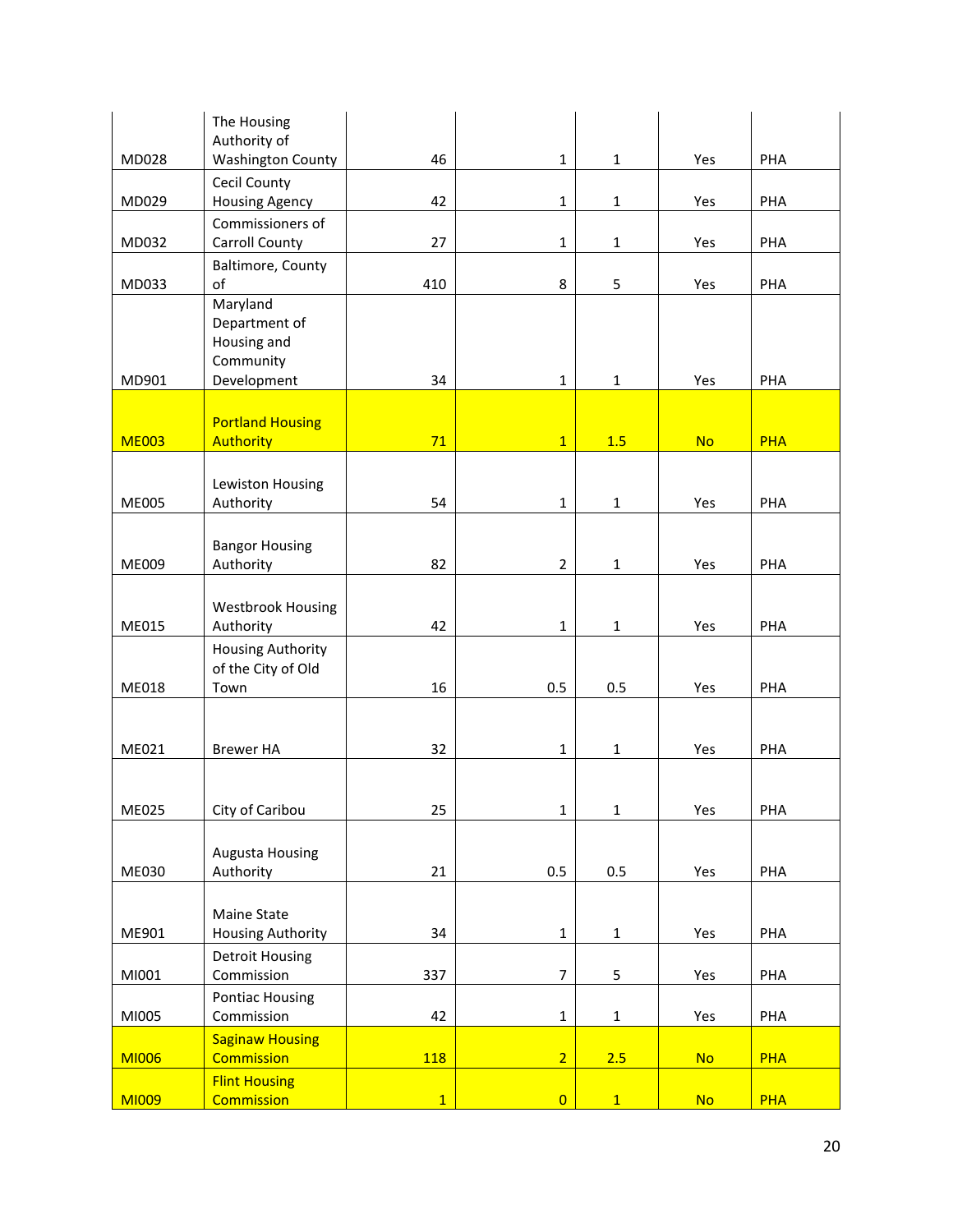| MI045        | Plymouth Housing<br>Commission | 173      | 3              | 3              | Yes       | PHA        |
|--------------|--------------------------------|----------|----------------|----------------|-----------|------------|
|              | <b>Lansing Housing</b>         |          |                |                |           |            |
| <b>MI058</b> | <b>Commission</b>              | 9        | $\overline{0}$ | $\mathbf{1}$   | <b>No</b> | <b>PHA</b> |
|              |                                |          |                |                |           |            |
| MI064        | Ann Arbor, City of             | 147      | 3              | $\overline{2}$ | Yes       | PHA        |
|              | <b>Grand Rapids</b>            |          |                |                |           |            |
|              | Housing                        |          |                |                |           |            |
| MI073        | Commission                     | 360      | $\overline{7}$ | 5              | Yes       | PHA        |
|              | <b>Traverse City</b>           |          |                |                |           |            |
|              | Housing                        |          |                |                |           |            |
| MI080        | Commission                     | 31       | $\mathbf{1}$   | $\mathbf{1}$   | Yes       | PHA        |
|              |                                |          |                |                |           |            |
|              | <b>Wyoming Housing</b>         |          |                |                |           |            |
| MI115        | Commission                     | 113      | $\overline{2}$ | $\overline{2}$ | Yes       | PHA        |
|              | <b>Westland Housing</b>        |          |                |                |           |            |
| MI139        | Commission                     | 57       | $\mathbf 1$    | $\mathbf 1$    | Yes       | PHA        |
|              | Kent County                    |          |                |                |           |            |
|              | Housing                        |          |                |                |           |            |
| MI198        | Commission                     | 133      | 3              | $\overline{2}$ | Yes       | PHA        |
|              | Michigan State                 |          |                |                |           |            |
|              | Housing<br>Development         |          |                |                |           |            |
| MI901        | Authority                      | 818      | 16             | 14             | Yes       | PHA        |
|              | <b>Public Housing</b>          |          |                |                |           |            |
|              | Agency of the City             |          |                |                |           |            |
| MN001        | of Saint Paul                  | 32       | $\mathbf{1}$   | $\mathbf{1}$   | Yes       | PHA        |
|              | Housing &                      |          |                |                |           |            |
|              | Redevelopment                  |          |                |                |           |            |
|              | Authority of                   |          |                |                |           |            |
| <b>MN003</b> | Duluth, MN                     | 38       | $\mathbf 1$    | $\mathbf 1$    | Yes       | PHA        |
|              | Housing &                      |          |                |                |           |            |
|              | Redevelopment                  |          |                |                |           |            |
|              | Authority of                   |          |                |                |           |            |
| <b>MN007</b> | Virginia, MN                   | 39       | $\mathbf{1}$   | 1              | Yes       | PHA        |
|              | <b>Brainerd Housing</b><br>and |          |                |                |           |            |
|              | Redevelopment                  |          |                |                |           |            |
| MN032        | Authority                      | 32       | $\mathbf 1$    | $\mathbf 1$    | Yes       | PHA        |
|              | Mankato Economic               |          |                |                |           |            |
|              | Development                    |          |                |                |           |            |
|              | Authority (lead                | MN063:35 |                |                |           |            |
|              | applicant in FY                |          |                |                |           |            |
| MN063        | 2016)                          | MN167: 4 | $\mathbf{1}$   | $\mathbf{1}$   | Yes       | PHA        |
|              | <b>Housing Authority</b>       |          |                |                |           |            |
| MN144        | of Saint Louis Park            | 34       | $\mathbf 1$    | $\mathbf 1$    | Yes       | PHA        |
|              | Dakota County<br>Community     |          |                |                |           |            |
|              | Development                    |          |                |                |           |            |
| MN147        | Agency                         | 30       | $\mathbf{1}$   | 0.5            | Yes       | PHA        |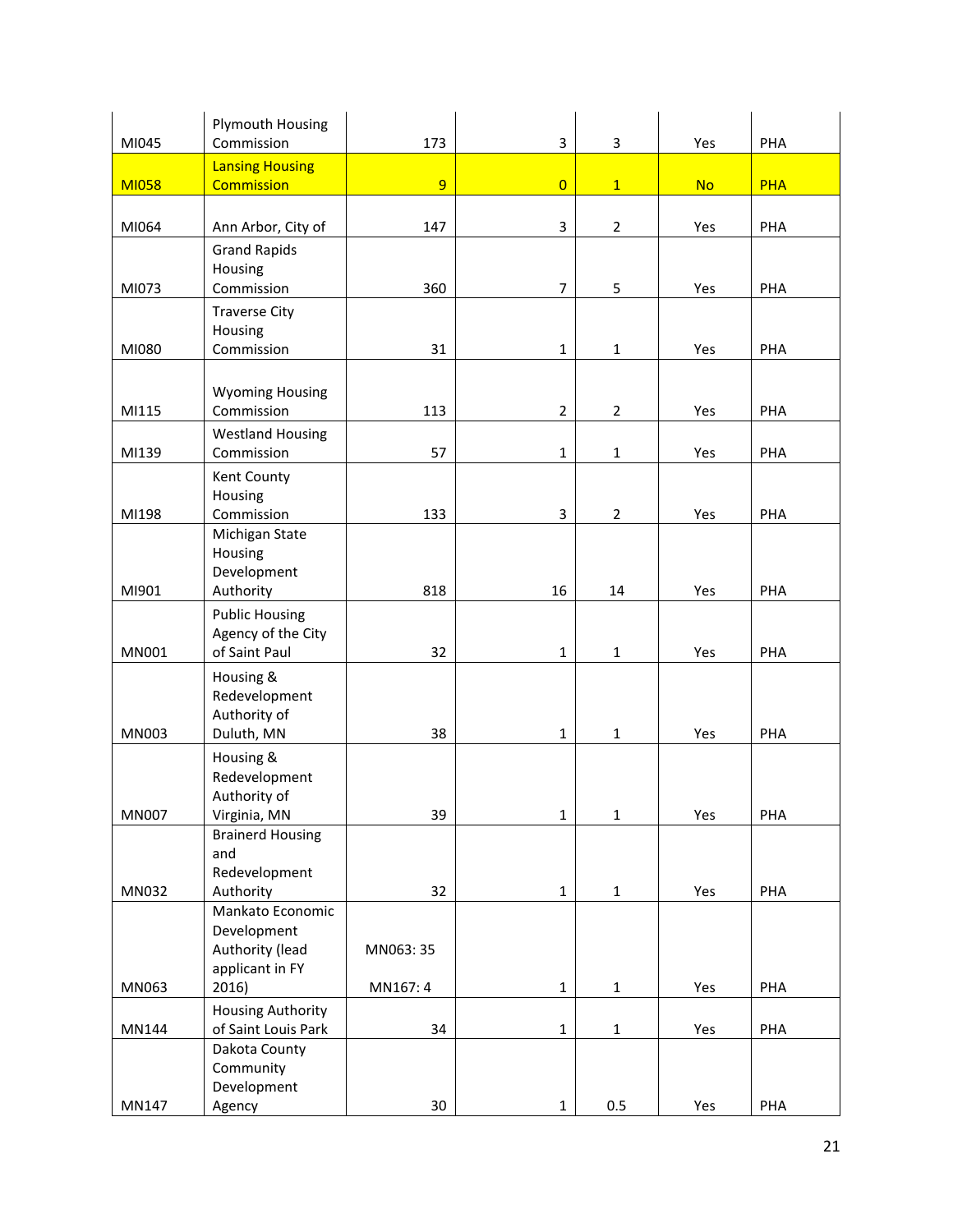|              | Housing &<br>Redevelopment                              |                |                         |                 |           |            |
|--------------|---------------------------------------------------------|----------------|-------------------------|-----------------|-----------|------------|
|              | Authority of Clay                                       |                |                         |                 |           |            |
| MN164        | County<br><b>Scott County</b><br>Community              | 29             | $\mathbf{1}$            | $\mathbf{1}$    | Yes       | PHA        |
|              | Development                                             |                |                         |                 |           |            |
| MN184        | Agency                                                  | 24             | 0.5                     | 0.5             | Yes       | PHA        |
| MN197        | Southeastern<br>Minnesota Multi-                        | 52             | $\mathbf{1}$            | $\mathbf{1}$    | Yes       | PHA        |
|              | <b>County HRA</b><br><b>Washington County</b>           |                |                         |                 |           |            |
|              | Housing and<br>Redevelopment                            |                |                         |                 |           |            |
| MN212        | Authority                                               | 28             | $\mathbf{1}$            | 0.5             | Yes       | PHA        |
| MN219        | South Central MN<br>Multi-County HRA                    | 34             | $\mathbf{1}$            | 1               | Yes       | PHA        |
| MO001        | St. Louis Housing<br>Authority                          | 125            | 3                       | $\overline{2}$  | Yes       | PHA        |
|              | <b>Housing Authority</b>                                |                |                         |                 |           |            |
| <b>MO002</b> | of Kansas City,<br><b>Missouri</b>                      | 219            | $\overline{4}$          | $7\overline{ }$ | <b>No</b> | <b>PHA</b> |
| MO004        | <b>Housing Authority</b><br>of St. Louis County         | 118            | $\overline{2}$          | $\overline{2}$  | Yes       | PHA        |
| MO006        | <b>Housing Authority</b><br>of Saint Charles            | 105            | $\overline{2}$          | $\overline{2}$  | Yes       | PHA        |
|              | <b>Housing Authority</b><br>of the City of              |                |                         |                 |           |            |
| MO007        | Columbia, MO                                            | 110            | $\overline{2}$          | $\overline{2}$  | Yes       | PHA        |
| MO009        | <b>Housing Authority</b><br>of the City of<br>Jefferson | 37             | $\mathbf{1}$            | $\mathbf 1$     | Yes       | PHA        |
|              | <b>Housing Authority</b><br>of the City of              |                |                         |                 |           |            |
|              | Springfield,                                            |                |                         |                 |           |            |
| <b>MO058</b> | <b>Missouri</b>                                         | $\overline{2}$ | $\overline{\mathbf{0}}$ | 0.5             | <b>No</b> | <b>PHA</b> |
| MO197        | St. Clair County<br>PHA                                 | 185            | $\pmb{4}$               | 4               | Yes       | PHA        |
|              | North East                                              |                |                         |                 |           |            |
|              | <b>Community Action</b>                                 |                |                         |                 |           |            |
| MO199        | Corp./dba Lincoln<br><b>County PHA</b>                  | 151            | 3                       | $\overline{2}$  | Yes       | PHA        |
|              | <b>St. Francois County</b>                              |                |                         |                 |           |            |
|              | <b>Public Housing</b>                                   |                |                         |                 |           |            |
| <b>MO203</b> | <b>Authority</b>                                        | 22             | 0.5                     | 1               | <b>No</b> | <b>PHA</b> |
|              | Franklin County<br><b>Public Housing</b>                |                |                         |                 |           |            |
| MO205        | Agency                                                  | 89             | $\overline{2}$          | $\overline{a}$  | Yes       | PHA        |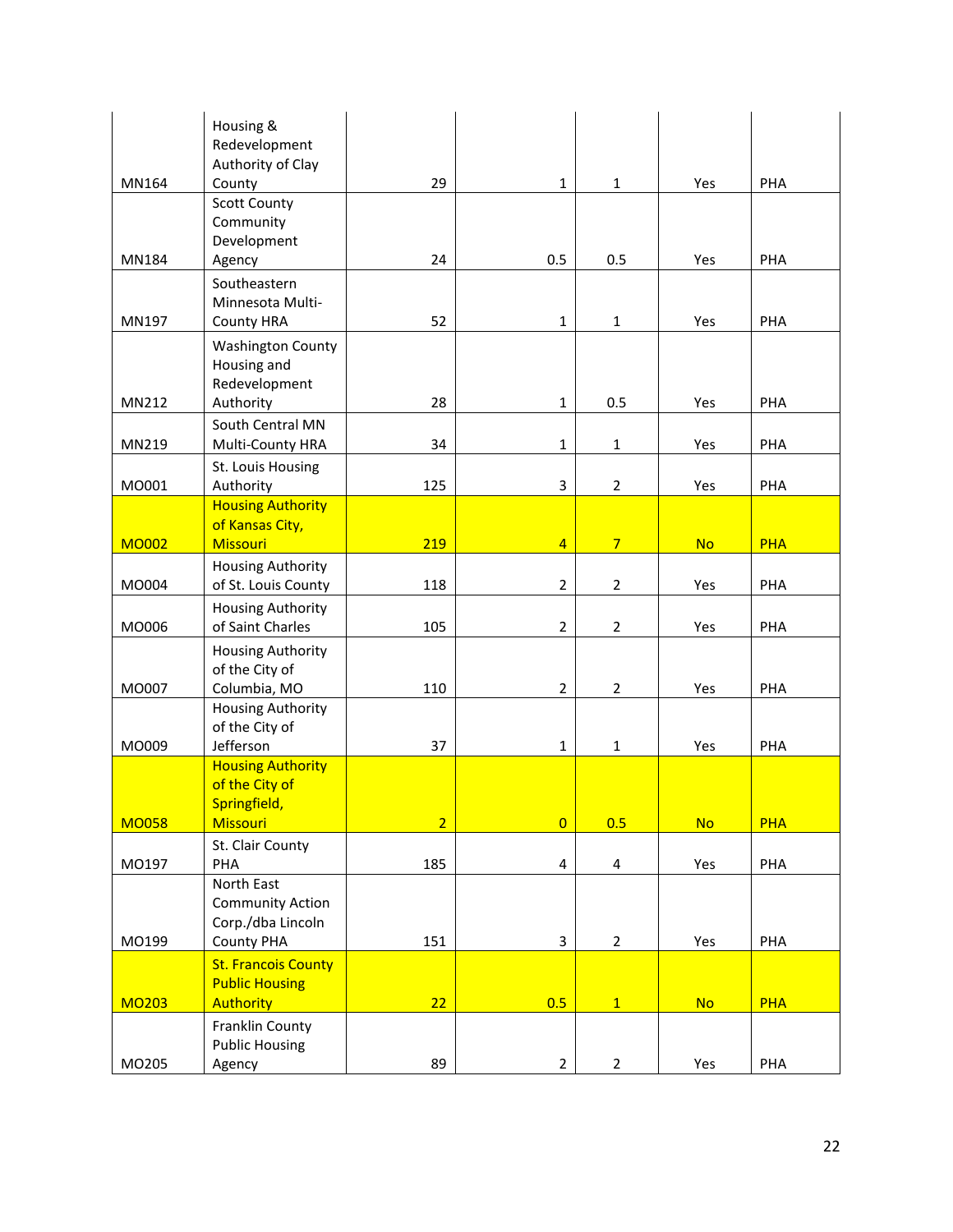|              | <b>Phelps County</b>               |     |                |                |           |            |
|--------------|------------------------------------|-----|----------------|----------------|-----------|------------|
| MO206        | <b>Public Housing</b>              | 120 | $\mathbf 2$    | $\overline{2}$ | Yes       | PHA        |
|              | Agency<br><b>Housing Authority</b> |     |                |                |           |            |
|              | of the City of                     |     |                |                |           |            |
| MO210        | Liberty                            | 44  | $\mathbf{1}$   | $\mathbf 1$    | Yes       | PHA        |
|              | <b>Ripley County</b>               |     |                |                |           |            |
|              | <b>Public Housing</b>              |     |                |                |           |            |
| MO212        | Agency                             | 54  | $\mathbf{1}$   | $\mathbf 1$    | Yes       | PHA        |
|              | Jasper County                      |     |                |                |           |            |
|              | <b>Public Housing</b>              |     |                |                |           |            |
| MO215        | Agency                             | 25  | $\mathbf{1}$   | $\mathbf 1$    | Yes       | PHA        |
|              | St. Charles County                 |     |                |                |           |            |
| MO227        | Government                         | 43  | $\mathbf 1$    | 1              | Yes       | PHA        |
|              | The Housing                        |     |                |                |           |            |
|              | Authority of the                   |     |                |                |           |            |
| MS004        | City of Meridian                   | 156 | 3              | $\overline{2}$ | Yes       | PHA        |
|              | The Housing                        |     |                |                |           |            |
|              | Authority of the                   |     |                |                |           |            |
| MS005        | City of Biloxi                     | 59  | $\mathbf 1$    | 0.5            | Yes       | PHA        |
|              | <b>Tennessee Valley</b>            |     |                |                |           |            |
|              | <b>Regional Housing</b>            |     |                |                |           |            |
| MS006        | Authority                          | 201 | 4              | 3              | Yes       | PHA        |
|              | Mississippi                        |     |                |                |           |            |
|              | <b>Regional Housing</b>            |     |                |                |           |            |
| MS016        | Authority No. II                   | 34  | $\mathbf{1}$   | $\mathbf 1$    | Yes       | PHA        |
|              | Mississippi                        |     |                |                |           |            |
|              | <b>Regional Housing</b>            |     |                |                |           |            |
| MS040        | <b>Authority VIII</b>              | 124 | $\overline{2}$ | $\overline{2}$ | Yes       | PHA        |
|              | Mississippi                        |     |                |                |           |            |
|              | <b>Regional Housing</b>            |     |                |                |           |            |
| MS057        | Authority No. VII                  | 222 | 4              | 4              | Yes       | PHA        |
|              | Mississippi                        |     |                |                |           |            |
|              | <b>Regional Housing</b>            |     |                |                |           |            |
| MS058        | <b>Authority VI</b>                | 153 | 3              | $\overline{2}$ | Yes       | PHA        |
|              | <b>South Delta</b>                 |     |                |                |           |            |
| <b>MS095</b> | <b>Regional Housing</b>            |     |                |                |           |            |
|              | <b>Authority</b>                   | 60  | $\overline{1}$ | $\overline{2}$ | <b>No</b> | <b>PHA</b> |
|              | <b>The Housing</b>                 |     |                |                |           |            |
|              | <b>Authority of the</b>            |     |                |                |           |            |
| <b>MS103</b> | City of Jackson, MS                | 13  | $\overline{0}$ | 1              | <b>No</b> | <b>PHA</b> |
|              | <b>Housing Authority</b>           |     |                |                |           |            |
| <b>MT001</b> | of Billings                        | 14  | $\overline{0}$ | $\overline{1}$ | <b>No</b> | <b>PHA</b> |
|              | <b>Missoula Housing</b>            |     |                |                |           |            |
| <b>MT033</b> | <b>Authority</b>                   | 120 | $\overline{2}$ | $\overline{3}$ | <b>No</b> | <b>PHA</b> |
|              | <b>Housing Authority</b>           |     |                |                |           |            |
|              | of the City of                     |     |                |                |           |            |
| <b>NC001</b> | Wilmington, NC                     | 78  | $\overline{2}$ | $\overline{2}$ | Yes       | PHA        |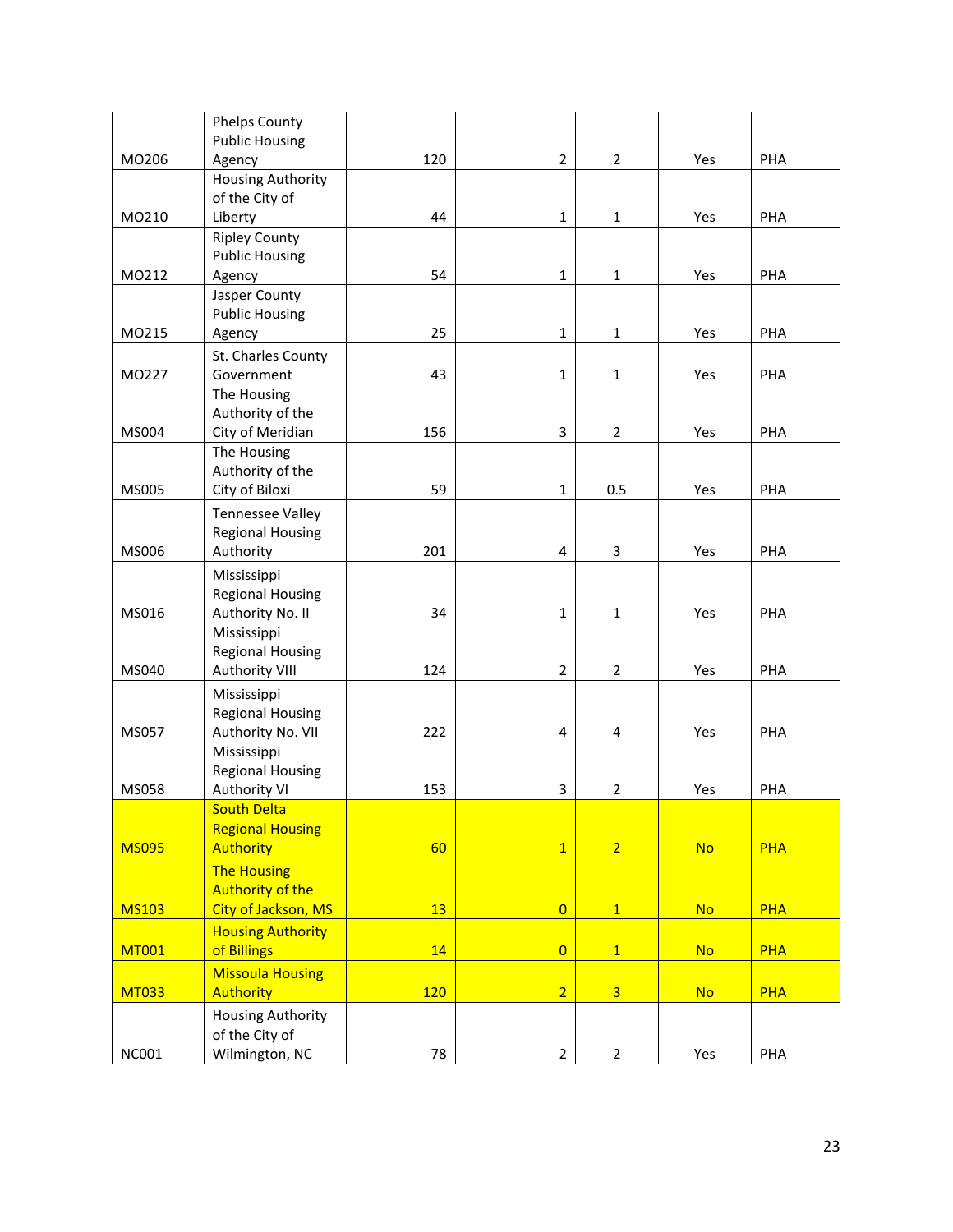|              | <b>Housing Authority</b><br>of the City of |      |                |                |           |            |
|--------------|--------------------------------------------|------|----------------|----------------|-----------|------------|
| <b>NC003</b> | Charlotte, N.C.                            | 5271 | 105            | $\overline{2}$ | Yes       | <b>MTW</b> |
|              | <b>Housing Authority</b>                   |      |                |                |           |            |
| <b>NC004</b> | of the City of<br>Kinston, NC              | 95   | $\overline{2}$ | $\overline{2}$ | Yes       | PHA        |
|              | <b>Housing Authority</b>                   |      |                |                |           |            |
|              | of the City of High                        |      |                |                |           |            |
| <b>NC006</b> | Point                                      | 172  | 3              | 3              | Yes       | PHA        |
|              | <b>Housing Authority</b>                   |      |                |                |           |            |
|              | of the City of                             |      |                |                |           |            |
| <b>NC007</b> | Asheville                                  | 199  | 4              | $\overline{2}$ | Yes       | PHA        |
|              | City of Concord                            |      |                |                |           |            |
| <b>NC008</b> | Housing                                    | 70   | $\mathbf{1}$   | $\mathbf{1}$   |           | PHA        |
|              | Department                                 |      |                |                | Yes       |            |
| <b>NC011</b> | Greensboro<br><b>Housing Authority</b>     | 257  | 5              | 5              | Yes       | PHA        |
|              |                                            |      |                |                |           |            |
|              | <b>Housing Authority</b><br>of the City of |      |                |                |           |            |
| <b>NC012</b> | Winston-Salem                              | 78   | $\mathbf 2$    | $\mathbf{1}$   | Yes       | PHA        |
|              | <b>The Housing</b>                         |      |                |                |           |            |
|              | <b>Authority of the</b>                    |      |                |                |           |            |
| <b>NC013</b> | <b>City of Durham</b>                      | 123  | $\overline{2}$ | $\overline{3}$ | <b>No</b> | <b>PHA</b> |
|              | <b>Salisbury Housing</b>                   |      |                |                |           |            |
| <b>NC016</b> | Authority                                  | 27   | $\mathbf{1}$   | $\mathbf{1}$   | Yes       | PHA        |
|              | <b>Housing Authority</b>                   |      |                |                |           |            |
|              | of the Town of                             |      |                |                |           |            |
| <b>NC018</b> | Laurinburg                                 | 88   | $\overline{2}$ | 1              | Yes       | PHA        |
|              | <b>Wilson Housing</b>                      |      |                |                |           |            |
| <b>NC020</b> | Authority                                  | 47   | $\mathbf{1}$   | $\mathbf{1}$   | Yes       | PHA        |
|              | <b>Housing Authority</b>                   |      |                |                |           |            |
|              | of the County of                           |      |                |                |           |            |
| <b>NC021</b> | Wake<br><b>Housing Authority</b>           | 55   | 1              | $\mathbf{1}$   | Yes       | PHA        |
|              | of the City of                             |      |                |                |           |            |
| <b>NC022</b> | Greenville                                 | 224  | 4              | 3              | Yes       | PHA        |
|              | Washington                                 |      |                |                |           |            |
| <b>NC032</b> | <b>Housing Authority</b>                   | 34   | $\mathbf{1}$   | $\mathbf{1}$   | Yes       | PHA        |
|              | Sanford Housing                            |      |                |                |           |            |
| <b>NC035</b> | Authority                                  | 113  | $\overline{2}$ | $\overline{2}$ | Yes       | PHA        |
|              | <b>Lexington Housing</b>                   |      |                |                |           |            |
| <b>NC039</b> | <b>Authority</b>                           | 16   | 0.5            | $\overline{1}$ | <b>No</b> | <b>PHA</b> |
|              | <b>Hickory Housing</b>                     |      |                |                |           |            |
| <b>NC056</b> | Authority                                  | 33   | $\mathbf 1$    | $1\,$          | Yes       | PHA        |
|              | <b>Gastonia Housing</b>                    |      |                |                |           |            |
| <b>NC057</b> | Authority                                  | 34   | $\mathbf 1$    | $\mathbf 1$    | Yes       | PHA        |
|              | Roxboro Housing                            |      |                |                |           |            |
| <b>NC060</b> | Authority                                  | 25   | $\mathbf 1$    | $\mathbf 1$    | Yes       | PHA        |
|              | <b>Burlington Housing</b>                  |      |                |                |           |            |
| <b>NC066</b> | Authority                                  | 32   | $\mathbf 1$    | $\mathbf{1}$   | Yes       | PHA        |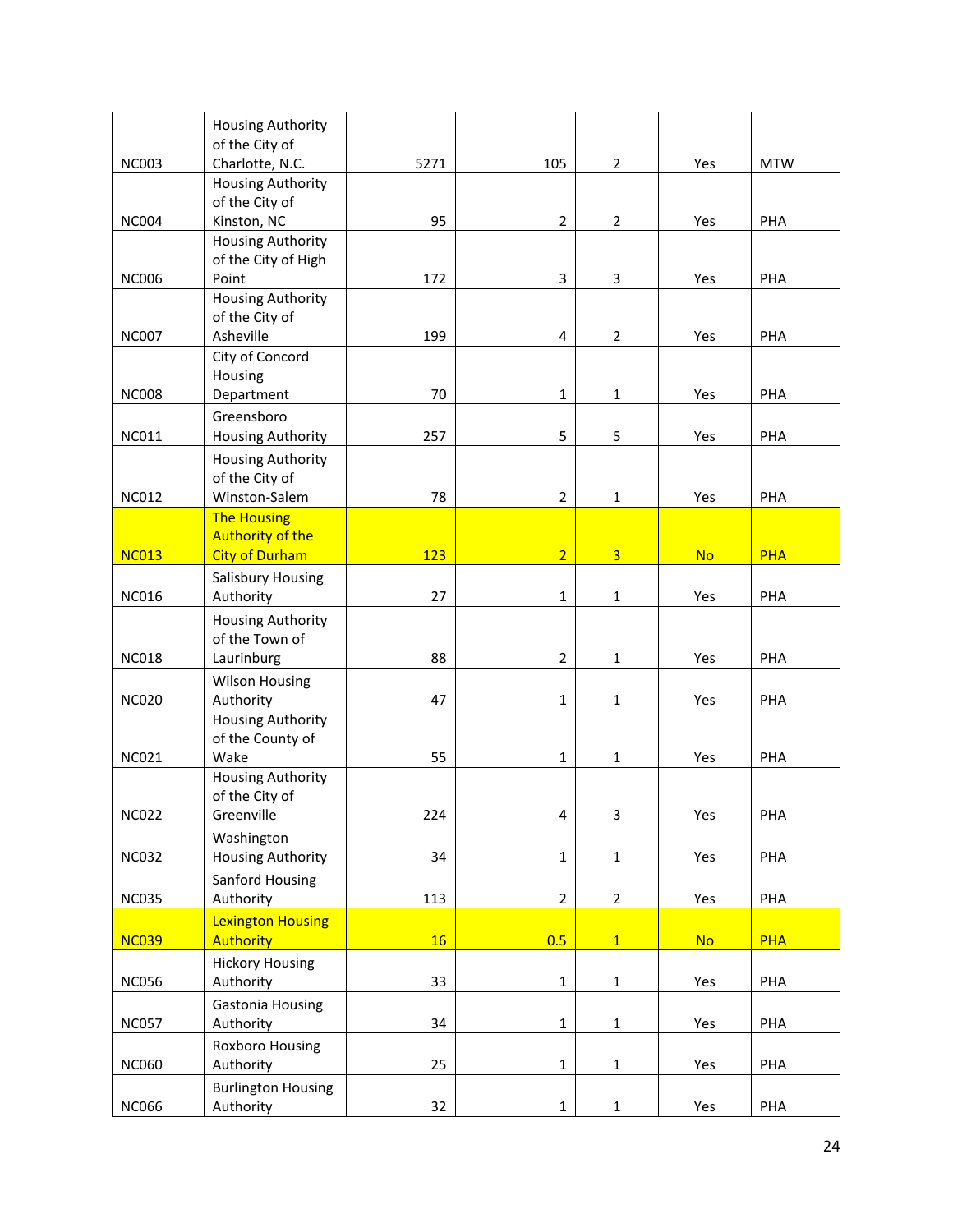| <b>NC069</b> | N Wilkesboro<br><b>Housing Authority</b>                             | 32             | $\mathbf{1}$   | $\mathbf{1}$   | Yes       | PHA        |
|--------------|----------------------------------------------------------------------|----------------|----------------|----------------|-----------|------------|
| <b>NC071</b> | Thomasville<br><b>Housing Authority</b>                              | 21             | 0.5            | $\mathbf{1}$   | <b>No</b> | <b>PHA</b> |
| <b>NC072</b> | <b>Statesville Housing</b><br>Authority                              | 180            | 4              | 3              | Yes       | PHA        |
| <b>NC087</b> | Mid-East Regional<br>Housing Authority                               | 44             | $\mathbf{1}$   | $\mathbf{1}$   | Yes       | PHA        |
| <b>NC102</b> | Rowan County<br><b>Housing Authority</b>                             | 137            | 3              | $\overline{2}$ | Yes       | PHA        |
| <b>NC120</b> | <b>Chatham County</b><br><b>Housing Authority</b>                    | 12             | $\overline{0}$ | $\overline{1}$ | <b>No</b> | <b>PHA</b> |
| <b>NC134</b> | <b>East Spencer</b><br><b>Housing Authority</b>                      | $\overline{9}$ | $\overline{0}$ | $\mathbf{1}$   | <b>No</b> | <b>PHA</b> |
| <b>NC140</b> | Western Carolina<br><b>Community Action</b>                          | 41             | $\mathbf{1}$   | $\mathbf 1$    | Yes       | PHA        |
| <b>NC141</b> | <b>Coastal Community</b><br>Action, Inc.                             | 29             | $\mathbf{1}$   | $\mathbf 1$    | Yes       | PHA        |
|              | <b>Eastern Carolina</b><br><b>Human Services</b>                     |                |                |                |           |            |
| <b>NC144</b> | Agency, Inc.                                                         | 16             | 0.5            | $\mathbf{1}$   | <b>No</b> | <b>PHA</b> |
| <b>NC145</b> | Economic<br>Improvement<br>Council, Inc.                             | 72             | $\mathbf{1}$   | $\mathbf{1}$   | Yes       | PHA        |
| <b>NC149</b> | Sandhills<br><b>Community Action</b><br>Program                      | 41             | $\mathbf{1}$   | $\mathbf{1}$   | Yes       | PHA        |
| <b>NC151</b> | <b>Twin Rivers</b><br>Opportunities, Inc.                            | 62             | $\overline{1}$ | 1.5            | <b>No</b> | <b>PHA</b> |
| <b>NC152</b> | Mountain Projects,<br>Inc.                                           | 28             | $\mathbf{1}$   | 0.5            | Yes       | PHA        |
| <b>NC159</b> | Western Piedmont<br>Council of<br>Governments                        | 55             | $\mathbf{1}$   | $\mathbf{1}$   | Yes       | PHA        |
| <b>NC161</b> | Isothermal Plan<br>and Dev<br>Commission                             | 40             | $\mathbf{1}$   | 0.5            | Yes       | PHA        |
|              | Northwestern                                                         |                |                |                |           |            |
| <b>NC167</b> | <b>Regional Housing</b><br>Authority                                 | 277            | 6              | 4              | Yes       | PHA        |
| ND012        | The Housing<br>Authority of the<br>City of Grand Forks,<br><b>ND</b> | 95             | $\overline{2}$ | $\overline{2}$ | Yes       | PHA        |
|              | Fargo Housing and<br>Redevelopment                                   |                |                |                |           |            |
| ND014        | Authority                                                            | 108            | $\overline{2}$ | $\overline{2}$ | Yes       | PHA        |
| <b>ND017</b> | <b>Minot Housing</b><br><b>Authority</b>                             | 23             | 0.5            | $\overline{1}$ | <b>No</b> | <b>PHA</b> |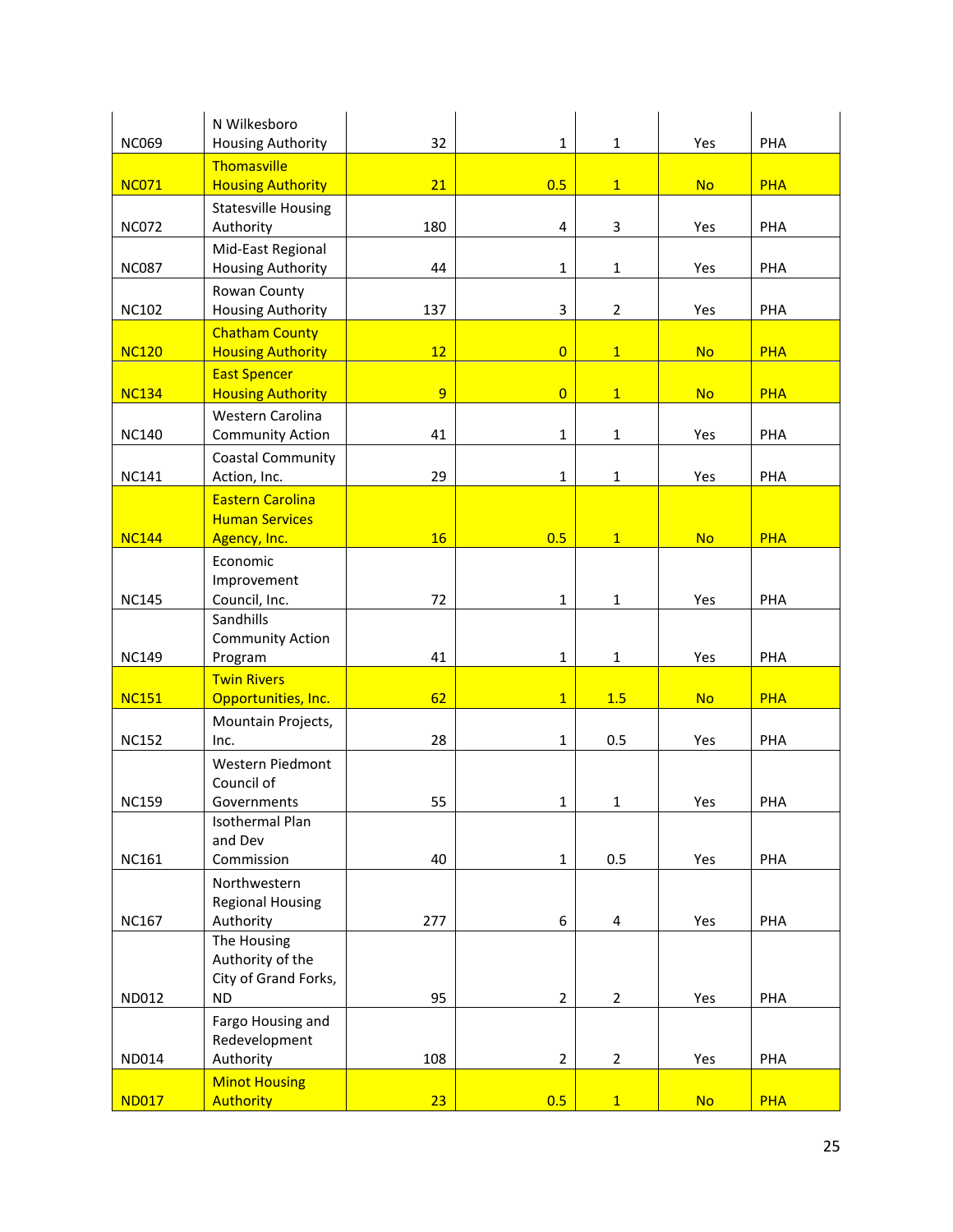|              | <b>Housing Authority</b>                          |     |                |                |           |            |
|--------------|---------------------------------------------------|-----|----------------|----------------|-----------|------------|
|              | of the City of                                    |     |                |                |           |            |
| <b>NE001</b> | Omaha                                             | 205 | 4              | 4              | Yes       | PHA        |
|              | <b>Housing Authority</b>                          |     |                |                |           |            |
| <b>NE002</b> | of the City of<br>Lincoln                         | 122 | $\overline{2}$ | $\overline{2}$ | Yes       | <b>MTW</b> |
|              |                                                   |     |                |                |           |            |
| <b>NE004</b> | <b>Kearney Housing</b>                            | 87  | $\overline{2}$ | $\overline{2}$ | Yes       | PHA        |
|              | Agency                                            |     |                |                |           |            |
| <b>NE153</b> | <b>Douglas County</b><br><b>Housing Authority</b> | 23  | 0.5            | $\mathbf{1}$   | <b>No</b> | <b>PHA</b> |
|              | Northeast                                         |     |                |                |           |            |
| <b>NE180</b> | Nebraska Joint HA                                 | 35  | $\mathbf{1}$   | $\mathbf{1}$   | Yes       | PHA        |
|              | Goldenrod                                         |     |                |                |           |            |
|              | <b>Regional Housing</b>                           |     |                |                |           |            |
| <b>NE181</b> | Agency                                            | 29  | $\mathbf{1}$   | $\mathbf{1}$   | Yes       | PHA        |
|              | Manchester                                        |     |                |                |           |            |
|              | Housing and                                       |     |                |                |           |            |
|              | Redevelopment                                     |     |                |                |           |            |
| <b>NH001</b> | Authority                                         | 28  | $\mathbf{1}$   | $\mathbf 1$    | Yes       | PHA        |
|              |                                                   |     |                |                |           |            |
|              | Dover Housing                                     |     |                |                |           |            |
| NH003        | Authority                                         | 82  | $\overline{2}$ | $\overline{2}$ | Yes       | PHA        |
|              |                                                   |     |                |                |           |            |
|              | <b>Keene Housing</b>                              |     |                |                |           |            |
| <b>NH010</b> | Authority                                         | 96  | $\overline{2}$ | $\overline{2}$ | Yes       | <b>MTW</b> |
|              | New Hampshire                                     |     |                |                |           |            |
|              | <b>Housing Finance</b>                            |     |                |                |           |            |
| NH901        | Authority                                         | 194 | 4              | 4              | Yes       | PHA        |
|              | <b>Housing Authority</b>                          |     |                |                |           |            |
|              | of the City of<br>Newark                          |     | $\overline{2}$ |                |           |            |
| NJ002        |                                                   | 121 |                | $\overline{2}$ | Yes       | PHA        |
|              | <b>Housing Authority</b>                          |     |                |                |           |            |
| NJ006        | of the City of Perth<br>Amboy                     | 138 | 3              | 3              | Yes       | PHA        |
|              | <b>Housing Authority</b>                          |     |                |                |           |            |
|              | of the City of Jersey                             |     |                |                |           |            |
| NJ009        | City                                              | 275 | 6              | 4              | Yes       | PHA        |
|              | <b>Housing Authority</b>                          |     |                |                |           |            |
|              | of the City of                                    |     |                |                |           |            |
| NJ010        | Camden                                            | 41  | $\mathbf 1$    | $\mathbf{1}$   | Yes       | PHA        |
|              | <b>Atlantic City</b>                              |     |                |                |           |            |
| NJ014        | <b>Housing Authority</b>                          | 25  | $\mathbf 1$    | $\mathbf{1}$   | Yes       | PHA        |
|              | <b>Housing Authority</b>                          |     |                |                |           |            |
|              | of the City of                                    |     |                |                |           |            |
| NJ021        | Paterson                                          | 28  | $\mathbf 1$    | $\mathbf 1$    | Yes       | PHA        |
|              | <b>Housing Authority</b>                          |     |                |                |           |            |
|              | of the City of                                    |     |                |                |           |            |
| NJ025        | Orange                                            | 37  | $\mathbf{1}$   | $\mathbf 1$    | Yes       | PHA        |
|              | Woodbridge                                        |     |                |                |           |            |
| NJ033        | <b>Housing Authority</b>                          | 25  | $\mathbf 1$    | 0.5            | Yes       | PHA        |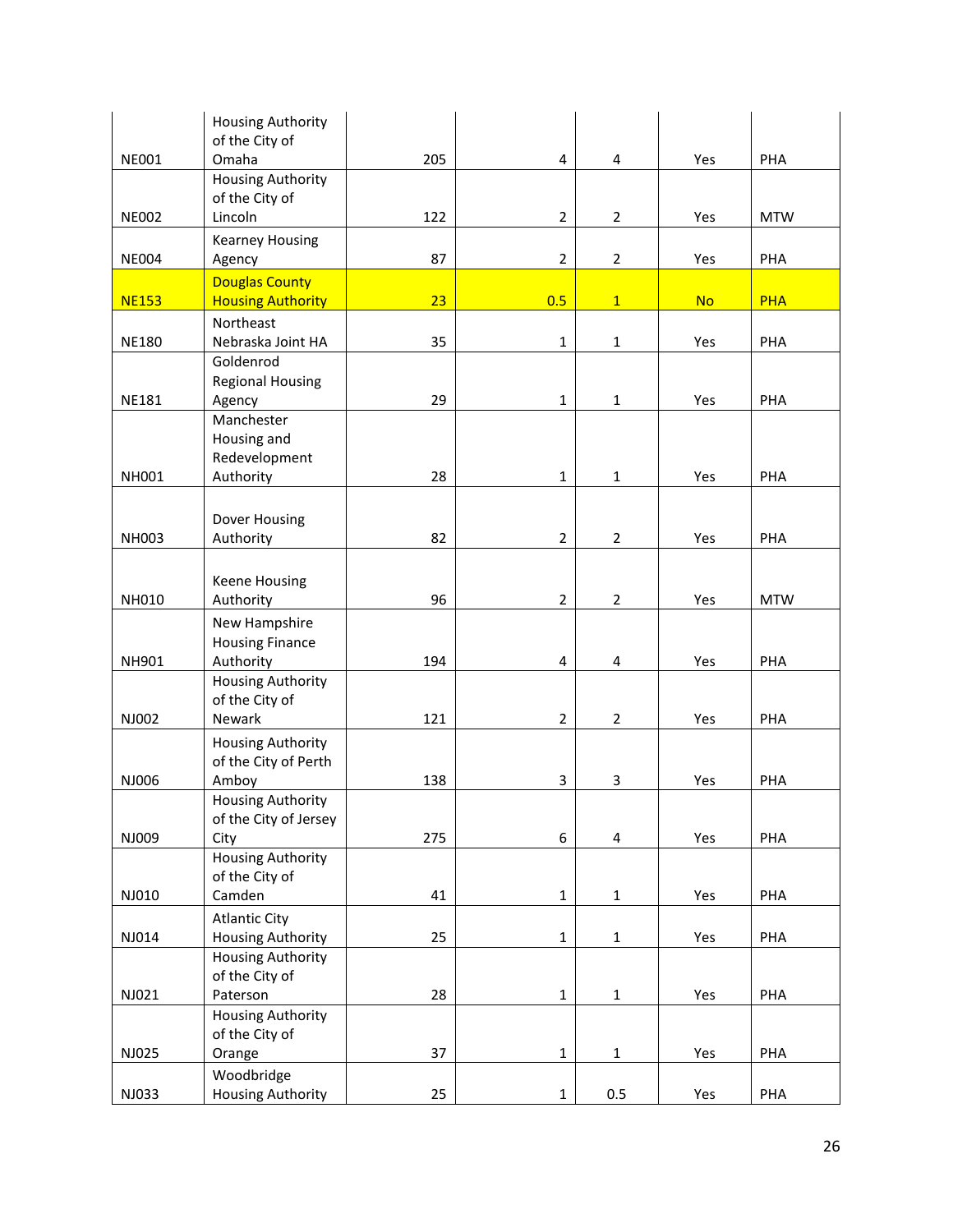| NJ037        | <b>Irvington Housing</b><br>Authority                     | 29             | $\mathbf{1}$   | $\mathbf{1}$   | Yes       | PHA        |
|--------------|-----------------------------------------------------------|----------------|----------------|----------------|-----------|------------|
|              | <b>The Housing</b><br><b>Authority of</b>                 |                |                |                |           |            |
| <b>NJ039</b> | Plainfield<br><b>Housing Authority</b>                    | 9              | $\overline{0}$ | $\mathbf{1}$   | <b>No</b> | <b>PHA</b> |
|              | of the City of East                                       |                |                |                |           |            |
| <b>NJ050</b> | Orange                                                    | $\overline{7}$ | $\overline{0}$ | $\mathbf{1}$   | <b>No</b> | <b>PHA</b> |
| NJ052        | <b>Housing Authority</b><br>of the Town of<br>Boonton, NJ | 26             | $\mathbf{1}$   | $\mathbf{1}$   | Yes       | PHA        |
|              | Lakewood Housing                                          |                |                |                |           |            |
| NJ054        | Authority                                                 | 33             | $\mathbf{1}$   | $\mathbf{1}$   | Yes       | PHA        |
|              | Pleasantville                                             |                |                |                |           |            |
| <b>NJ059</b> | <b>Housing Authority</b>                                  | 68             | $\overline{1}$ | $\overline{2}$ | <b>No</b> | <b>PHA</b> |
| NJ063        | Vineland HA                                               | 50             | $\mathbf{1}$   |                |           | PHA        |
|              | <b>Housing Authority</b>                                  |                |                | $\mathbf{1}$   | Yes       |            |
| NJ068        | Town of Dover                                             | 15             | 0.5            | 0.5            | Yes       | PHA        |
|              | Fort Lee Housing                                          |                |                |                |           |            |
| NJ071        | Authority                                                 | 81             | $\overline{2}$ | $\mathbf{1}$   | Yes       | PHA        |
|              | Passaic County                                            |                |                |                |           |            |
| NJ090        | <b>Public Housing</b><br>Agency                           | 84             | $\overline{2}$ | $\overline{2}$ | Yes       | PHA        |
|              | <b>Housing Authority</b>                                  |                |                |                |           |            |
| NJ092        | County of Morris                                          | 88             | $\overline{2}$ | $\overline{2}$ | Yes       | PHA        |
|              | Monmouth County<br><b>Public Housing</b>                  |                |                |                |           |            |
| NJ095        | Agency                                                    | 37             | $\mathbf{1}$   | $\mathbf{1}$   | Yes       | PHA        |
|              | <b>Housing Authority</b>                                  | NJ105:35       |                |                |           |            |
|              | of the Borough of                                         |                |                |                |           |            |
|              | Madison (lead                                             | NJ023: 4       |                |                |           |            |
| NJ105        | applicant in FY<br>2016)                                  | NJ017:0        | $\mathbf{1}$   | $\mathbf{1}$   | Yes       | PHA        |
|              | <b>Housing Authority</b>                                  |                |                |                |           |            |
|              | of Gloucester                                             |                |                |                |           |            |
| NJ204        | County<br>Lakewood Twp                                    | 79             | $\overline{2}$ | $\mathbf{1}$   | Yes       | PHA        |
|              | Rental Assistance                                         |                |                |                |           |            |
| NJ214        | Program                                                   | 98             | $\overline{2}$ | $\mathbf{1}$   | Yes       | PHA        |
|              | <b>New Jersey</b>                                         |                |                |                |           |            |
|              | Department of                                             |                |                |                |           |            |
| <b>NJ912</b> | <b>Community Affairs</b>                                  | 31             | $\overline{1}$ | $\overline{3}$ | <b>No</b> | <b>PHA</b> |
|              | Clovis Housing &<br>Development                           |                |                |                |           |            |
| NM002        | Agency, Inc.                                              | 120            | $\overline{2}$ | $\overline{2}$ | Yes       | PHA        |
|              | Mesilla Valley                                            |                |                |                |           |            |
| NM003        | <b>Public Housing</b>                                     |                | $\mathbf 1$    |                |           | PHA        |
|              | Authority                                                 | 30             |                | 0.5            | Yes       |            |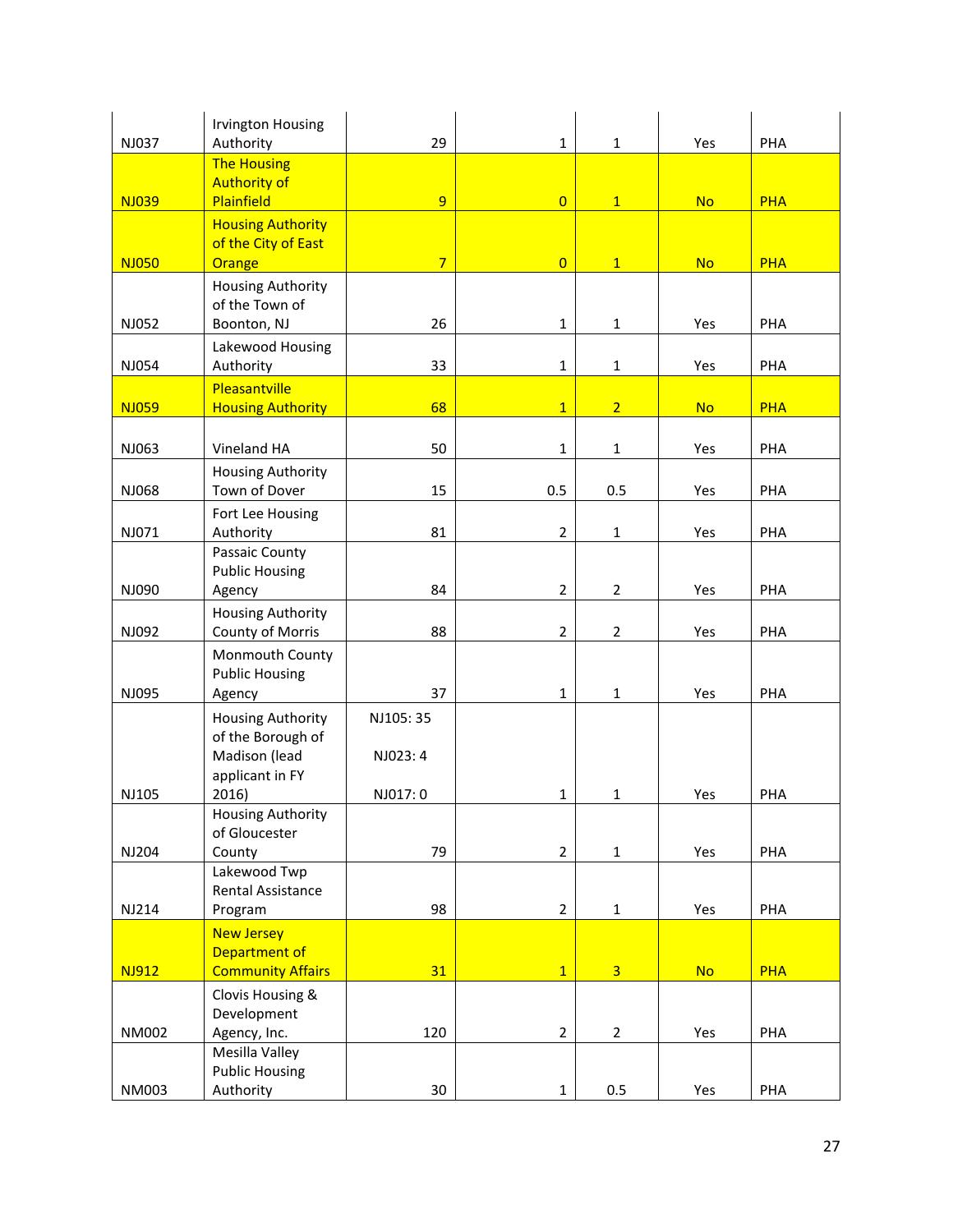|              | Santa Fe Civic                                       | 44        |                | $\mathbf{1}$   |           | PHA        |
|--------------|------------------------------------------------------|-----------|----------------|----------------|-----------|------------|
| NM009        | <b>Housing Authority</b><br><b>Housing Authority</b> |           | $\mathbf{1}$   |                | Yes       |            |
|              | of the City of Truth                                 |           |                |                |           |            |
| <b>NM020</b> | or Consequences                                      | 93        | $\overline{2}$ | $\mathbf{1}$   | Yes       | PHA        |
| <b>NM050</b> | Santa Fe County<br><b>Housing Authority</b>          | 36        | $\mathbf{1}$   | $\mathbf{1}$   | Yes       | PHA        |
|              | <b>Bernalillo County</b>                             |           |                |                |           |            |
|              | Housing                                              |           |                |                |           |            |
| <b>NM057</b> | Department<br>Eastern Regional                       | 99        | $\overline{2}$ | $\overline{2}$ | Yes       | PHA        |
| NM063        | <b>Housing Authority</b>                             | 89        | $\mathbf 2$    | $\overline{2}$ | Yes       | PHA        |
| <b>NM077</b> | Socorro County<br>Housing Authority                  | 18        | 0.5            | 0.5            | Yes       | PHA        |
| NV001        | <b>Housing Authority</b><br>of the City of Reno      | 58        | $\mathbf{1}$   | 1.5            | No        | <b>MTW</b> |
|              | Southern Nevada                                      |           |                |                |           |            |
|              | <b>Regional Housing</b>                              |           |                |                |           |            |
| <b>NV018</b> | Authority                                            | 678       | 14             | 11             | Yes       | PHA        |
| NY001        | <b>Syracuse Housing</b><br>Authority                 | 288       | 6              | 3              | Yes       | PHA        |
| NY002        | <b>Buffalo Muni HA</b>                               | 30        | $\mathbf{1}$   | 0.5            | Yes       | PHA        |
| <b>NY005</b> | New York City<br><b>Housing Authority</b>            | 510       | 10             | 3              | Yes       | PHA        |
| NY006        | Utica HA                                             | 73        | $\mathbf{1}$   | $\mathbf{1}$   | Yes       | PHA        |
|              | <b>Albany Housing</b>                                |           |                |                |           |            |
| NY009        | Authority                                            | 161       | 3              | 3              | Yes       | PHA        |
| NY012        | <b>Troy Housing</b><br>Authority                     | 97        | $\overline{2}$ | $\overline{2}$ | Yes       | PHA        |
|              | Mechanicville                                        |           |                |                |           |            |
| NY015        | <b>Housing Authority</b>                             | 81        | $\overline{2}$ | $\mathbf{1}$   | Yes       | PHA        |
|              | <b>Cohoes Housing</b>                                | NY022: 17 |                |                |           |            |
|              | Authority (lead                                      | NY025: 12 |                |                |           |            |
| <b>NY022</b> | applicant in FY<br>2016)                             | NY535:3   |                | 0.5            |           | PHA        |
|              | City of Oswego                                       |           | $\mathbf 1$    |                | Yes       |            |
|              | Community                                            |           |                |                |           |            |
|              | Development                                          |           |                |                |           |            |
| <b>NY027</b> | Office<br><b>Municipal Housing</b>                   | 22        | 0.5            | 0.5            | Yes       | PHA        |
|              | Authority of the                                     |           |                |                |           |            |
| <b>NY028</b> | City of Schenectady                                  | 77        | $\overline{2}$ | $\overline{2}$ | Yes       | PHA        |
|              | <b>Town of</b><br><b>Huntington</b>                  |           |                |                |           |            |
| <b>NY035</b> | <b>Housing Authority</b>                             | 19        | 0.5            | 1              | <b>No</b> | <b>PHA</b> |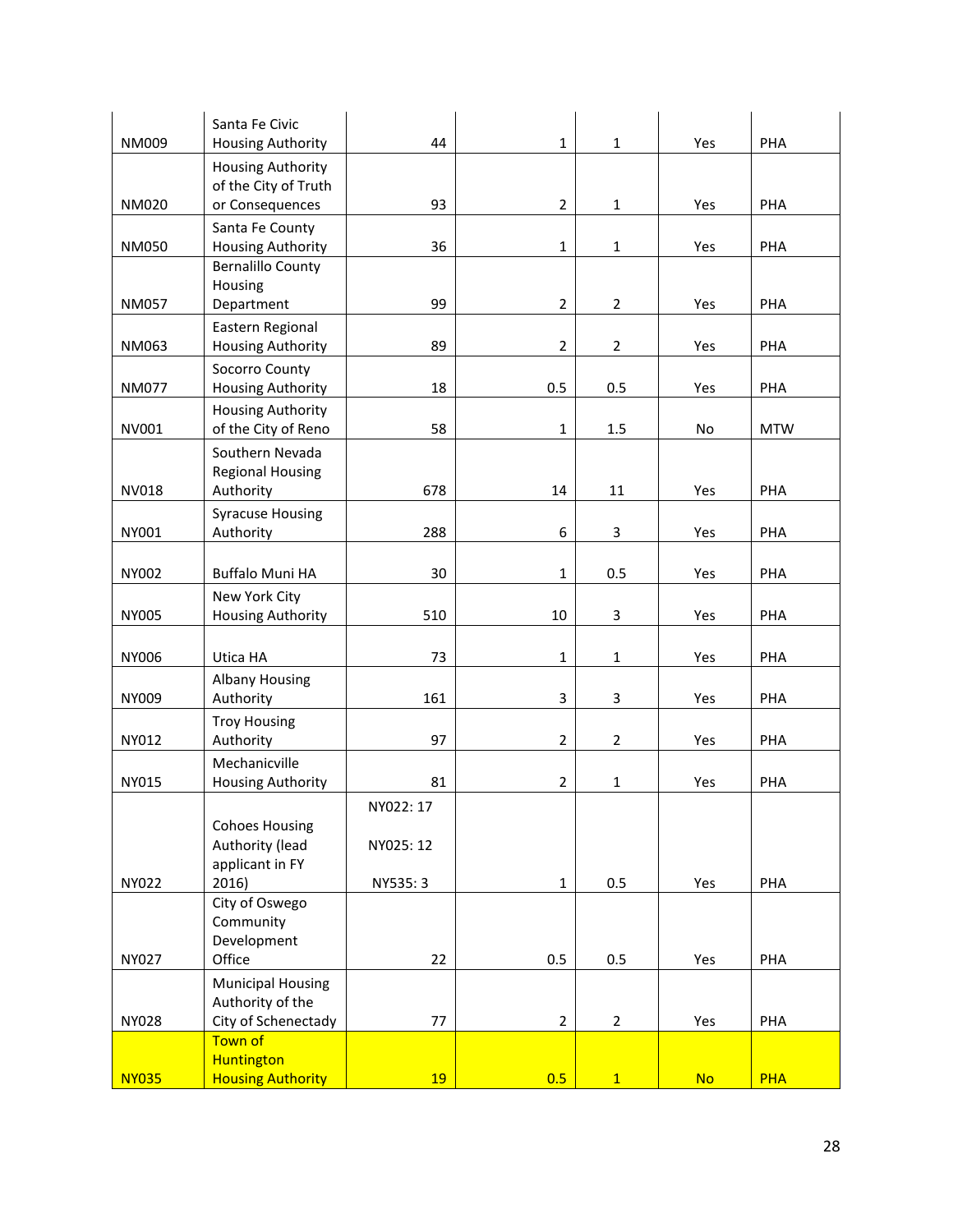|              | Rochester Housing                                                            |                |                         |                |           |            |
|--------------|------------------------------------------------------------------------------|----------------|-------------------------|----------------|-----------|------------|
| NY041        | Authority                                                                    | 209            | $\overline{\mathbf{4}}$ | 3              | Yes       | PHA        |
| NY044        | Geneva HA                                                                    | 26             | $\mathbf{1}$            | $\mathbf{1}$   | Yes       | PHA        |
|              |                                                                              | NY048:54       |                         |                |           |            |
|              | Gloversville<br><b>Housing Authority</b><br>(lead applicant in               | NY561: 25      |                         |                |           |            |
| <b>NY048</b> | FY 2016)                                                                     | NY430: 8       | $\overline{2}$          | 1.5            | Yes       | PHA        |
| <b>NY054</b> | Ithaca Housing<br>Authority                                                  | 148            | 3                       | $\overline{2}$ | Yes       | PHA        |
| NY060        | Amsterdam<br>Housing Authority                                               | 100            | $\overline{2}$          | $\overline{2}$ | Yes       | PHA        |
| <b>NY070</b> | <b>Lockport HA</b>                                                           | $6\overline{}$ | $\overline{0}$          | $\overline{1}$ | <b>No</b> | <b>PHA</b> |
| <b>NY071</b> | <b>Monticello Housing</b><br><b>Authority</b>                                | 18             | 0.5                     | 2 <sup>1</sup> | <b>No</b> | <b>PHA</b> |
| <b>NY077</b> | Town of Islip<br><b>Housing Authority</b>                                    | 41             | $\mathbf{1}$            | $\mathbf{1}$   | Yes       | PHA        |
| <b>NY082</b> | <b>Peekskill HA</b>                                                          | 12             | $\overline{0}$          | $\mathbf{1}$   | <b>No</b> | <b>PHA</b> |
| <b>NY086</b> | North Hempstead<br>Housing Authority                                         | 28             | $\mathbf{1}$            | $\mathbf{1}$   | Yes       | PHA        |
| NY091        | Erie County PHA<br>Consortium, Town<br>of Amherst,<br><b>Belmont Housing</b> | 332            | 7                       | 3              | Yes       | PHA        |
|              | New York City<br>Department<br>Housing<br>Preservation +                     |                |                         |                |           |            |
| NY110        | Development                                                                  | 1057           | 21                      | 20             | Yes       | PHA        |
| <b>NY125</b> | Village of Highland<br>Falls                                                 | 34             | $\mathbf{1}$            | 0.5            | Yes       | PHA        |
| <b>NY130</b> | Town of Babylon<br><b>Housing Assistance</b><br>Agency                       | 42             | $\mathbf{1}$            | $\mathbf 1$    | Yes       | PHA        |
|              | Town of                                                                      |                |                         |                |           |            |
| <b>NY149</b> | <b>Brookhaven</b><br><b>North Fork Housing</b>                               | 13             | $\overline{0}$          | $\mathbf{1}$   | <b>No</b> | <b>PHA</b> |
| <b>NY152</b> | Alliance, Inc.                                                               | 11             | $\overline{0}$          | 0.5            | <b>No</b> | <b>PHA</b> |
|              |                                                                              |                |                         |                |           |            |
| <b>NY155</b> | <b>Town of Smithtown</b><br>Village of Kiryas<br>Joel Housing                | 12             | $\overline{0}$          | 0.5            | <b>No</b> | <b>PHA</b> |
| <b>NY158</b> | Authority                                                                    | 44             | $\mathbf 1$             | $\mathbf 1$    | Yes       | PHA        |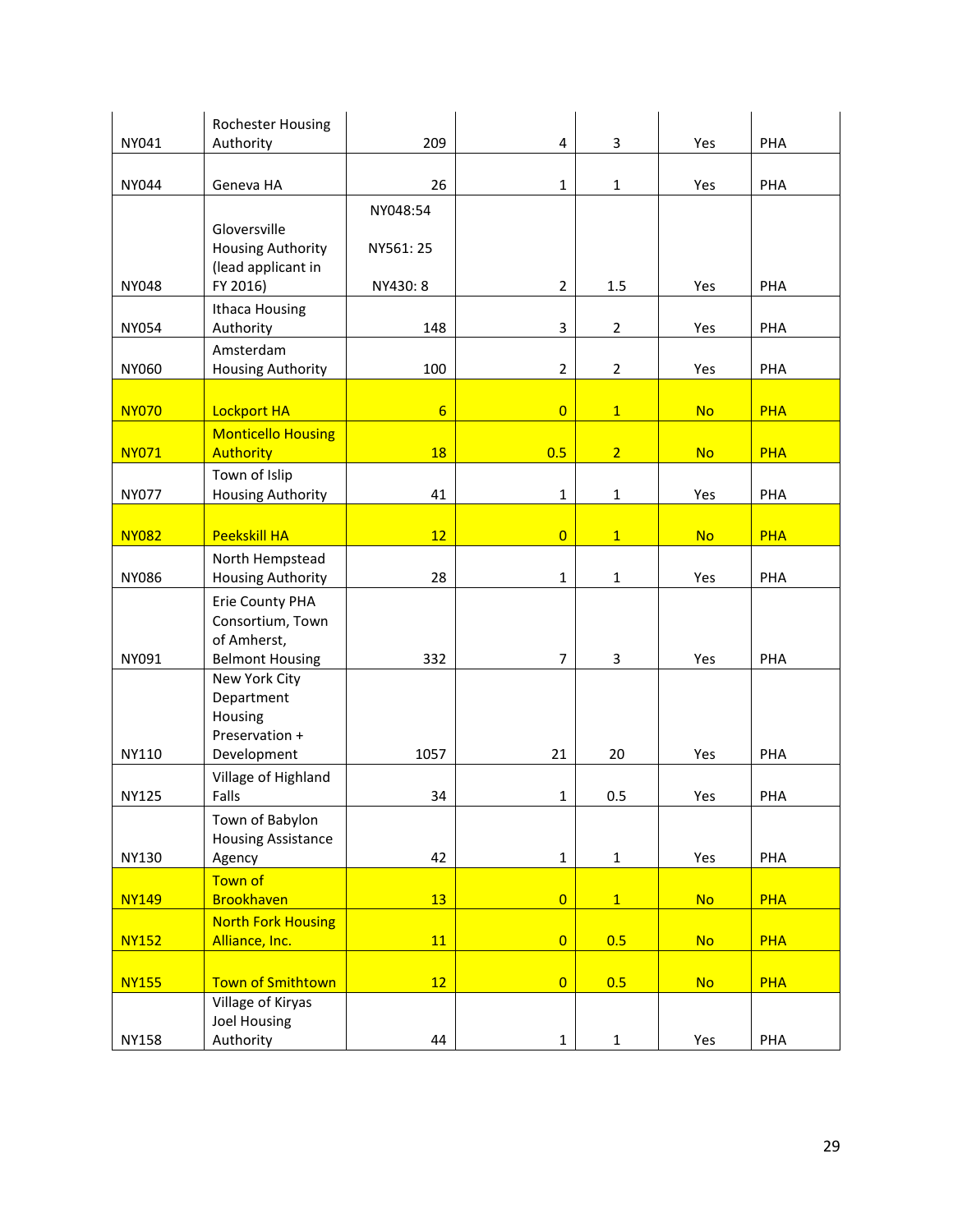|              | City of North<br>Tonawanda,              |           |                |                         |     |     |
|--------------|------------------------------------------|-----------|----------------|-------------------------|-----|-----|
| NY405        | <b>Belmont Housing</b>                   | 25        | $\mathbf{1}$   | $\mathbf{1}$            | Yes | PHA |
|              | Resources, Agent                         |           |                |                         |     |     |
| <b>NY408</b> | Town of Colonie                          | 71        | $\mathbf{1}$   | $\mathbf{1}$            | Yes | PHA |
|              | Rental Assistance<br>Corporation of      |           |                |                         |     |     |
| NY409        | <b>Buffalo</b>                           | 151       | 3              | $\overline{2}$          | Yes | PHA |
|              |                                          | NY422: 12 |                |                         |     |     |
|              |                                          | NY427: 6  |                |                         |     |     |
|              |                                          | NY447: 7  |                |                         |     |     |
|              | Town of                                  | NY428: 5  |                |                         |     |     |
|              | Guilderland (lead<br>applicant in FY     | NY416: 7  |                |                         |     |     |
| <b>NY422</b> | 2016)                                    | NY630: 5  | $\mathbf{1}$   | $\mathbf{1}$            | Yes | PHA |
| NY433        | City of Johnstown                        | 26        | $\mathbf{1}$   | 0.5                     | Yes | PHA |
| NY443        | City of Utica<br>Section 8 Program       | 59        | $\mathbf{1}$   | $\mathbf{1}$            | Yes | PHA |
|              | Village of Scotia                        |           |                |                         |     |     |
| NY512        | (lead applicant in<br>FY 2015)           | 27        | $\mathbf 1$    | 0.5                     | Yes | PHA |
| NY516        | Town of Rotterdam                        | 57        | $\mathbf{1}$   | $\mathbf{1}$            | Yes | PHA |
| <b>NY530</b> | Village of Fort Plain                    | 28        | $\mathbf{1}$   | $\mathbf{1}$            | Yes | PHA |
|              |                                          | NY538: 17 |                |                         |     |     |
|              | Village of Corinth<br>(lead applicant in | NY519: 10 |                |                         |     |     |
| <b>NY538</b> | FY 2015)                                 | NY421: 10 | $\mathbf 1$    | 0.5                     | Yes | PHA |
| NY562        | Village of Ballston                      | 34        | $\mathbf 1$    | $\mathbf 1$             | Yes | PHA |
|              | Spa<br><b>NYS Housing Trust</b>          |           |                |                         |     |     |
| NY904        | Fund                                     | 1894      | 38             | 27                      | Yes | PHA |
|              | Columbus<br>Metropolitan                 |           |                |                         |     |     |
| OH001        | <b>Housing Authority</b>                 | 228       | 5              | $\overline{\mathbf{3}}$ | Yes | PHA |
|              | Youngstown<br>Metropolitan               |           |                |                         |     |     |
| OH002        | <b>Housing Authority</b>                 | 252       | 5              | 4                       | Yes | PHA |
|              | Cuyahoga<br>Metropolitan                 |           |                |                         |     |     |
| OH003        | <b>Housing Authority</b>                 | 356       | $\overline{7}$ | $\overline{\mathbf{4}}$ | Yes | PHA |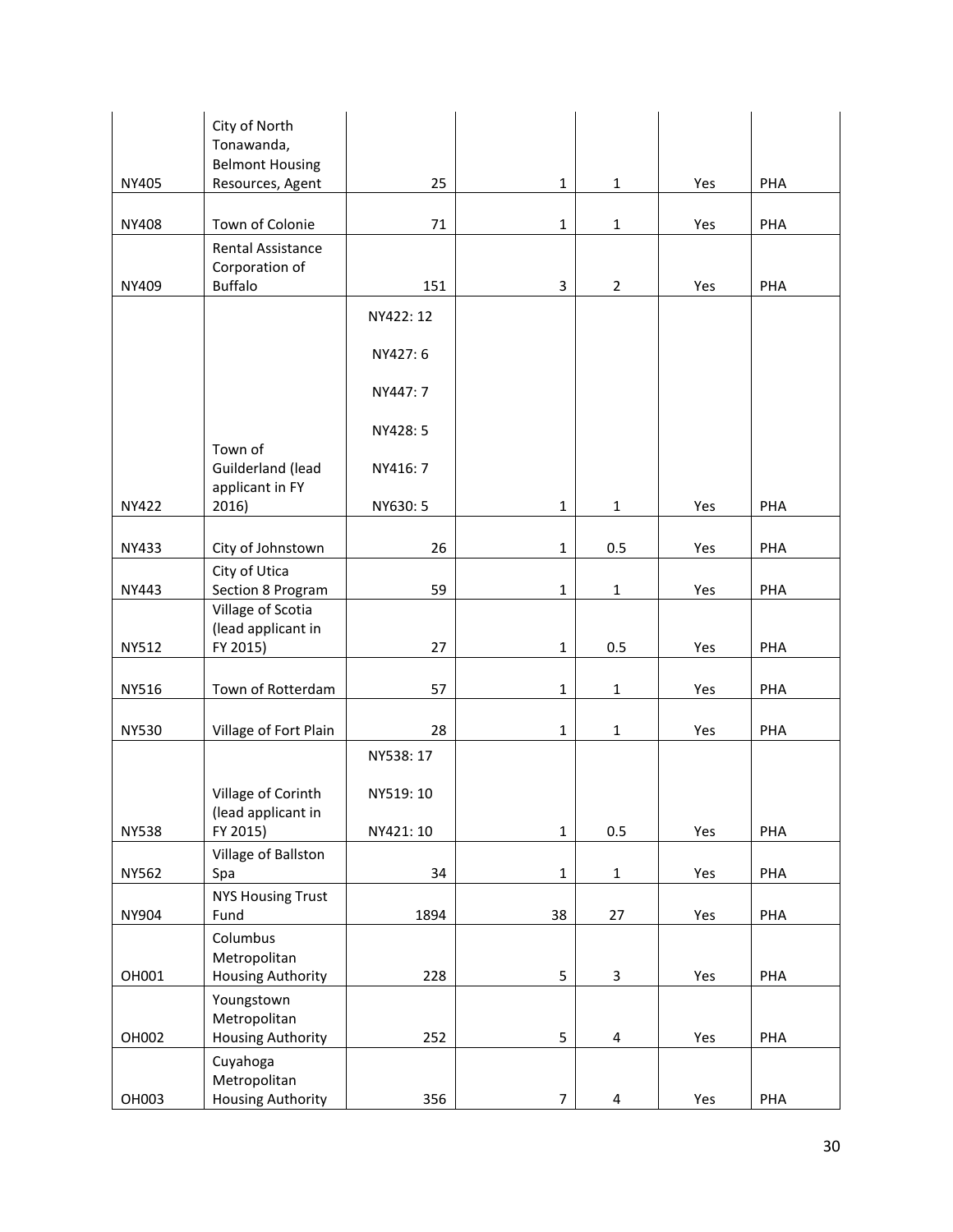| OH004        | Cincinnati<br>Metropolitan<br><b>Housing Authority</b>         | 450       | 9                       | 6              | Yes       | PHA        |
|--------------|----------------------------------------------------------------|-----------|-------------------------|----------------|-----------|------------|
|              | Dayton<br>Metropolitan                                         |           |                         |                |           |            |
| OH005        | <b>Housing Authority</b>                                       | 134       | 3                       | 3              | Yes       | PHA        |
| <b>OH006</b> | <b>Lucas Metropolitan</b><br><b>Housing Authority</b>          | 151       | $\overline{3}$          | $\overline{5}$ | <b>No</b> | <b>PHA</b> |
| OH007        | Akron<br>Metropolitan<br><b>Housing Authority</b>              | 255       | 5                       | 5              | Yes       | PHA        |
|              | Trumbull<br>Metropolitan                                       |           |                         |                |           |            |
| <b>OH008</b> | <b>Housing Authority</b><br>Zanesville                         | 81        | $\overline{2}$          | $\overline{2}$ | Yes       | PHA        |
| OH009        | Metropolitan<br><b>Housing Authority</b>                       | 177       | $\overline{\mathbf{4}}$ | 4              | Yes       | PHA        |
| OH012        | Lorain<br>Metropolitan<br>Housing Authority                    | 129       | 3                       | $\overline{2}$ | Yes       | PHA        |
|              | Jefferson                                                      |           |                         |                |           |            |
| OH014        | Metropolitan<br><b>Housing Authority</b>                       | 47        | $\mathbf{1}$            | $\mathbf{1}$   | Yes       | PHA        |
| OH021        | Springfield<br>Metropolitan<br><b>Housing Authority</b>        | 48        | $\mathbf{1}$            | $\mathbf{1}$   | Yes       | PHA        |
|              | Chillicothe                                                    |           |                         |                |           |            |
| OH024        | Metropolitan<br>Housing Authority                              | 94        | $\overline{2}$          | $\overline{2}$ | Yes       | PHA        |
| OH025        | Lake Metropolitan<br><b>Housing Authority</b>                  | 54        | $\mathbf{1}$            | $\mathbf{1}$   | Yes       | PHA        |
| OH028        | Erie MHA                                                       | 52        | $\mathbf{1}$            | $\mathbf{1}$   | Yes       | PHA        |
|              | Portage<br>Metropolitan                                        |           |                         |                |           |            |
| OH031        | <b>Housing Authority</b>                                       | 29        | $\mathbf{1}$            | $\mathbf{1}$   | Yes       | <b>MTW</b> |
|              | Cambridge                                                      | OH033: 23 |                         |                |           |            |
|              | Metropolitan<br><b>Housing Authority</b><br>(lead applicant in | OH058: 4  |                         |                |           |            |
| OH033        | FY 2016)                                                       | OH069: 2  | $\mathbf{1}$            | $\mathbf{1}$   | Yes       | PHA        |
| OH035        | Meigs MHA                                                      | 31        | $\mathbf 1$             | $\mathbf{1}$   | Yes       | PHA        |
|              | Wayne<br>Metropolitan                                          |           |                         |                |           |            |
| OH036        | <b>Housing Authority</b>                                       | 59        | $\mathbf 1$             | $\mathbf{1}$   | Yes       | PHA        |
|              | Jackson<br>Metropolitan                                        |           |                         |                |           |            |
| OH040        | <b>Housing Authority</b>                                       | 26        | $\mathbf 1$             | $\mathbf{1}$   | Yes       | PHA        |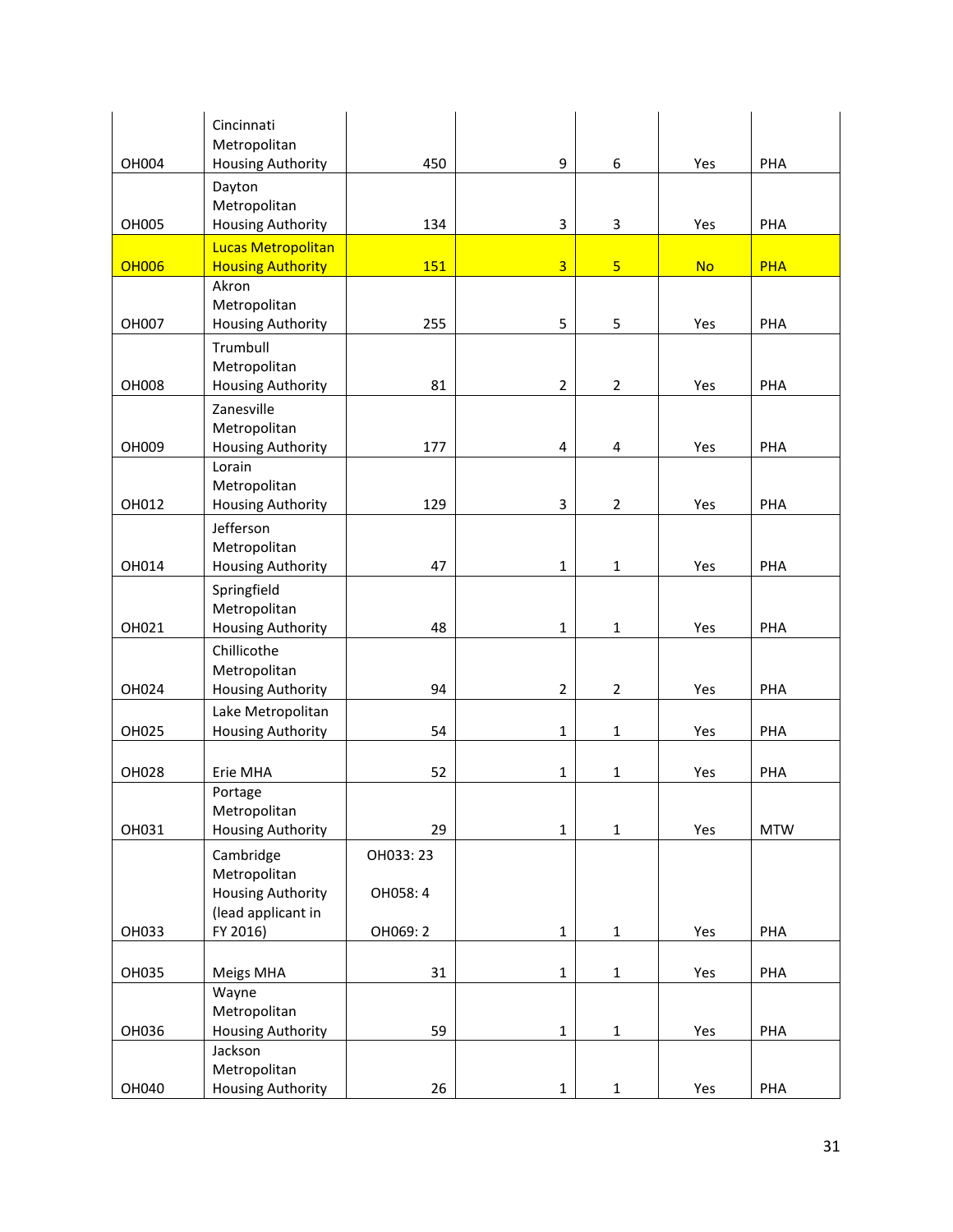|              | Athens                                           |     |                |                |           |            |
|--------------|--------------------------------------------------|-----|----------------|----------------|-----------|------------|
|              | Metropolitan                                     |     |                |                |           |            |
| OH041        | Housing Authority<br>Geauga                      | 40  | $\mathbf{1}$   | $\mathbf{1}$   | Yes       | PHA        |
|              | Metropolitan                                     |     |                |                |           |            |
| OH042        | Housing Authority                                | 82  | $\overline{2}$ | $\overline{2}$ | Yes       | PHA        |
|              | Allen Metropolitan                               |     |                |                |           |            |
| OH044        | <b>Housing Authority</b>                         | 40  | $\mathbf{1}$   | $\mathbf{1}$   | Yes       | PHA        |
|              | <b>Adams</b>                                     |     |                |                |           |            |
|              | Metropolitan                                     |     |                |                |           |            |
| <b>OH046</b> | <b>Housing Authority</b>                         | 23  | 0.5            | $\mathbf{1}$   | <b>No</b> | <b>PHA</b> |
| OH050        | Knox Metropolitan<br>Housing Authority           | 19  | 0.5            | 0.5            | Yes       | PHA        |
|              | Clinton                                          |     |                |                |           |            |
|              | Metropolitan                                     |     |                |                |           |            |
| OH053        | Housing Authority                                | 25  | $\mathbf{1}$   | 1              | Yes       | PHA        |
|              | Pickaway Metro                                   |     |                |                |           |            |
| OH059        | <b>Housing Authority</b>                         | 25  | $\mathbf{1}$   | 0.5            | Yes       | PHA        |
|              | Tuscarawas                                       |     |                |                |           |            |
|              | Metropolitan                                     |     |                |                |           |            |
| OH063        | Housing Authority                                | 44  | $\mathbf 1$    | $\mathbf 1$    | Yes       | PHA        |
|              | Morgan<br>Metropolitan                           |     |                |                |           |            |
|              | <b>Housing Authority</b>                         |     |                |                |           |            |
|              | (lead applicant in                               |     |                |                |           |            |
| OH066        | FY 2015)                                         | 33  | $\mathbf{1}$   | $\mathbf{1}$   | Yes       | PHA        |
|              | Fairfield                                        |     |                |                |           |            |
|              | Metropolitan                                     | 78  | $\overline{2}$ | $\mathbf 2$    |           |            |
| OH070        | Housing Authority                                |     |                |                | Yes       | PHA        |
|              | The Logan County<br>Metropolitan                 |     |                |                |           |            |
| OH072        | <b>Housing Authority</b>                         | 28  | $\mathbf{1}$   | 1              | Yes       | PHA        |
|              | Parma Public                                     |     |                |                |           |            |
| OH073        | <b>Housing Agency</b>                            | 36  | $\mathbf{1}$   | 1              | Yes       | PHA        |
|              | City of Marietta,                                |     |                |                |           |            |
| OH077        | OH/PHA                                           | 46  | $\mathbf 1$    | $\mathbf{1}$   | Yes       | PHA        |
|              | Vinton                                           |     |                |                |           |            |
| OH078        | Metropolitan<br><b>Housing Authority</b>         | 29  | $\mathbf 1$    | $\mathbf 1$    | Yes       | PHA        |
|              | <b>Delaware</b>                                  |     |                |                |           |            |
|              | Metropolitan                                     |     |                |                |           |            |
| <b>OH079</b> | <b>Housing Authority</b>                         | 13  | $\overline{0}$ | 0.5            | <b>No</b> | <b>PHA</b> |
|              | Morrow                                           |     |                |                |           |            |
|              | Metropolitan                                     |     |                |                |           |            |
| OH083        | <b>Housing Authority</b>                         | 33  | $\mathbf 1$    | $\mathbf 1$    | Yes       | PHA        |
|              | <b>Oklahoma City</b>                             |     |                |                |           |            |
| <b>OK002</b> | <b>Housing Authority</b>                         | 24  | 0.5            | $\overline{1}$ | <b>No</b> | <b>PHA</b> |
| OK073        | <b>Housing Authority</b><br>of the City of Tulsa | 372 | $\overline{7}$ | $\overline{2}$ | Yes       | PHA        |
|              |                                                  |     |                |                |           |            |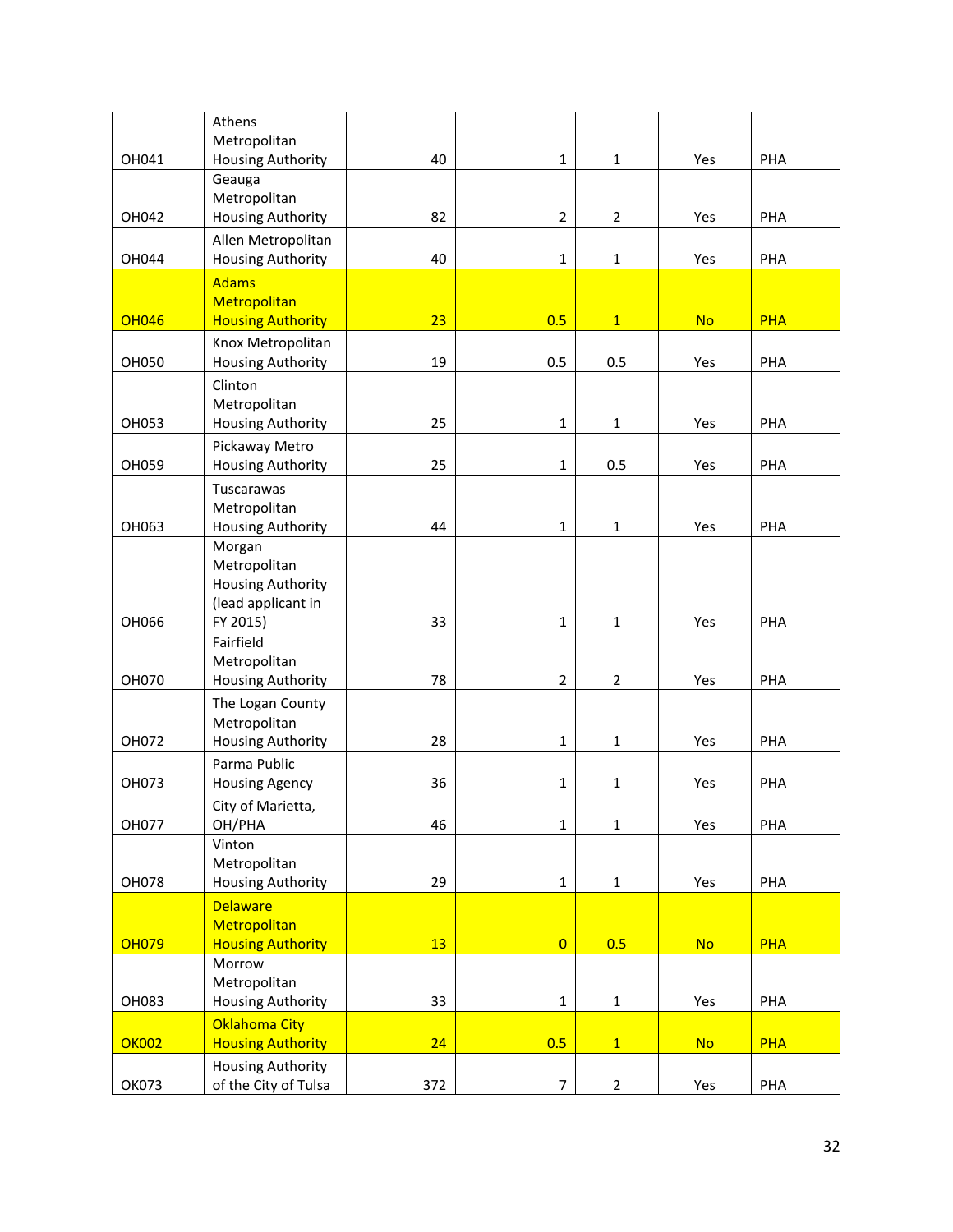|              | <b>Housing Authority</b>                      |     |                |                |     |            |
|--------------|-----------------------------------------------|-----|----------------|----------------|-----|------------|
| OK095        | of the City of<br>Shawnee, OK                 | 137 | 3              | 3              | Yes | PHA        |
|              |                                               |     |                |                |     |            |
| OK099        | Muskogee<br><b>Housing Authority</b>          | 82  | $\overline{2}$ | $\mathbf{1}$   | Yes | PHA        |
|              | of the City of                                |     |                |                |     |            |
| OK139        | Norman<br><b>Housing Authority</b>            | 42  | $\mathbf{1}$   | $\mathbf{1}$   | Yes | PHA        |
|              | of the City of                                |     |                |                |     |            |
| OK146        | Stillwater                                    | 68  | $\mathbf{1}$   | $\mathbf{1}$   | Yes | PHA        |
| OK901        | Oklahoma Housing<br><b>Finance Agency</b>     | 347 | $\overline{7}$ | 3              | Yes | PHA        |
|              | <b>Housing Authority</b>                      |     |                |                |     |            |
|              | of Clackamas                                  |     |                |                |     |            |
| OR001        | County                                        | 79  | $\overline{2}$ | 1.5            | Yes | PHA        |
| OR002        | Home Forward                                  | 510 | 10             | 8              | Yes | <b>MTW</b> |
|              | Housing and                                   |     |                |                |     |            |
|              | Community<br>Services Agency of               |     |                |                |     |            |
| <b>OR006</b> | Lane County                                   | 206 | 4              | 3              | Yes | PHA        |
|              | <b>Housing Authority</b>                      |     |                |                |     |            |
|              | & Urban Renewal                               |     |                |                |     |            |
| <b>OR008</b> | Agency of Polk Co<br><b>Housing Authority</b> | 48  | $\mathbf{1}$   | $\mathbf{1}$   | Yes | PHA        |
| OR011        | of the City of Salem                          | 234 | 5              | 4              | Yes | PHA        |
|              | <b>Marion County</b>                          |     |                |                |     |            |
| OR014        | Housing Authority<br><b>Housing Authority</b> | 40  | $\mathbf{1}$   | $\mathbf 1$    | Yes | PHA        |
| OR015        | of Jackson County                             | 94  | $\overline{2}$ | $\overline{2}$ | Yes | PHA        |
|              | <b>Housing Authority</b>                      |     |                |                |     |            |
| OR016        | of Yamhill County                             | 176 | 4              | 4              | Yes | PHA        |
| OR019        | Linn-Benton                                   | 128 | 3              | $\mathcal{P}$  | Yes | PHA        |
|              | Housing Authority<br><b>Housing Authority</b> |     |                |                |     |            |
|              | of Washington                                 |     |                |                |     |            |
| OR022        | County                                        | 107 | $\overline{2}$ | $\overline{2}$ | Yes | PHA        |
| OR026        | Mid-Columbia<br><b>Housing Authority</b>      | 48  | $\mathbf 1$    | $\mathbf 1$    | Yes | PHA        |
|              | Northwest Oregon                              |     |                |                |     |            |
| <b>OR028</b> | <b>Housing Authority</b>                      | 26  | $\mathbf 1$    | $\mathbf 1$    | Yes | PHA        |
|              | Northeast Oregon                              |     |                |                |     |            |
| OR032        | <b>Housing Authority</b>                      | 97  | $\overline{2}$ | $\overline{2}$ | Yes | PHA        |
|              | Central Oregon<br><b>Regional Housing</b>     |     |                |                |     |            |
|              | Authority dba                                 |     |                |                |     |            |
| OR034        | <b>Housing Works</b>                          | 140 | 3              | $\overline{2}$ | Yes | PHA        |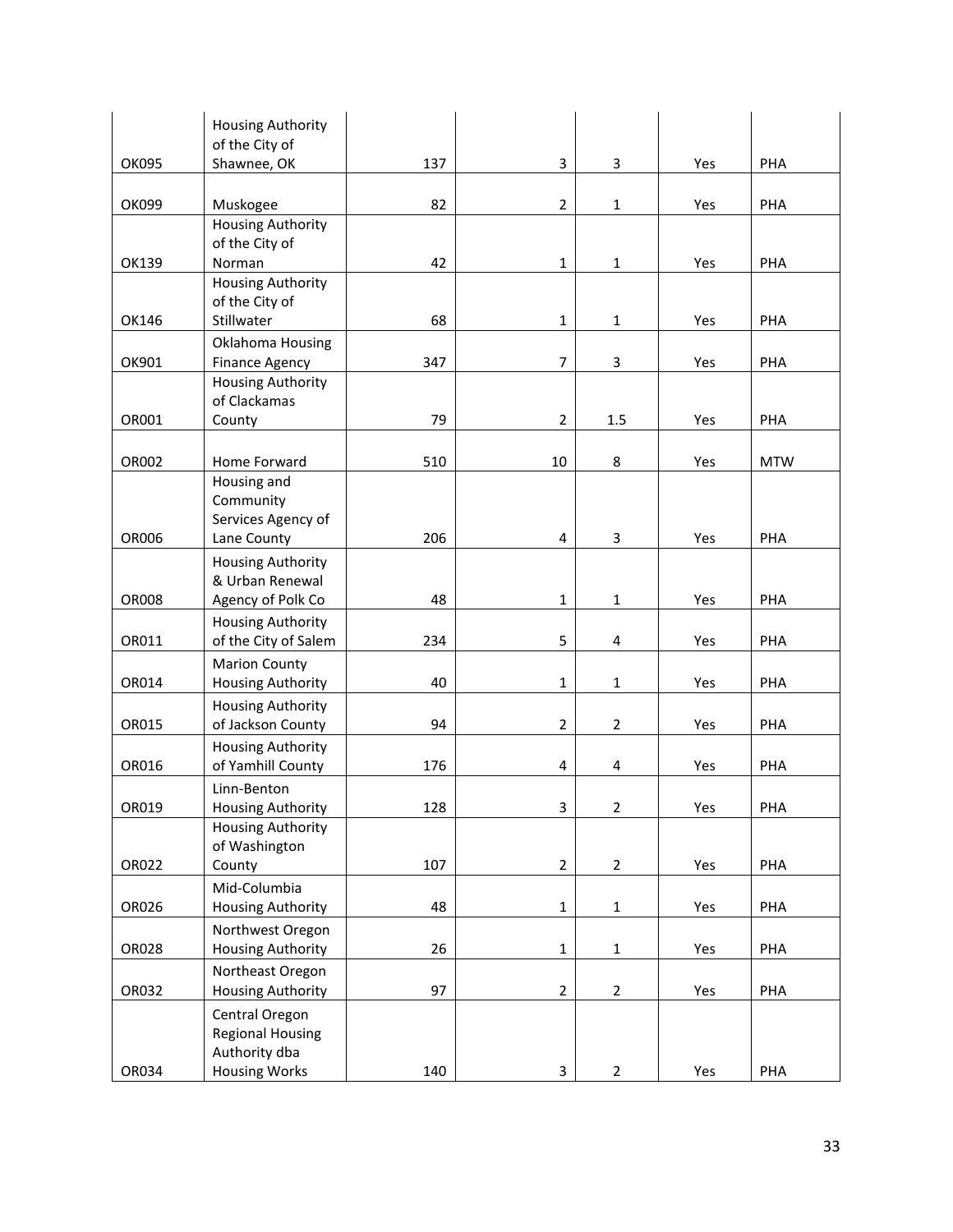|              | <b>Housing Authority</b><br>of the City of    |            |                |                |           |            |
|--------------|-----------------------------------------------|------------|----------------|----------------|-----------|------------|
| PA001        | Pittsburgh                                    | 713        | 14             | 8              | Yes       | <b>MTW</b> |
|              | Philadelphia                                  |            |                |                |           |            |
| PA002        | <b>Housing Authority</b>                      | 79         | $\overline{2}$ | 6              | No        | <b>MTW</b> |
|              | <b>Allegheny County</b>                       |            |                |                |           |            |
| <b>PA006</b> | <b>Housing Authority</b>                      | <b>116</b> | $\overline{2}$ | $\overline{3}$ | <b>No</b> | <b>PHA</b> |
| <b>PA008</b> | <b>Harrisburg Housing</b><br><b>Authority</b> | 22         | 0.5            | $\mathbf{1}$   | <b>No</b> | <b>PHA</b> |
|              | <b>Housing Authority</b>                      |            |                |                |           |            |
|              | of the County of                              |            |                |                |           |            |
| PA010        | <b>Butler</b>                                 | 60         | $\mathbf{1}$   | $\mathbf{1}$   | Yes       | PHA        |
|              | Montgomery                                    |            |                |                |           |            |
| PA012        | <b>County Housing</b><br>Authority            | 46         | $\mathbf 1$    | $\mathbf 1$    | Yes       | PHA        |
|              | Westmoreland                                  |            |                |                |           |            |
|              | <b>County Housing</b>                         |            |                |                |           |            |
| PA018        | Authority                                     | 227        | 5              | 4              | Yes       | PHA        |
|              | <b>Lycoming Housing</b>                       |            |                |                |           |            |
| PA021        | Authority                                     | 29         | $\mathbf{1}$   | $\mathbf{1}$   | Yes       | PHA        |
|              | <b>Housing Authority</b>                      |            |                |                |           |            |
| PA022        | of the City of York                           | 62         | $\mathbf{1}$   | $\mathbf{1}$   | Yes       | PHA        |
|              | <b>Delaware County</b>                        |            |                |                |           |            |
| PA023        | Housing Authority                             | 58         | $\mathbf 1$    | $\mathbf 1$    | Yes       | PHA        |
|              | <b>Housing Authority</b>                      |            |                |                |           |            |
| PA024        | of the City of<br>Easton                      | 25         | $\mathbf{1}$   | $\mathbf{1}$   | Yes       | PHA        |
|              |                                               |            |                |                |           |            |
| PA031        | Altoona Housing<br>Authority                  | 127        | $\mathsf 3$    | $\mathbf{1}$   | Yes       | PHA        |
|              | <b>Housing Authority</b>                      |            |                |                |           |            |
|              | of the County of                              |            |                |                |           |            |
| PA034        | Franklin                                      | 21         | 0.5            | 0.5            | Yes       | PHA        |
|              | <b>Housing Authority</b>                      |            |                |                |           |            |
|              | of the County of                              |            |                |                |           |            |
| PA035        | Dauphin                                       | 26         | $\mathbf 1$    | $\mathbf 1$    | Yes       | PHA        |
|              | <b>Housing Authority</b><br>of the City of    |            |                |                |           |            |
| PA036        | Lancaster                                     | 23         | 0.5            | 0.5            | Yes       | PHA        |
|              | <b>Armstrong County</b>                       |            |                |                |           |            |
| PA039        | Housing Authority                             | 23         | 0.5            | 0.5            | Yes       | PHA        |
|              | <b>Housing Authority</b>                      |            |                |                |           |            |
|              | of the County of                              |            |                |                |           |            |
| <b>PA046</b> | <b>Chester</b>                                | 14         | $\overline{0}$ | $\mathbf{1}$   | <b>No</b> | <b>PHA</b> |
|              | <b>Housing Authority</b>                      |            |                |                |           |            |
| PA048        | of Indiana County                             | 27         | $\mathbf 1$    | 0.5            | Yes       | PHA        |
|              | <b>Housing Authority</b>                      |            |                |                |           |            |
|              | of Northumberland                             |            |                |                |           |            |
| PA060        | County                                        | 32         | $\mathbf{1}$   | $\mathbf{1}$   | Yes       | PHA        |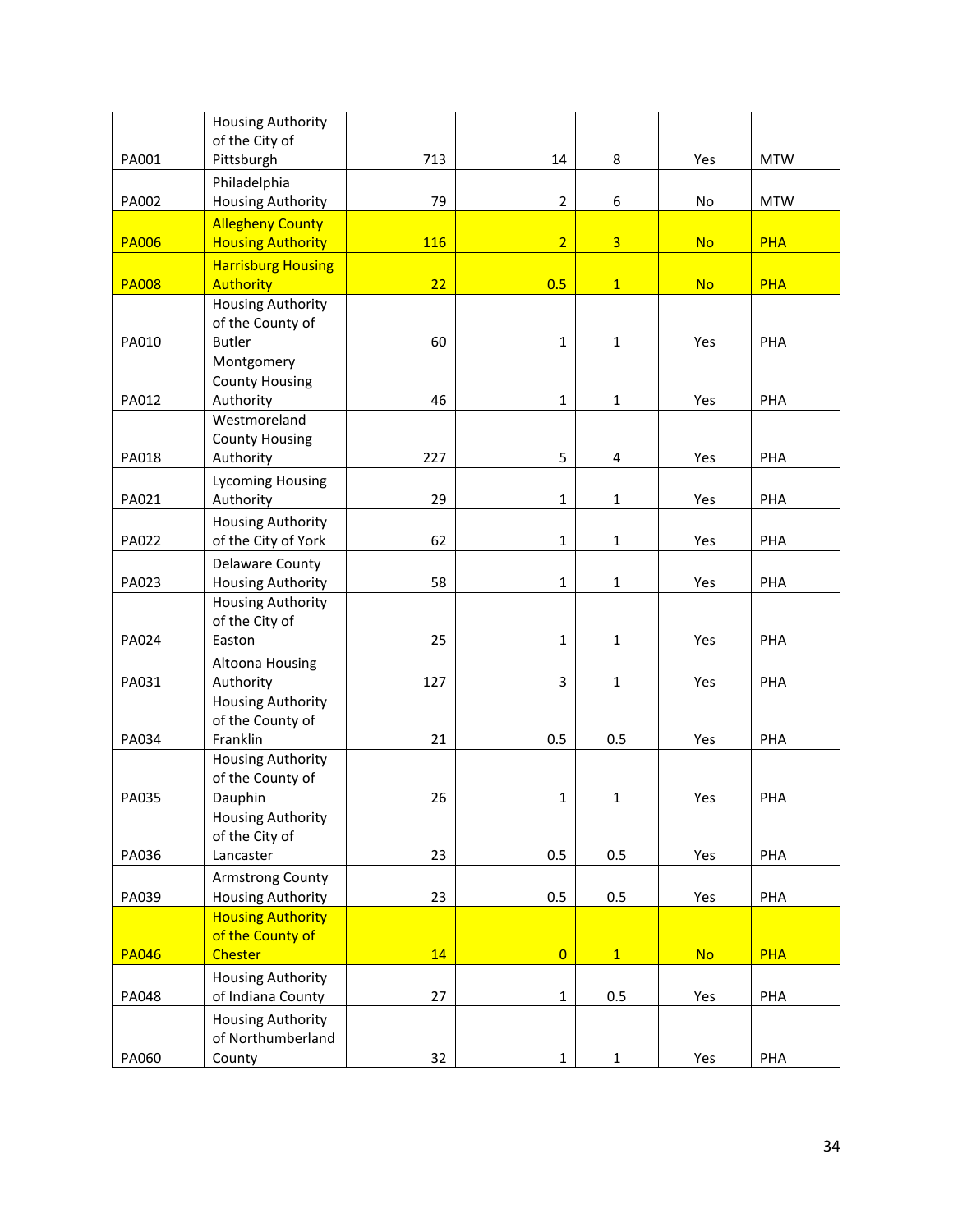|              | <b>Housing Authority</b><br>of the County of        |                |                |                |           |            |
|--------------|-----------------------------------------------------|----------------|----------------|----------------|-----------|------------|
| <b>PA075</b> | Cumberland                                          | 31             | $\mathbf{1}$   | 0.5            | Yes       | PHA        |
|              | Lehigh County                                       |                |                |                |           |            |
| PA081        | Housing Authority<br><b>Housing Authority</b>       | 30             | $\mathbf{1}$   | $\mathbf{1}$   | Yes       | PHA        |
|              | of the County of                                    |                |                |                |           |            |
| PA082        | Union                                               | 30             | $\mathbf 1$    | 0.5            | Yes       | PHA        |
|              | <b>Housing Authority</b><br>of the County of        |                |                |                |           |            |
| PA086        | Clarion                                             | 100            | $\overline{2}$ | $\overline{2}$ | Yes       | PHA        |
|              | <b>Housing Authority</b>                            |                |                |                |           |            |
| <b>PA088</b> | of Centre County                                    | 27             | $\mathbf{1}$   | $\mathbf 1$    | Yes       | PHA        |
| <b>PA090</b> | <b>Lancaster County</b><br><b>Housing Authority</b> | $\overline{2}$ | $\overline{0}$ | 0.5            | <b>No</b> | <b>PHA</b> |
|              | <b>Adams County</b>                                 |                |                |                |           |            |
| PA091        | Housing Authority                                   | 47             | $\mathbf{1}$   | $\mathbf{1}$   | Yes       | PHA        |
|              | The Housing<br>Authority of the                     |                |                |                |           |            |
| RI001        | City of Providence                                  | 185            | 4              | 3              | Yes       | PHA        |
|              | <b>Housing Authority</b>                            |                |                |                |           |            |
|              | of the City of                                      |                |                |                |           |            |
| RI002        | Pawtucket                                           | 112            | $\overline{2}$ | $\overline{2}$ | Yes       | PHA        |
|              | <b>Central Falls</b>                                |                |                |                |           |            |
| RI004        | Housing Authority                                   | 41             | $\mathbf 1$    | 1              | Yes       | PHA        |
|              |                                                     |                |                |                |           |            |
| <b>RI007</b> | East Providence<br>Housing Authority                | 46             | $\mathbf{1}$   | $\mathbf{1}$   | Yes       | PHA        |
|              | Town of                                             |                |                |                |           |            |
|              | Cumberland                                          |                |                |                |           |            |
|              | <b>Housing Authority</b><br>(lead applicant in      | RI010: 43      |                |                |           |            |
| RI010        | FY 2016)                                            | RI018: 16      | $\mathbf{1}$   | $\mathbf{1}$   | Yes       | PHA        |
|              |                                                     |                |                |                |           |            |
| RI011        | <b>Warwick Housing</b><br>Authority                 | 26             | $\mathbf 1$    | $\mathbf 1$    | Yes       | PHA        |
|              |                                                     |                |                |                |           |            |
|              | Town of Coventry                                    |                |                |                |           |            |
| RI016        | Housing Authority                                   | 47             | $\mathbf 1$    | $\mathbf{1}$   | Yes       | PHA        |
|              | Town of North<br>Providence                         |                |                |                |           |            |
| RI017        | <b>Housing Authority</b>                            | 17             | 0.5            | 0.5            | Yes       | PHA        |
|              | <b>Housing Authority</b>                            |                |                |                |           |            |
| <b>RI024</b> | of the Town of East<br>Greenwich                    | 22             | 0.5            | $\overline{1}$ | <b>No</b> | <b>PHA</b> |
|              |                                                     |                |                |                |           |            |
|              | Narragansett                                        |                |                |                |           |            |
| RI026        | <b>Housing Authority</b>                            | 40             | $\mathbf 1$    | $\mathbf 1$    | Yes       | PHA        |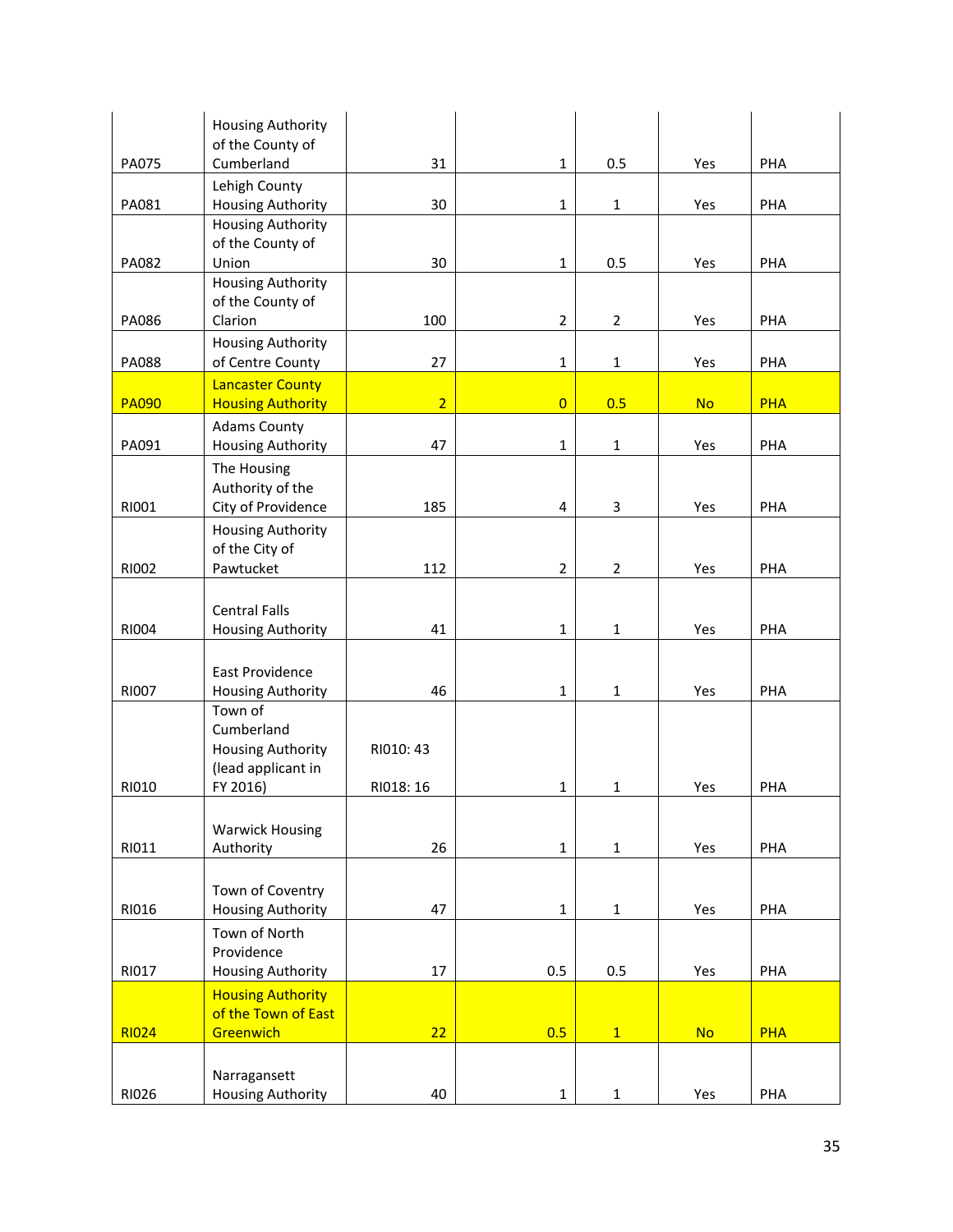|       | Rhode Island                                |            |                |                |     |     |
|-------|---------------------------------------------|------------|----------------|----------------|-----|-----|
| RI901 | Housing                                     | 159        | 3              | 3              | Yes | PHA |
| RQ006 | Municipality of San<br>Juan                 | 56         | $\mathbf{1}$   | $\mathbf{1}$   | Yes | PHA |
|       | Municipality of                             |            |                |                |     |     |
| RQ008 | Ponce                                       | 23         | 0.5            | 0.5            | Yes | PHA |
|       | Municipality of                             |            |                |                |     |     |
| RQ011 | Bayamon                                     | 44         | $\mathbf 1$    | $\mathbf 1$    | Yes | PHA |
| RQ016 | Municipality of<br>Guaynabo                 | 27         | $\mathbf{1}$   | $\mathbf{1}$   | Yes | PHA |
|       |                                             |            |                |                |     |     |
|       | Municipality of San                         |            |                |                |     |     |
|       | German (lead                                | RQ030:     |                |                |     |     |
|       | applicant in FY                             | 9RQ035:    |                |                |     |     |
| RQ030 | 2016)                                       | 8RQ026: 16 | $\mathbf{1}$   | $\mathbf{1}$   | Yes | PHA |
| RQ038 | Munucipality of<br>Juana Díaz               | 40         | $\mathbf 1$    | $\mathbf 1$    | Yes | PHA |
|       | The Housing                                 |            |                |                |     |     |
|       | Authority City of                           |            |                |                |     |     |
| SC001 | Charleston                                  | 83         | $\overline{2}$ | $\mathbf{1}$   | Yes | PHA |
|       | <b>Housing Authority</b>                    |            |                |                |     |     |
|       | of the City of                              | 82         | $\overline{2}$ |                |     |     |
| SC002 | Columbia, SC<br>Spartanburg                 |            |                | $\overline{2}$ | Yes | PHA |
| SC003 | <b>Housing Authority</b>                    | 112        | $\overline{2}$ | $\overline{2}$ | Yes | PHA |
|       | <b>Housing Authority</b>                    |            |                |                |     |     |
| SC004 | of Greenville                               | 95         | $\overline{2}$ | $\overline{2}$ | Yes | PHA |
|       | <b>Beaufort Housing</b>                     |            |                |                |     |     |
| SC026 | Authority                                   | 61         | $\mathbf{1}$   | $\mathbf 1$    | Yes | PHA |
| SC034 | <b>Housing Authority</b><br>of Myrtle Beach | 41         | $\mathbf{1}$   | $\mathbf{1}$   | Yes | PHA |
|       | <b>Housing Authority</b>                    |            |                |                |     |     |
| SC037 | of Anderson                                 | 26         | $\mathbf 1$    | $\mathbf{1}$   | Yes | PHA |
|       | Charleston County                           |            |                |                |     |     |
|       | Housing &<br>Redevelopment                  |            |                |                |     |     |
| SC056 | Authority                                   | 75         | $\overline{2}$ | $\mathbf{1}$   | Yes | PHA |
|       | North Charleston                            |            |                |                |     |     |
| SC057 | <b>Housing Authority</b>                    | 56         | $\mathbf{1}$   | $\mathbf 1$    | Yes | PHA |
|       | <b>Sioux Falls Housing</b>                  |            |                |                |     |     |
|       | and                                         |            |                |                |     |     |
| SD016 | Redevelopment<br>Commission                 | 116        | $\overline{2}$ | $\overline{2}$ | Yes | PHA |
|       | <b>Brookings County</b>                     |            |                |                |     |     |
|       | Housing                                     |            |                |                |     |     |
|       | Redevelopment                               |            |                |                |     |     |
| SD056 | Commission                                  | 40         | $\mathbf{1}$   | $\mathbf{1}$   | Yes | PHA |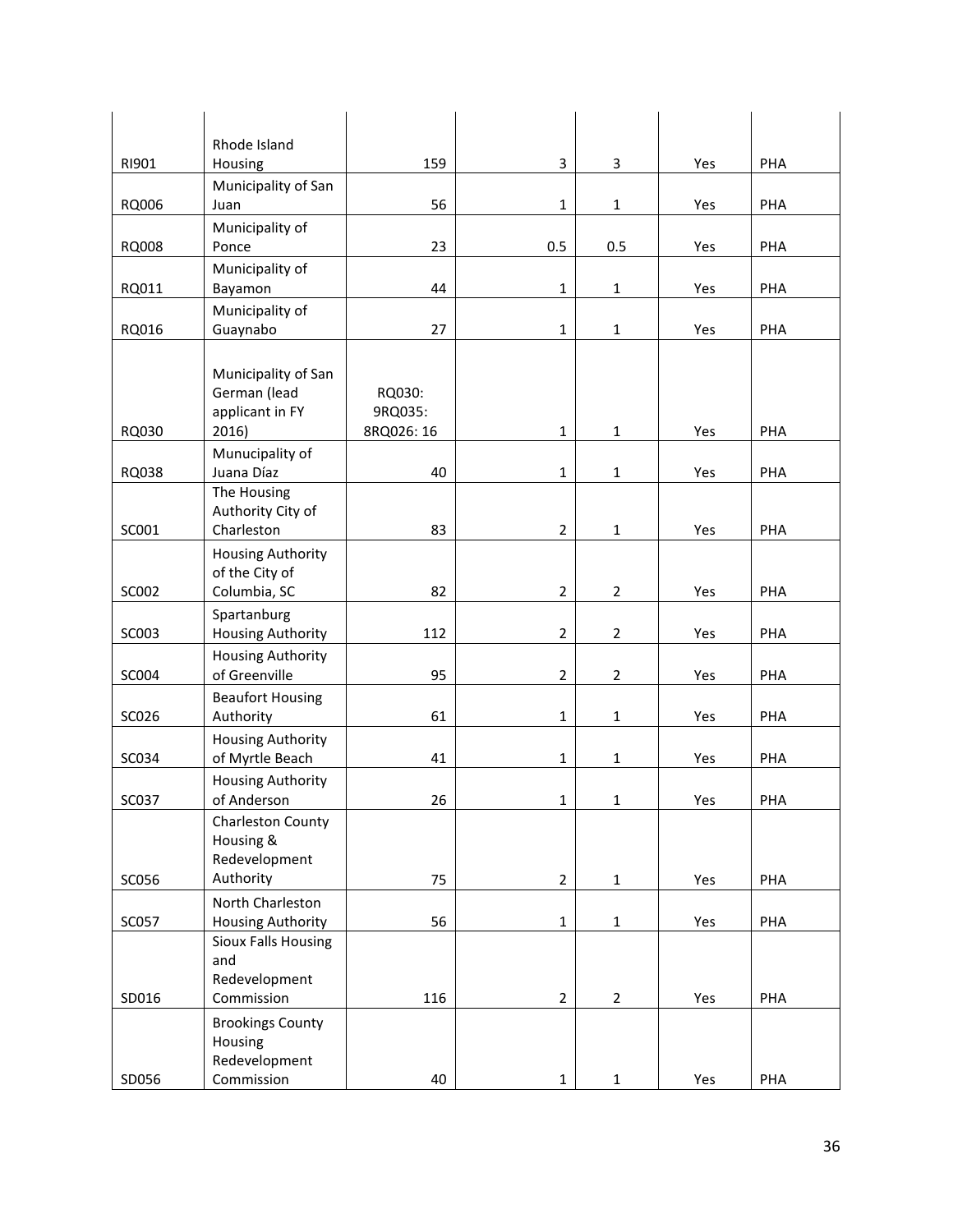|              | Mobridge Housing                      |      |                         |                |           |            |
|--------------|---------------------------------------|------|-------------------------|----------------|-----------|------------|
|              | and<br>Redevelopment                  |      |                         |                |           |            |
| SD057        | Commission                            | 32   | $\mathbf{1}$            | $\mathbf{1}$   | Yes       | PHA        |
|              | <b>Memphis Housing</b>                |      |                         |                |           |            |
| <b>TN001</b> | Authority                             | 71   | $\overline{1}$          | 2 <sup>2</sup> | <b>No</b> | <b>PHA</b> |
|              | Knoxville's<br>Community              |      |                         |                |           |            |
|              | Development                           |      |                         |                |           |            |
| <b>TN003</b> | Corporation                           | 42   | $\mathbf{1}$            | $\mathbf{1}$   | Yes       | PHA        |
|              | Chattanooga                           |      |                         |                |           |            |
| <b>TN004</b> | <b>Housing Authority</b>              | 62   | $\overline{1}$          | $\overline{2}$ | <b>No</b> | <b>PHA</b> |
| <b>TN005</b> | MDHA - Nashville                      | 489  | 10                      | 4              | Yes       | PHA        |
|              | <b>Kingsport Housing</b>              |      |                         |                |           |            |
|              | & Redevelopment                       |      |                         |                |           |            |
| <b>TN006</b> | <b>Authority</b>                      | 112  | $\overline{2}$          | $\overline{3}$ | <b>No</b> | <b>PHA</b> |
| <b>TN007</b> | Jackson Housing<br>Authority          | 248  | 5                       | 4              | Yes       | PHA        |
|              |                                       |      |                         |                |           |            |
| <b>TN035</b> | Franklin                              | 52   | $\mathbf{1}$            | $\mathbf{1}$   | Yes       | PHA        |
| <b>TN039</b> | Shelbyville                           | 65   | $\mathbf{1}$            | $\mathbf{1}$   | Yes       | PHA        |
|              | Town of Crossville                    |      |                         |                |           |            |
| <b>TN042</b> | <b>Housing Authority</b>              | 47   | $\mathbf{1}$            | $\mathbf{1}$   | Yes       | PHA        |
| <b>TN046</b> | Columbia                              | 39   | $\mathbf{1}$            | $\mathbf{1}$   | Yes       | PHA        |
|              | Oak Ridge Housing                     |      |                         |                |           |            |
| <b>TN088</b> | Authority                             | 24   | 0.5                     | 0.5            | Yes       | PHA        |
|              | <b>East Tennessee</b>                 |      |                         |                |           |            |
| <b>TN113</b> | Human Resource<br>Agency, Inc.        | 31   | $\mathbf{1}$            | $\mathbf{1}$   | Yes       | PHA        |
|              | <b>Tennessee Housing</b>              |      |                         |                |           |            |
|              | Development                           |      |                         |                |           |            |
| <b>TN903</b> | Agency                                | 225  | 5                       | 5              | Yes       | PHA        |
|              | <b>Housing Authority</b>              |      |                         |                |           |            |
| <b>TX001</b> | of Austin<br><b>Housing Authority</b> | 217  | $\overline{4}$          | $\overline{5}$ | <b>No</b> | <b>PHA</b> |
|              | of the City of El                     |      |                         |                |           |            |
| <b>TX003</b> | Paso, TX                              | 192  | $\overline{\mathbf{4}}$ | $\overline{2}$ | Yes       | PHA        |
|              | <b>Housing Authority</b>              |      |                         |                |           |            |
|              | of City of Fort<br>Worth              |      | 6                       |                |           | PHA        |
| <b>TX004</b> | <b>Houston Housing</b>                | 295  |                         | 5              | Yes       |            |
| <b>TX005</b> | Authority                             | 717  | 14                      | 7              | Yes       | PHA        |
|              | <b>Housing Authority</b>              |      |                         |                |           |            |
|              | of the City of San                    |      |                         |                |           |            |
| <b>TX006</b> | Antonio                               | 1287 | 26                      | 17             | Yes       | <b>MTW</b> |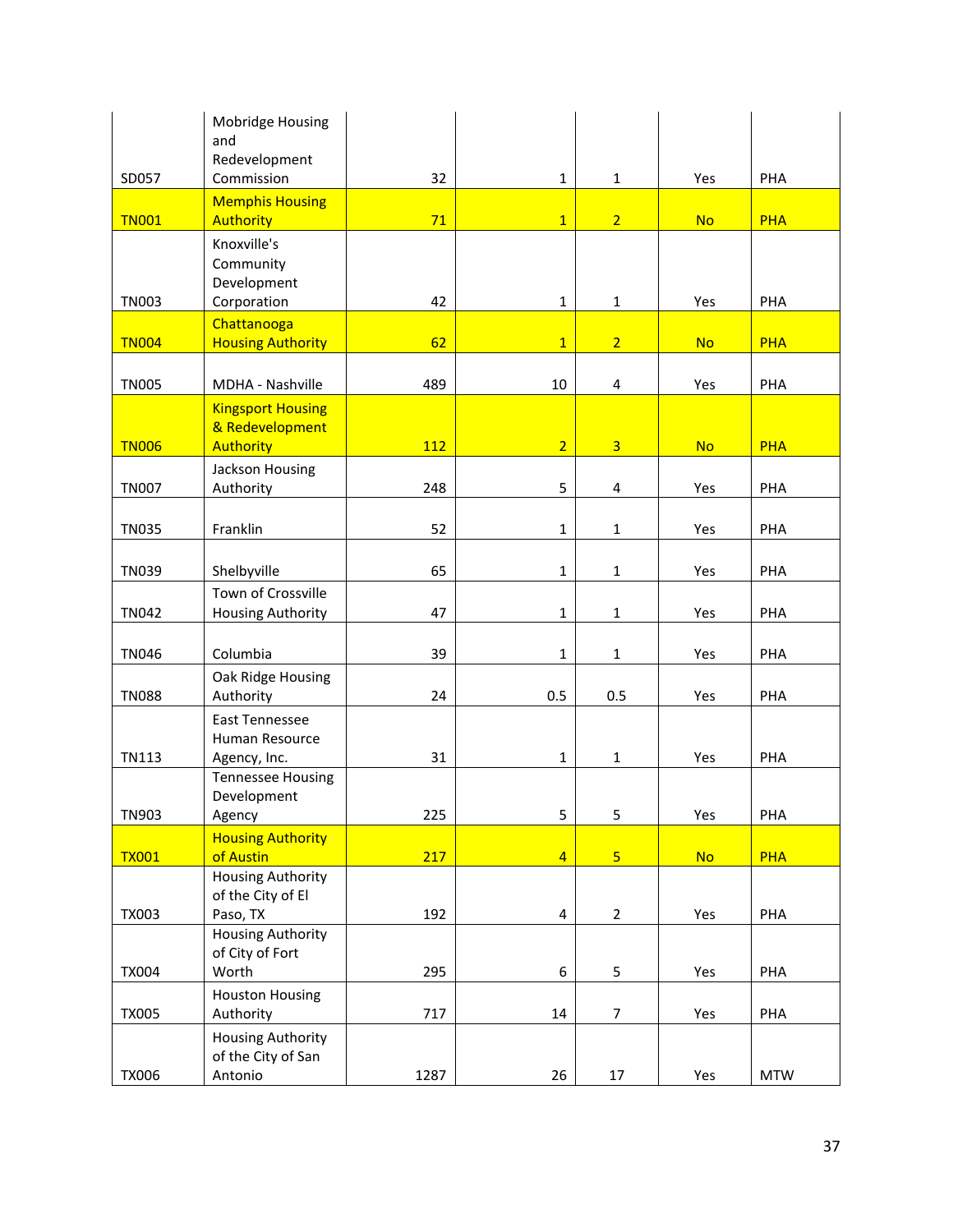|              | <b>Housing Authority</b>               |              |                |                |           |            |
|--------------|----------------------------------------|--------------|----------------|----------------|-----------|------------|
| <b>TX007</b> | of the City of<br>Brownsville          | 197          | 4              | 3              | Yes       | PHA        |
|              | The Housing                            |              |                |                |           |            |
|              | Authority of the                       |              |                |                |           |            |
|              | City of Dallas, Texas                  |              |                |                |           |            |
| <b>TX009</b> | (DHA)                                  | 1151         | 23             | 11             | Yes       | PHA        |
|              | <b>Housing Authority</b>               |              |                |                |           |            |
| <b>TX010</b> | of the City of Waco                    | 120          | $\overline{2}$ | $\overline{2}$ | Yes       | PHA        |
|              | <b>Housing Authority</b>               |              |                |                |           |            |
| <b>TX017</b> | of the City of<br>Galveston            | 25           | $\mathbf{1}$   | 0.5            | Yes       | PHA        |
|              | <b>Housing Authority</b>               |              |                |                |           |            |
|              | of the City of                         |              |                |                |           |            |
| <b>TX018</b> | Lubbock                                | 54           | $\mathbf 1$    | $\mathbf{1}$   | Yes       | PHA        |
|              |                                        |              |                |                |           |            |
| <b>TX022</b> | Wichita Falls                          | 30           | $\mathbf 1$    | $\mathbf{1}$   | Yes       | PHA        |
|              | <b>Housing Authority</b>               |              |                |                |           |            |
|              | of the City of                         |              |                |                |           |            |
| TX023        | Beaumont                               | 98           | $\overline{2}$ | $\overline{2}$ | Yes       | PHA        |
|              | <b>McAllen Housing</b>                 |              |                |                |           |            |
| <b>TX028</b> | Authority                              | 76           | $\overline{2}$ | $\mathbf{1}$   | Yes       | PHA        |
|              | <b>Housing Authority</b>               |              |                |                |           |            |
|              | of the City of                         |              |                |                |           |            |
| <b>TX046</b> | <b>Mission, Texas</b>                  | 34           | $\overline{1}$ | $\overline{2}$ | <b>No</b> | <b>PHA</b> |
|              | <b>Housing Authority</b>               |              | $\mathbf{1}$   |                | Yes       |            |
| <b>TX073</b> | of the City of Pharr                   | 28           |                | $\mathbf{1}$   |           | PHA        |
| <b>TX087</b> | San Marcos<br><b>Housing Authority</b> | 80           | $\overline{2}$ | $\overline{2}$ | Yes       | PHA        |
|              | <b>Housing Authority</b>               |              |                |                |           |            |
|              | of the City of                         |              |                |                |           |            |
| TX114        | Kingsville                             | 35           | $\mathbf{1}$   | $\mathbf{1}$   | Yes       | PHA        |
|              | Robstown Housing                       |              |                |                |           |            |
| TX163        | Authority                              | 35           | $\mathbf{1}$   | 1              | Yes       | PHA        |
|              | <b>Housing Authority</b>               |              |                |                |           |            |
|              | of the City of                         |              |                |                |           |            |
| <b>TX322</b> | <b>Round Rock, Texas</b>               | $\mathbf{1}$ | $\overline{0}$ | $\overline{1}$ | <b>No</b> | <b>PHA</b> |
|              | <b>Housing Authority</b>               |              |                |                |           |            |
|              | of the City of                         |              |                |                |           |            |
| <b>TX327</b> | Abilene                                | 76           | $\overline{2}$ | $\mathbf{1}$   | Yes       | PHA        |
|              | <b>Tarrant County</b>                  |              |                |                |           |            |
| TX431        | <b>Housing Assistance</b>              |              |                |                |           | PHA        |
|              | Office<br><b>Housing Authority</b>     | 235          | 5              | 3              | Yes       |            |
|              | of the City of                         |              |                |                |           |            |
| TX433        | Arlington                              | 140          | 3              | 3              | Yes       | PHA        |
|              | City of Garland                        |              |                |                |           |            |
| <b>TX435</b> | <b>Housing Agency</b>                  | 58           | $\mathbf 1$    | $\mathbf{1}$   | Yes       | PHA        |
|              | Anthony Housing                        |              |                |                |           |            |
| TX439        | Authority, Inc.                        | 75           | $\overline{2}$ | $\mathbf{1}$   | Yes       | PHA        |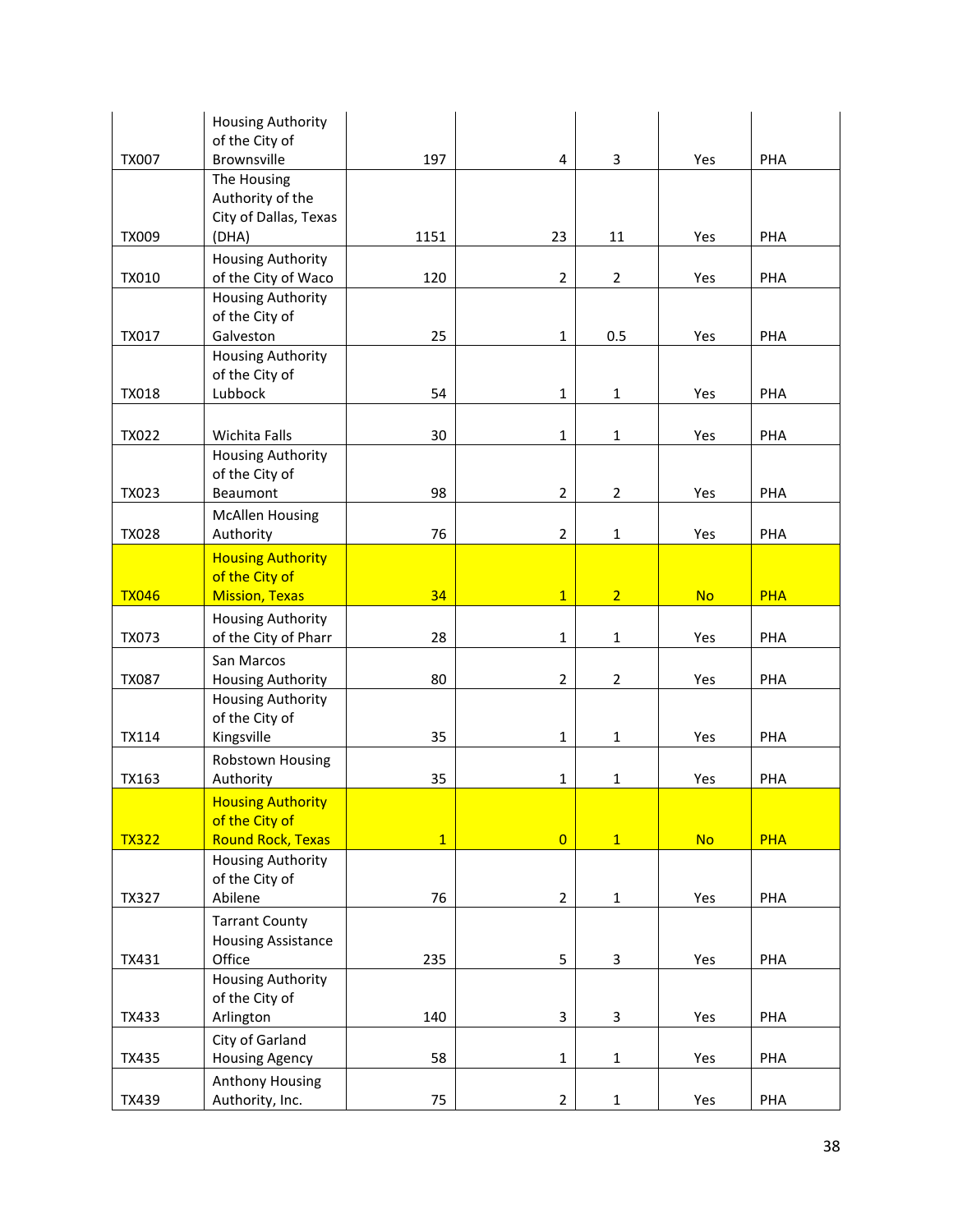| <b>TX452</b> | <b>Housing Authority</b><br>of Bexar County             | 179 | 4              | 3              | Yes       | PHA        |
|--------------|---------------------------------------------------------|-----|----------------|----------------|-----------|------------|
|              | City of Tyler                                           |     |                |                |           |            |
| TX456        | <b>Housing Agency</b>                                   | 86  | $\overline{2}$ | $\overline{2}$ | Yes       | PHA        |
| <b>TX459</b> | City of Longview,<br>Texas                              | 26  | $\mathbf{1}$   | $\mathbf{1}$   | Yes       | PHA        |
| TX461        | <b>Walker County</b><br><b>Housing Authority</b>        | 30  | $\mathbf{1}$   | $\mathbf{1}$   | Yes       | PHA        |
|              | <b>Housing Authority</b><br>of the City of San          |     |                |                |           |            |
| TX470        | Angelo, TX                                              | 93  | $\overline{2}$ | $\overline{2}$ | Yes       | PHA        |
| TX472        | City of Amarillo                                        | 17  | 0.5            | 0.5            | Yes       | PHA        |
| TX497        | <b>Housing Authority</b><br>of the County of<br>Hidalgo | 100 | $\overline{2}$ | $\overline{2}$ | Yes       | PHA        |
|              | Deep East Texas                                         |     |                |                |           |            |
|              | Council of                                              |     |                |                |           |            |
| <b>TX512</b> | Governments                                             | 102 | $\overline{2}$ | $\overline{2}$ | Yes       | PHA        |
|              | <b>Brazos Valley</b><br>Council of                      |     |                |                |           |            |
| <b>TX526</b> | Governments                                             | 352 | $\overline{7}$ | $\overline{7}$ | Yes       | PHA        |
|              | <b>Midland County</b>                                   |     |                |                |           |            |
| <b>TX534</b> | <b>Housing Authority</b>                                | 37  | $\mathbf 1$    | 1              | Yes       | PHA        |
|              | <b>Texoma Council of</b>                                |     |                |                |           |            |
|              |                                                         |     |                |                |           |            |
| <b>TX542</b> | <b>Governments</b>                                      | 74  | $\overline{1}$ | $\overline{2}$ | <b>No</b> | <b>PHA</b> |
| <b>TX559</b> | Dallas, County Of                                       | 96  | $\overline{2}$ | $\mathbf{1}$   | Yes       | PHA        |
|              | Montgomery                                              |     |                |                |           |            |
|              | <b>County Housing</b>                                   |     |                |                |           |            |
| <b>TX560</b> | Authority                                               | 35  | $\mathbf{1}$   | $\mathbf{1}$   | Yes       | PHA        |
|              | <b>Housing Authority</b><br>of the City of              |     |                |                |           |            |
| UT002        | Ogden                                                   | 49  | $\mathbf{1}$   | $\mathbf 1$    | Yes       | PHA        |
|              | The Housing                                             |     |                |                |           |            |
| UT003        | Authority of the                                        | 230 |                | 4              |           | PHA        |
|              | County of Salt Lake<br><b>Housing Authority</b>         |     | 5              |                | Yes       |            |
| UT004        | of Salt Lake City                                       | 117 | $\overline{2}$ | $\overline{2}$ | Yes       | PHA        |
|              | Provo City Housing                                      |     |                |                |           |            |
| UT007        | Authority                                               | 98  | $\overline{2}$ | $\overline{2}$ | Yes       | PHA        |
| UT009        | Davis Community                                         | 27  | $\mathbf 1$    | 0.5            | Yes       | PHA        |
|              | <b>Housing Authority</b><br><b>Housing Authority</b>    |     |                |                |           |            |
| UT011        | of Utah County                                          | 35  | $\mathbf 1$    | $\mathbf 1$    | Yes       | PHA        |
|              | <b>Tooele County</b>                                    |     |                |                |           |            |
| <b>UT020</b> | <b>Housing Authority</b><br>St. George Housing          | 10  | $\overline{0}$ | 1              | <b>No</b> | <b>PHA</b> |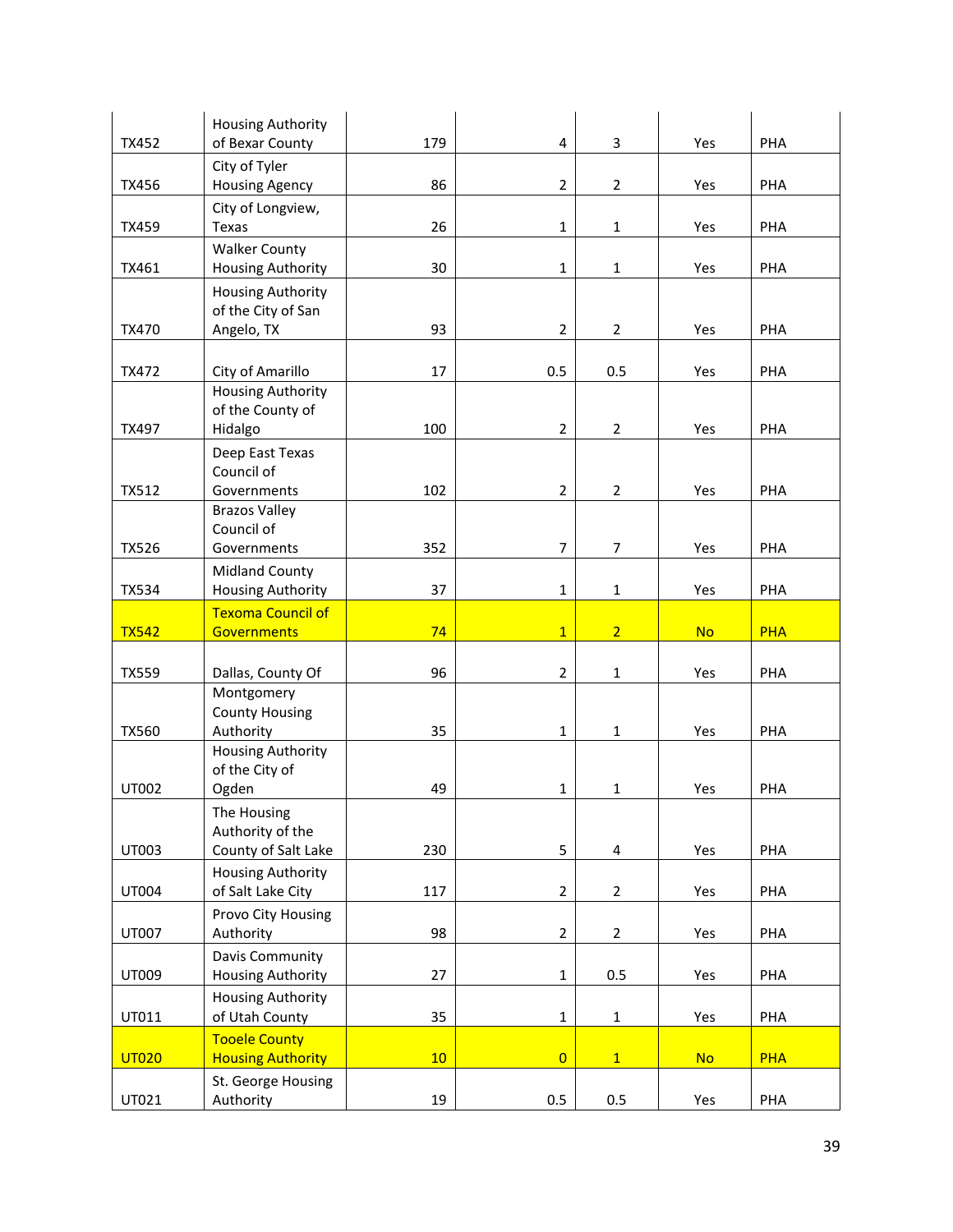|              | Portsmouth<br>Redevelopment                                          |     |                         |                |           |            |
|--------------|----------------------------------------------------------------------|-----|-------------------------|----------------|-----------|------------|
| <b>VA001</b> | and Housing<br>Authority                                             | 200 | $\overline{\mathbf{4}}$ | 4              | Yes       | PHA        |
|              |                                                                      |     |                         |                |           |            |
| <b>VA002</b> | <b>Bristol RHA</b>                                                   | 40  | $\mathbf{1}$            | $\mathbf{1}$   | Yes       | PHA        |
|              | <b>Newport News</b><br>Redevelopment<br>and Housing                  |     |                         |                |           |            |
| VA003        | Authority<br>Alexandria                                              | 130 | 3                       | 3              | Yes       | PHA        |
|              | Redevelopment<br>and Housing                                         |     |                         |                |           |            |
| <b>VA004</b> | <b>Authority</b>                                                     | 49  | $\overline{1}$          | $\overline{2}$ | <b>No</b> | <b>PHA</b> |
| <b>VA005</b> | <b>Hopewell RHA</b><br>Norfolk                                       | 51  | $\mathbf 1$             | $\mathbf{1}$   | Yes       | PHA        |
|              | Redevelopment<br>and Housing                                         |     |                         |                |           |            |
| <b>VA006</b> | Authority                                                            | 326 | $\overline{7}$          | 5              | Yes       | PHA        |
|              | Richmond<br>Redevelopment<br>and Housing                             |     |                         |                |           |            |
| <b>VA007</b> | Authority                                                            | 55  | $\mathbf{1}$            | $\mathbf{1}$   | Yes       | PHA        |
| <b>VA010</b> | <b>Danville RHA</b>                                                  | 20  | 0.5                     | 1              | <b>No</b> | <b>PHA</b> |
| VA011        | City of Roanoke<br>Redevelopment &<br><b>Housing Authority</b>       | 300 | 6                       | 3              | Yes       | PHA        |
|              | Chesapeake<br>Redevelopment &                                        |     |                         |                |           |            |
| <b>VA012</b> | <b>Housing Authority</b><br>Harrisonburg                             | 115 | $\overline{2}$          | $\overline{3}$ | <b>No</b> | <b>PHA</b> |
| <b>VA014</b> | Redevelopment<br>and Housing<br>Authority                            | 120 | $\boldsymbol{2}$        | $\mathbf 1$    | Yes       | PHA        |
|              | Hampton<br>Redevelopment &                                           |     |                         |                |           |            |
| <b>VA017</b> | <b>Housing Authority</b>                                             | 40  | $\mathbf 1$             | $\mathbf 1$    | Yes       | PHA        |
|              | Franklin<br>Redevelopment<br>and Housing                             |     |                         |                |           |            |
| <b>VA018</b> | Authority                                                            | 39  | $\mathbf{1}$            | $\mathbf{1}$   | Yes       | PHA        |
| VA019        | <b>Fairfax County</b><br>Redevelopment &<br><b>Housing Authority</b> | 121 | $\overline{2}$          | $\overline{2}$ | Yes       | <b>MTW</b> |
|              | Waynesboro<br>Redevelopment<br>and Housing                           |     |                         |                |           |            |
| <b>VA022</b> | Authority                                                            | 93  | $\overline{2}$          | $\overline{2}$ | Yes       | PHA        |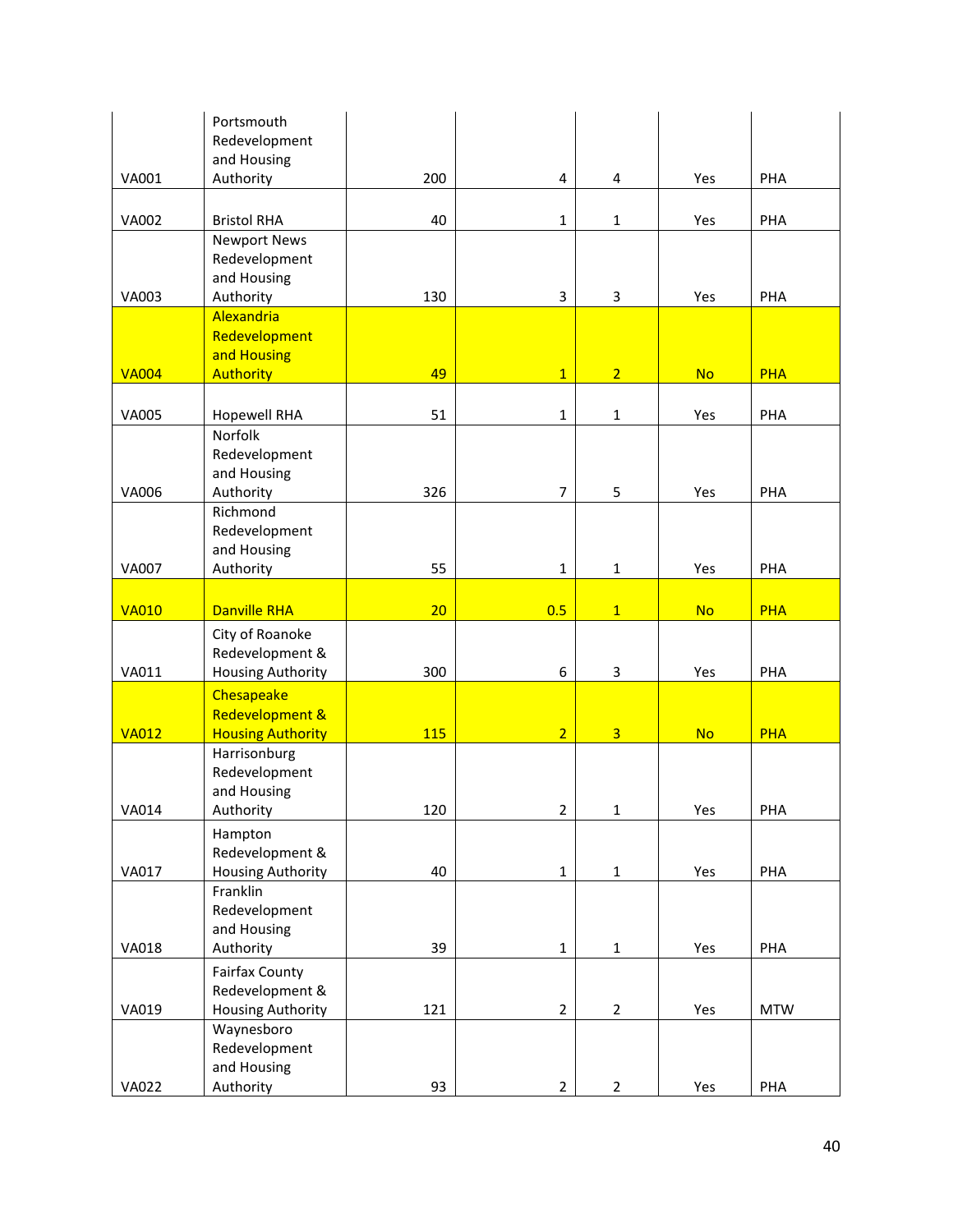|              | Suffolk<br>Redevelopment                                                                             |                |                         |                |           |            |
|--------------|------------------------------------------------------------------------------------------------------|----------------|-------------------------|----------------|-----------|------------|
|              | and Housing                                                                                          |                |                         |                |           |            |
| <b>VA025</b> | Authority                                                                                            | 109            | $\overline{2}$          | $\overline{2}$ | Yes       | PHA        |
|              |                                                                                                      |                |                         |                |           |            |
| <b>VA035</b> | County of Loudoun                                                                                    | 32             | $\mathbf{1}$            | $\mathbf{1}$   | Yes       | PHA        |
|              | City of Virginia                                                                                     |                |                         |                |           |            |
| <b>VA039</b> | Beach                                                                                                | 45             | $\mathbf{1}$            | $\mathbf{1}$   | Yes       | PHA        |
| <b>VA041</b> | <b>James City County</b><br><b>Office of Housing &amp;</b><br><b>Community</b><br><b>Development</b> | $\overline{3}$ | $\overline{0}$          | 0.5            | <b>No</b> | <b>PHA</b> |
|              |                                                                                                      |                |                         |                |           |            |
| VA046        | Prince William<br>County OHCD                                                                        | 43             | $\mathbf{1}$            | $\mathbf{1}$   | Yes       | PHA        |
|              |                                                                                                      |                |                         |                |           |            |
| VQ001        | <b>VIHA</b>                                                                                          | 26             | $\mathbf{1}$            | $\mathbf{1}$   | Yes       | PHA        |
| VT001        | <b>Burlington Housing</b><br>Authority                                                               | 135            | 3                       | $\overline{2}$ | Yes       | PHA        |
|              |                                                                                                      |                |                         |                |           |            |
| <b>VT002</b> | <b>Brattleboro</b><br><b>Housing Authority</b>                                                       | 70             | $\overline{1}$          | $\overline{2}$ | <b>No</b> | <b>PHA</b> |
|              |                                                                                                      |                |                         |                |           |            |
|              | <b>Rutland Housing</b>                                                                               |                |                         |                |           |            |
| <b>VT003</b> | <b>Authority</b>                                                                                     | 5 <sub>5</sub> | $\overline{0}$          | 0.5            | <b>No</b> | <b>PHA</b> |
| VT901        | <b>Vermont State</b>                                                                                 | 219            | $\overline{\mathbf{4}}$ | 4              | Yes       | PHA        |
| WA001        | <b>Housing Authority</b><br>Seattle Housing<br>Authority                                             | 357            | $\overline{7}$          | 6              | Yes       | <b>MTW</b> |
| <b>WA002</b> | <b>King County</b><br>Housing Authority                                                              | 36             | $\mathbf{1}$            | 5              | No        | <b>MTW</b> |
|              | <b>Housing Authority</b>                                                                             |                |                         |                |           |            |
|              | of the City of                                                                                       |                |                         |                |           |            |
| WA003        | Bremerton<br>Peninsula Housing                                                                       | 55             | $\mathbf 1$             | $\mathbf 1$    | Yes       | PHA        |
| <b>WA004</b> | Authority                                                                                            | 76             | $\overline{2}$          | $\overline{2}$ | Yes       | PHA        |
|              | <b>Housing Authority</b>                                                                             |                |                         |                |           |            |
| <b>WA005</b> | of the City of<br>Tacoma                                                                             | 161            | $\mathbf{3}$            | $\overline{3}$ | Yes       | <b>MTW</b> |
| <b>WA007</b> | <b>Housing Authority</b><br>City of Longview                                                         | 96             | $\overline{2}$          | $\overline{2}$ | Yes       | PHA        |
|              | <b>Housing Authority</b>                                                                             |                |                         |                |           |            |
|              | of the City of                                                                                       |                |                         |                |           |            |
| WA008        | Vancouver<br>Columbia Gorge                                                                          | 242            | 5                       | $\overline{3}$ | Yes       | <b>MTW</b> |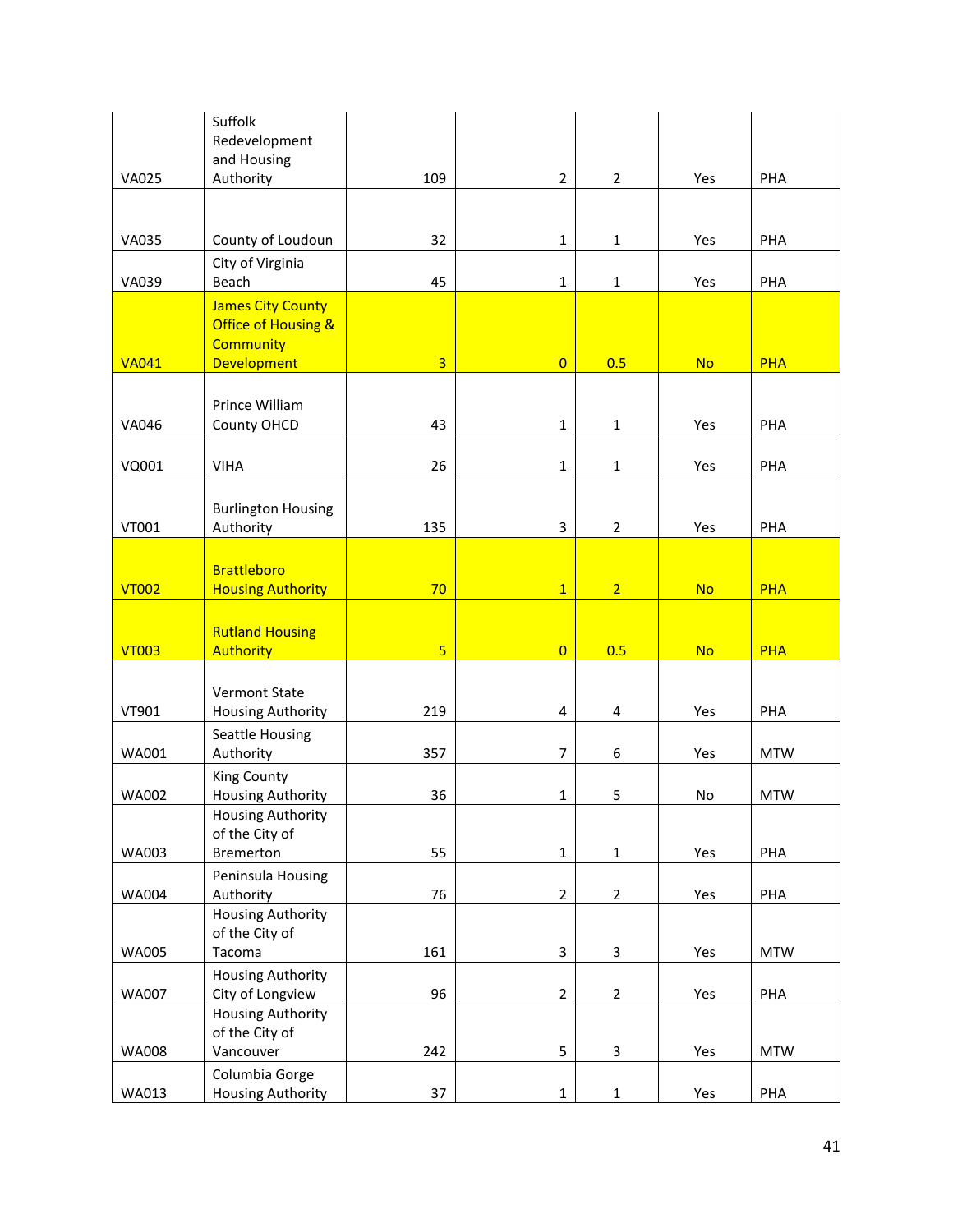|              | <b>Housing Authority</b>                |             |                |                |     |     |
|--------------|-----------------------------------------|-------------|----------------|----------------|-----|-----|
| <b>WA020</b> | City of Kelso                           | 31          | $\mathbf{1}$   | $\mathbf{1}$   | Yes | PHA |
|              | <b>Housing Authority</b>                |             |                |                |     |     |
|              | of the City of Pasco<br>and Franklin    |             |                |                |     |     |
| <b>WA021</b> | County                                  | 42          | $\mathbf{1}$   | 1              | Yes | PHA |
|              | <b>Housing Authority</b>                |             |                |                |     |     |
| <b>WA024</b> | of Island County                        | 30          | $\mathbf{1}$   | 1              | Yes | PHA |
|              |                                         |             |                |                |     |     |
|              | Kitsap County<br>Consolidated           |             |                |                |     |     |
| <b>WA036</b> | <b>Housing Authority</b>                | 18          | 0.5            | 0.5            | Yes | PHA |
|              | <b>Housing Authority</b>                |             |                |                |     |     |
|              | of the City of                          |             |                |                |     |     |
| <b>WA042</b> | Yakima                                  | 113         | $\overline{2}$ | $\overline{2}$ | Yes | PHA |
|              | <b>Housing Authority</b>                |             |                |                |     |     |
| <b>WA049</b> | of Thurston County                      | 122         | $\overline{2}$ | $\overline{2}$ | Yes | PHA |
|              | Pierce County                           |             |                |                |     |     |
| <b>WA054</b> | <b>Housing Authority</b>                | 107         | $\overline{2}$ | $\overline{2}$ | Yes | PHA |
|              | <b>Housing Authority</b>                |             |                |                |     |     |
| WA061        | of Skagit County                        | 41          | $\mathbf{1}$   | $\mathbf{1}$   | Yes | PHA |
|              | <b>Housing Authority</b>                |             |                |                |     |     |
|              | of Chelan County                        |             |                |                |     |     |
|              | and the City of                         |             |                |                |     |     |
| WA064        | Wenatchee                               | 54          | $\mathbf{1}$   | $\mathbf{1}$   | Yes | PHA |
|              | <b>Housing Authority</b>                |             |                |                |     |     |
|              | of the City of                          |             |                |                |     |     |
| WI002        | Milwaukee                               | 157         | 3              | $\overline{2}$ | Yes | PHA |
|              | <b>Beloit Housing</b>                   |             |                |                |     |     |
| WI064        | Authority                               | 37          | $\mathbf 1$    | 1              | Yes | PHA |
|              | <b>Appleton Housing</b>                 |             |                |                |     |     |
| WI065        | Authority                               | 32          | $\mathbf{1}$   | 1              | Yes | PHA |
|              | Dunn County<br><b>Housing Authority</b> | WI160: 10   |                |                |     |     |
|              | (lead applicant in                      |             |                |                |     |     |
| WI160        | FY 2015)                                | WI901: 7    | 0.5            | 0.5            | Yes | PHA |
|              | <b>Housing Authority</b>                |             |                |                |     |     |
| WI183        | of Racine County                        | 71          | $\mathbf{1}$   | $\mathbf 1$    | Yes | PHA |
|              | <b>Brown County</b>                     |             |                |                |     |     |
| WI186        | Housing Authority                       | 86          | $\overline{2}$ | $\overline{2}$ | Yes | PHA |
|              | City of Kenosha                         |             |                |                |     |     |
| WI195        | <b>Housing Authority</b>                | 55          | $\mathbf{1}$   | $\mathbf 1$    | Yes | PHA |
|              | Winnebago County                        |             |                |                |     |     |
| WI213        | <b>Housing Authority</b>                | 42          | $\mathbf 1$    | $\mathbf{1}$   | Yes | PHA |
|              | Dane County                             |             |                |                |     |     |
|              | <b>Housing Authority</b>                |             |                |                |     |     |
|              | (lead applicant in                      | WI214:      |                |                |     |     |
| WI214        | FY 2016)                                | 13WI003: 12 | $\mathbf 1$    | $\mathbf 1$    | Yes | PHA |
|              | Charleston-                             |             |                |                |     |     |
|              | Kanawha Housing                         |             |                |                |     |     |
| WV001        | Authority                               | 110         | $\overline{2}$ | $\overline{2}$ | Yes | PHA |